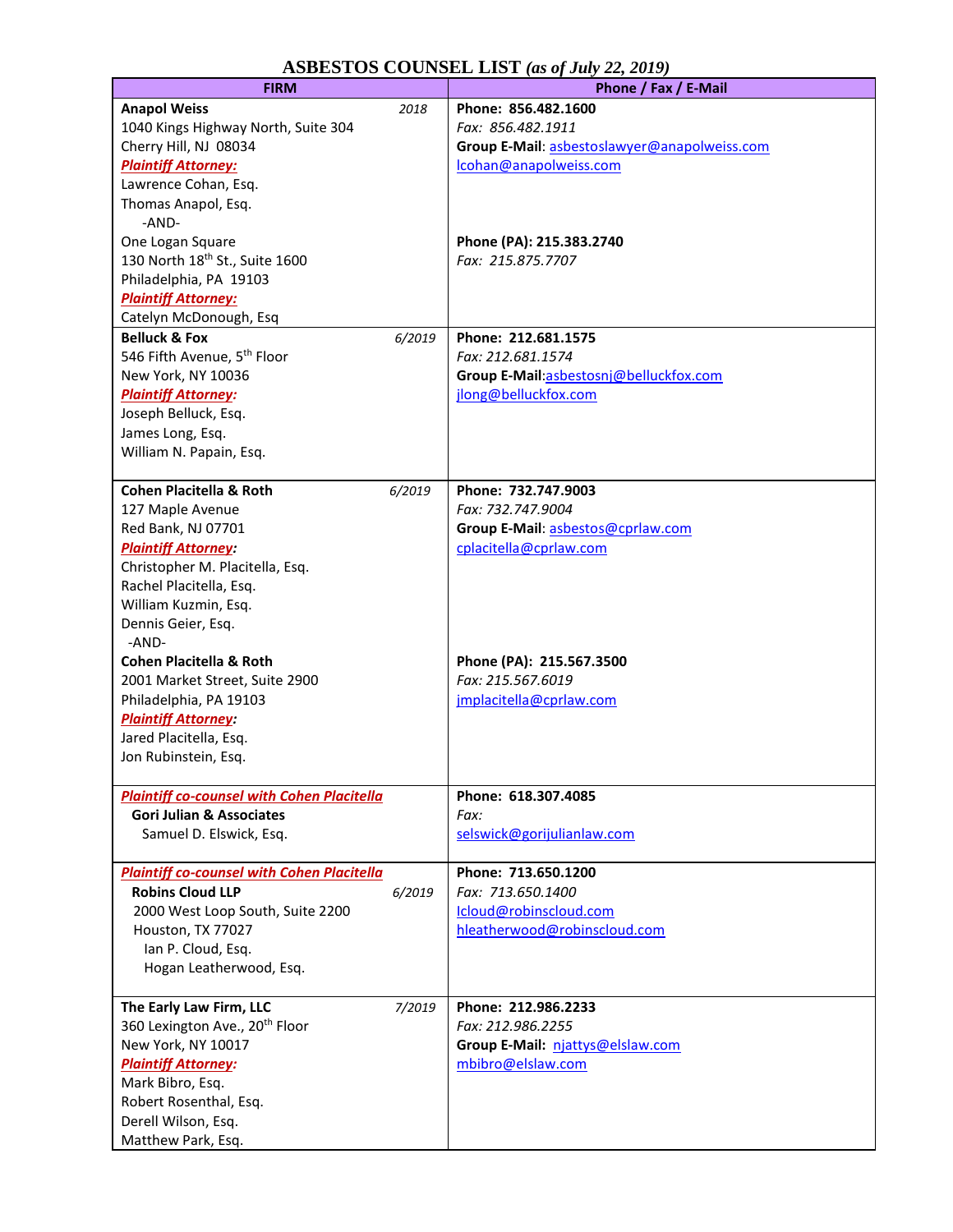| <b>FIRM</b>                                             |        | Phone / Fax / E-Mail                               |
|---------------------------------------------------------|--------|----------------------------------------------------|
| <b>Plaintiff co-counsel with Early Law</b>              |        | Phone: 214.722.5990                                |
| Dean Omar Branham                                       |        | Fax:                                               |
| 302 N. Market St., Suite 300                            |        | mbuha@dobllp.com                                   |
| Dallas, TX 75202                                        |        |                                                    |
| Mark Buha, Esq.                                         |        |                                                    |
|                                                         |        |                                                    |
| <b>Jardim Meisner &amp; Susser</b>                      | 6/2019 | Phone: 973.845.7640                                |
| 30 B Vreeland Road, Suite 100                           |        | Fax: 973.845.7645                                  |
| Florham Park, NJ 07932                                  |        | bennet@jmslawyers.com                              |
| <b>Plaintiff Attorney:</b>                              |        |                                                    |
| Bennet Susser, Esq.                                     |        |                                                    |
|                                                         |        |                                                    |
| <b>Keefe Law Firm</b>                                   | 7/2019 | Phone: 732.224.9400                                |
| 125 Half Mile Road, Suite 100                           |        | Fax: 732.224.9494                                  |
| Red Bank, NJ 07701                                      |        | Group E-Mail: asbestos@keefe-lawfirm.com           |
| <b>Plaintiff Attorney:</b>                              |        | ssullivan@keefe-lawfirm.com                        |
| Stephen T. Sullivan, Esq.                               |        |                                                    |
|                                                         |        |                                                    |
| <b>Goldman Davis Krumholz &amp; Dillon PC</b>           | 7/2019 | Phone: 201.488.2600                                |
| 3 University Plaza, Suite 410                           |        | akrumholz@goldmandavis.com                         |
| Hackensack, NJ 07601                                    |        | Legal Asst. Jeanmarie: jeanmarieh@goldmandavis.com |
| -AND-                                                   |        |                                                    |
| 574 Summit Ave.                                         |        | Phone: 201.656.5232                                |
| Jersey City, NJ 07306                                   |        |                                                    |
| <b>Plaintiff Attorney:</b>                              |        |                                                    |
| Alan L. Krumholz, Esq.                                  |        |                                                    |
|                                                         |        |                                                    |
| <b>Langfitt Garner PLLC</b>                             | 6/2019 | Phone: 215.772.2260                                |
| Two Commerce Square                                     |        | Fax: 215.735.5170                                  |
| 2001 Market Street, Suite 3900                          |        | melanie@langfittgarner.com                         |
| Philadelphia, PA 19103                                  |        |                                                    |
| <b>Plaintiff Attorney:</b>                              |        |                                                    |
| Melanie J. Garner, Esq.                                 |        |                                                    |
|                                                         |        |                                                    |
| The Lanier Law Firm PLLC                                | 6/2019 | Phone: 212.421.2800                                |
| 126 East 56 <sup>th</sup> Street, 6 <sup>th</sup> Floor |        | Fax: 917.546.0565                                  |
| New York, NY 10022                                      |        | Group E-Mail: Asbestosny@lanierlawfirm.com         |
| <b>Plaintiff Attorney:</b>                              |        | Darron.berquist@lanierlawfirm.com                  |
| Darron E. Berquist, Esq.                                |        |                                                    |
| Joseph N. Cotilletta, Esq.                              |        |                                                    |
| Shannon K. Tully, Esq.                                  |        |                                                    |
| Daniel C. LaTerra, Esq.                                 |        |                                                    |
| Levy Konigsberg                                         | 6/2019 | Phone: 212.605.6200                                |
| 800 Third Avenue, 11 <sup>th</sup> Floor                |        | Fax: 212.605.6290                                  |
| New York, NY 10022                                      |        | Group E-Mail: njasbestos@levylaw.com               |
| <b>Plaintiff Attorney:</b>                              |        | mmaimon@levylaw.com                                |
| Moshe Maimon, Esq.                                      |        |                                                    |
| Amber Long, Esq.                                        |        |                                                    |
| Robert Ellis, Esq.                                      |        |                                                    |
|                                                         |        |                                                    |
| <b>Plaintiff co-counsel with Levy Konigsberg</b>        |        | Phone: 510.302.1068                                |
| Kazan McClain Satterley Greenwood 6/2019                |        | Fax:                                               |
| 4900, 55 Harrison St #400                               |        | jsatterley@kazanlaw.com                            |
| Oakland, CA 94607                                       |        |                                                    |
| Joseph D. Satterley, Esq.                               |        |                                                    |
|                                                         |        |                                                    |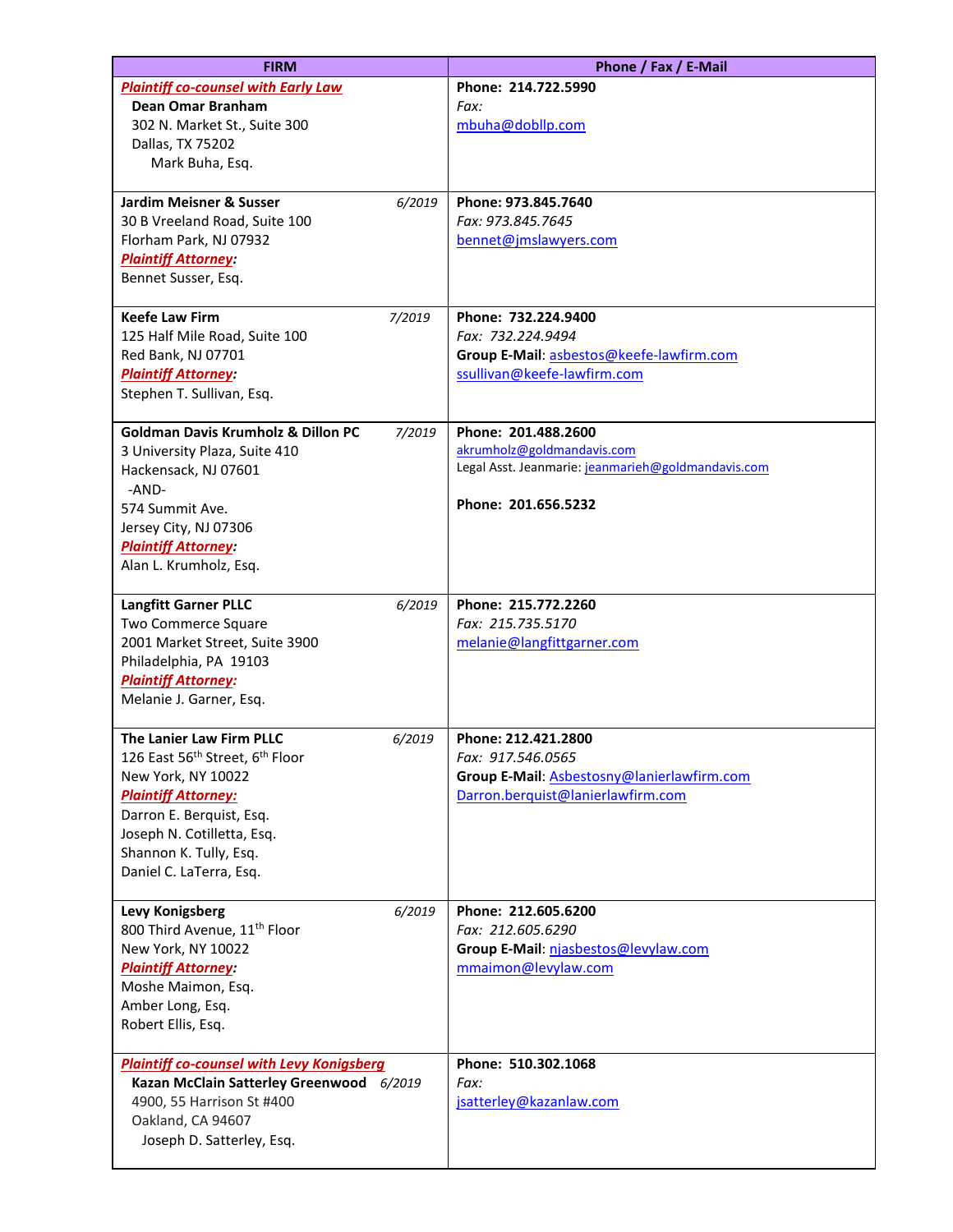| <b>FIRM</b>                                                                                   | Phone / Fax / E-Mail                                   |
|-----------------------------------------------------------------------------------------------|--------------------------------------------------------|
| <b>Locks Law Office</b><br>7/2019                                                             | Phone: 856.663.8200                                    |
| 801 North Kings Highway                                                                       | Fax: 856.661.8400                                      |
| Cherry Hill, NJ 08034                                                                         | Group E-Mail: njasbestos@lockslaw.com                  |
| <b>Plaintiff Attorney:</b>                                                                    | aanthony@lockslaw.com                                  |
| Alfred Anthony, Esq.<br>Neel D. Bhuta, Esq.                                                   |                                                        |
| Karl Friedrichs, Esq.                                                                         |                                                        |
| -AND-                                                                                         |                                                        |
| 601 Walnut Street, Suite 720 East                                                             | Phone: 215.893.0100                                    |
| Philadelphia, PA 19106                                                                        | Fax: 215.893.3444                                      |
| <b>Plaintiff Attorney:</b>                                                                    | mleh@lockslaw.com                                      |
| Michael B. Leh, Esq.                                                                          |                                                        |
| Timothy A. Burke, Esq.                                                                        |                                                        |
|                                                                                               |                                                        |
| Maune Raichle Hartley French & Mudd LLC 6/2019<br>150 West 30 <sup>th</sup> Street, Suite 201 | Phone: 800.358.5922<br>Fax: 314.241.4838 (main office) |
| New York, NY 10001                                                                            | Group E-Mail: njasbestos@mrhfmlaw.com                  |
| <b>Plaintiff Attorney:</b>                                                                    | cthompson@mrhfmlaw.com                                 |
| Clayton L. Thompson, Esq.                                                                     |                                                        |
| Nathaniel Falda, Esq.                                                                         |                                                        |
| Patrick Timmins, Esq.                                                                         |                                                        |
| William Margrabe, Esq.                                                                        |                                                        |
| Suzanne Ratcliffe, Esq.                                                                       |                                                        |
| Jason Yampolsky, Esq.                                                                         |                                                        |
| Lorrette Fisher, Esq.                                                                         |                                                        |
| <b>Meirowitz &amp; Wasserberg</b><br>6/2019                                                   | Phone: 212.897.1988                                    |
| 535 Fifth Ave., 23rd Floor                                                                    | Fax: 646.432.6887                                      |
| New York, NY 10017                                                                            | dw@mwinjurylaw.com                                     |
| <b>Plaintiff Attorney:</b> and co-counsel Phillips Paolicelli                                 | perry@mwinjurylaw.com                                  |
| Samuel Meirowitz, Esq.                                                                        |                                                        |
| Daniel Wasserberg, Esq.                                                                       |                                                        |
| Perry Shusterman, Esq.                                                                        |                                                        |
| Kush Shukla, Esq.                                                                             |                                                        |
| Napoli Shkolnik<br>2016                                                                       | Phone: 212.397.1000                                    |
| 1301 Avenue of the Americas, 10 <sup>th</sup> floor                                           | Fax: 212.587.0031                                      |
| New York, NY 10019                                                                            | phaines@napolilaw.com                                  |
| <b>Plaintiff Attorney:</b>                                                                    | rgitelman@napolilaw.com                                |
| Patrick Haines, Esq.                                                                          | wsberman@napolilaw.com                                 |
| Robert Gitelman, Esq.                                                                         |                                                        |
| W. Steven Berman, Esq.                                                                        |                                                        |
| Law Offices of James J. Pettit, LLC<br>7/2019                                                 | Phone: 856.834.5894                                    |
| 236 Borton Mill Court                                                                         | Fax: 561.508.2158                                      |
| Delran, NJ 08075                                                                              | james@jjpettitlaw.com                                  |
| <b>Plaintiff Attorney:</b>                                                                    |                                                        |
| James J. Pettit, Esq.                                                                         |                                                        |
|                                                                                               |                                                        |
| <b>Plaintiff co-counsel with James Pettit:</b>                                                | Phone: 215.546.8200                                    |
| <b>Nass Cancelliere</b><br>7/2019                                                             | rphackman@nasscancelliere.com                          |
| 1515 Market Street, Suite 2000<br>Philadelphia, PA 19102                                      | (use middle initial)                                   |
| Edward M. Nass, Esq.                                                                          |                                                        |
| Michael A. Cancelliere, Jr., Esq.                                                             |                                                        |
| Richard P. Hackman, Esq.                                                                      |                                                        |
|                                                                                               |                                                        |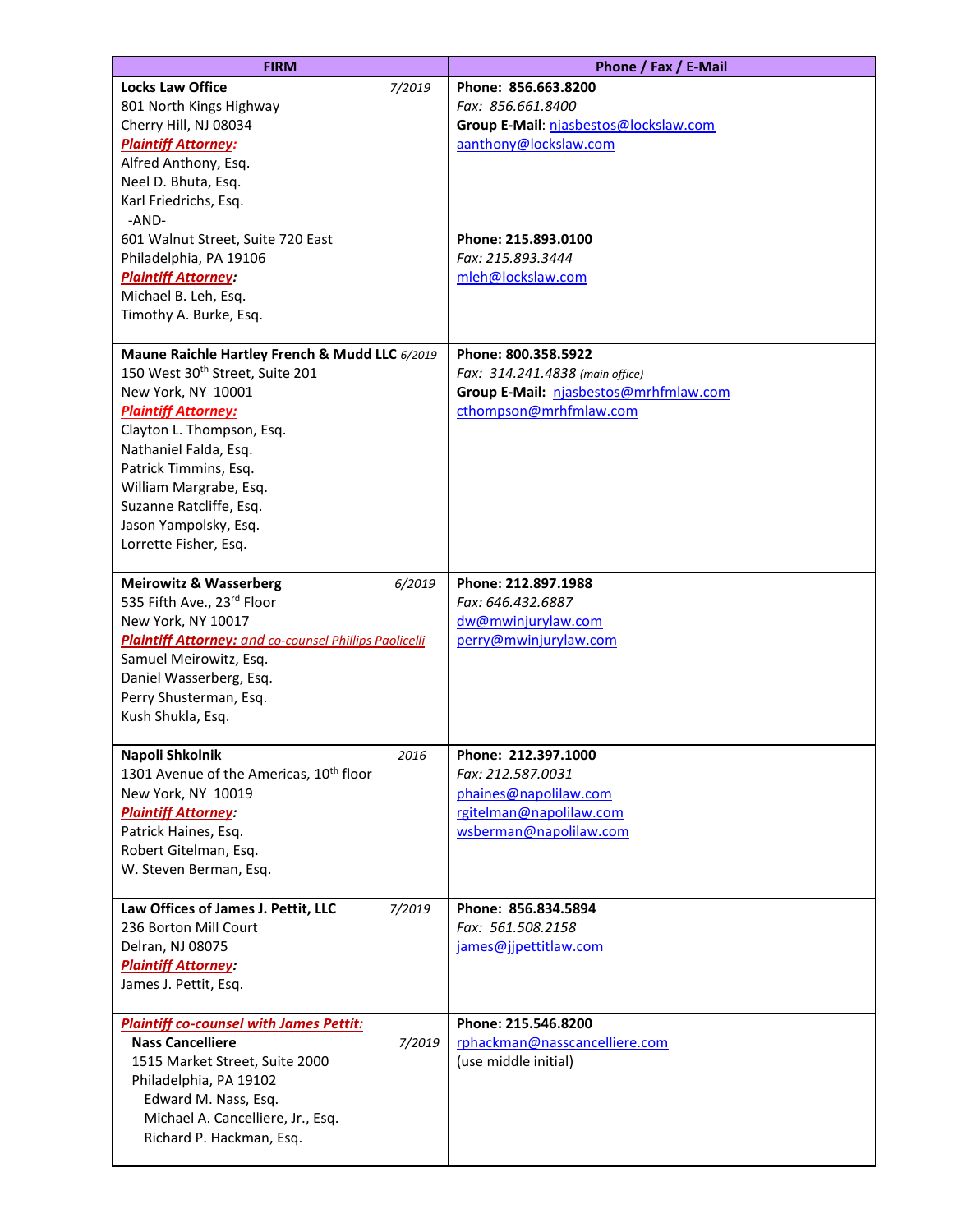| <b>FIRM</b>                                                                                                                                                                                                                                            | Phone / Fax / E-Mail                                                                                             |
|--------------------------------------------------------------------------------------------------------------------------------------------------------------------------------------------------------------------------------------------------------|------------------------------------------------------------------------------------------------------------------|
| Phillips & Paolicelli, LLP<br>2018<br>101 Grovers Mill Rd.<br>Lawrenceville, NJ 08648                                                                                                                                                                  | Phone: 609.789.5600<br>Phone: (NY) 212.388.5100<br>Fax:                                                          |
| -AND-<br>747 Third Avenue, 6 <sup>th</sup> Floor<br>New York, NY 10017<br><b>Plaintiff Attorney: also, co-counsel w/Meirowitz</b><br>Brendan J. Tully, Esq.<br>Daniel Woodard, Esq.<br>James Plastiras, Esq.                                           | Group E-Mail: NJp2lawasbestos@p2law.com<br>BTully@p2law.com                                                      |
| 7/2019<br><b>Shivers Gosnay &amp; Greatrex</b><br>1415 Route 70 East, Suite 309<br>Cherry Hill, NJ 08034<br><b>Plaintiff Attorney:</b><br>Donald Gosnay, Esq.<br>George Greatrex, Esq.                                                                 | Phone: 856.616.8080<br>Fax: 856.616.8081<br>Group E-Mail: attorneys@sgglawfirm.com<br>dgosnay@sgglawfirm.com     |
| <b>Simmons Hanly Conroy</b><br>6/2019<br>112 Madison Avenue, 7 <sup>th</sup> Floor<br>New York, NY 10016<br><b>Plaintiff Attorney:</b><br>Laurence Nassif, Esq.<br>James M. Kramer, Esq.<br>Olivia P. Kelly, Esq.                                      | Phone: 212.784.6400<br>Fax: 212.213.5949<br>Group E-Mail: NJPleadings@simmonsfirm.com<br>Inassif@simmonsfirm.com |
| Szaferman Lakind Blumstein & Blader PC 6/2019<br>101 Grovers Mill Road, Suite 200<br>Lawrenceville, NJ 08648<br><b>Plaintiff Attorney:</b><br>Arnold C. Lakind, Esq.<br>Robert E. Lytle, Esq.<br>Robert G. Stevens, Esq.<br>Christopher S. Myles, Esq. | Phone: 609.275.0400<br>Fax: 609.275.4511<br>Group E-Mail: asbestos@szaferman.com<br>alakind@szaferman.com        |
| <b>Plaintiff co-counsel with Szaferman Lakind</b><br><b>Simon Greenstone Panatier</b><br>6/2019<br>1201 Elm Street, Suite 3400<br>Dallas, TX 75270<br>Leah Kagan, Esq.<br>Joseph Mandia, Esq.                                                          | Phone: 214.276.7680<br>Fax:<br>Group E-Mail: SGPBNJ@sgpblaw.com<br>lkagan@sgptrial.com                           |
| <b>Plaintiff co-counsel with Szaferman Lakind</b><br><b>Beasley Allen</b><br>6/2019<br>4200 Northside Parkway NW<br>Building One, Suite 100<br>Atlanta, GA 30327<br>Sharon J. Zinns, Esq                                                               | Phone: 678.434.9879<br>Group E-Mail: mesoteam@beasleyallen.com<br>Sharon.zinns@beasleyallen.com                  |
| <b>Plaintiff co-counsel with Szaferman Lakind</b><br><b>Nemeroff Law Firm</b><br>6/2019<br>12720 Hillcrest Rd., Suite 700<br>Dallas, TX 75230<br>Barrett Naman, Esq.<br>Kelly Koehler, Esq.<br>Scott Marshall, Esq.                                    | Phone: 214.774.2258<br>Fax:<br>barrettnaman@nemerofflaw.com                                                      |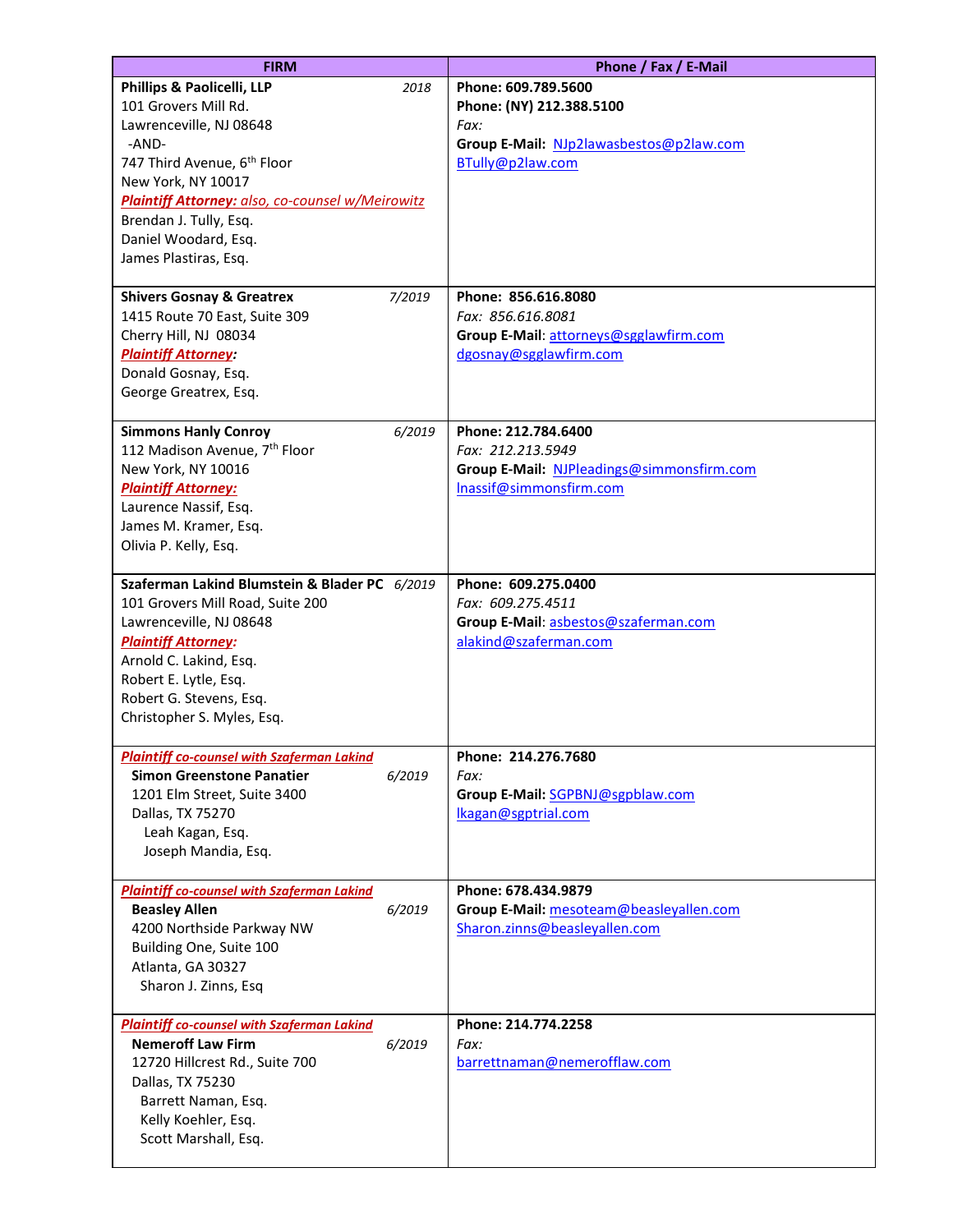| <b>FIRM</b>                                    |        | Phone / Fax / E-Mail                             |
|------------------------------------------------|--------|--------------------------------------------------|
| <b>Weitz &amp; Luxenberg</b>                   | 7/2019 | Phone: 856.755.1115                              |
| 220 Lake Drive East, Suite 210                 |        | Fax: 856.755.1995                                |
| Cherry Hill, NJ 08002                          |        |                                                  |
| <b>Plaintiff Attorney:</b>                     |        | Phone (NY): 212.558.5500                         |
| Robert Silverman, Esq.                         |        | Fax (NY): 212.344.5461                           |
| Leonard F. Feldman, Esq.                       |        |                                                  |
| Mary Grabish Gaffney, Esq.                     |        | Group E-Mail: CHAT@weitzlux.com                  |
| Neidra Wilson, Esq.                            |        | rsilverman@weitzlux.com                          |
| F. Alex Eiden, Esq.                            |        |                                                  |
|                                                |        |                                                  |
| Michelle Murtha, Esq.                          |        |                                                  |
| Jerry Kristal, Esq.                            |        |                                                  |
| Brandi Everett Chaplin, Esq.                   |        |                                                  |
| Jenna Kristal Egner, Esq.                      |        |                                                  |
| Laura Laszewski, Esq.                          |        |                                                  |
| Cody Greenes, Esq.                             |        |                                                  |
| James Wenzel, Esq.                             |        |                                                  |
| Mark Weinstein, Esq.                           |        |                                                  |
| Wilentz, Goldman & Spitzer                     | 2018   | Phone: 732.636.8000                              |
| 90 Woodbridge Center Drive, Suite 900          |        | Fax: 732.855.6117                                |
| PO Box 10                                      |        | Group E-Mail: wilentzasbestosnj@wilentz.com      |
| Woodbridge, NJ 07095                           |        | lkizis@wilentz.com                               |
| <b>Plaintiff Attorney:</b>                     |        |                                                  |
| Lynne M. Kizis, Esq.                           |        |                                                  |
| Angelo Cifaldi, Esq.                           |        |                                                  |
| Jon G. Kupilik, Esq.                           |        |                                                  |
| Vincent Cheng, Esq.                            |        |                                                  |
| Abby Resnick-Parigian, Esq.                    |        |                                                  |
| Philip A. Tortoreti, Esq.                      |        |                                                  |
|                                                |        |                                                  |
| <b>Brody Deposition Services</b>               | 6/2019 | Phone: 908.789.2000                              |
| 235 East Broad Street, Suite 1                 |        | Fax: 732.789.2005                                |
| Westfield, NJ 07090                            |        | mmortellito@brodydeps.com                        |
| <b>Court Reporting Service</b>                 |        |                                                  |
| Mary Anne Mortellito, Office Manager           |        |                                                  |
|                                                |        |                                                  |
| <b>Priority One / Veritext</b>                 | 6/2019 | Phone: 718.983.1234 (press 1 - ask for P1 dept.) |
| 290 West Mt. Pleasant Ave., Suite 2260         |        | Fax: 973.629.1332                                |
| Livingston, NJ 07039                           |        | p1steno@veritext.com                             |
| <b>Court Reporting Service</b>                 |        | rmorriale@veritext.com                           |
| Rita Morriale, Vice President                  |        |                                                  |
| Daria Chumas, Calendar Associate               |        |                                                  |
| <b>Walter Varhley</b>                          |        | 732.246.4334                                     |
| <b>Varhley Associates</b>                      |        | Fax: 732.246.4121                                |
| 92 Bayard Street                               |        | varhleyassoc@aol.com                             |
| <b>PO Box 300</b>                              |        |                                                  |
| New Brunswick, NJ 08903                        |        |                                                  |
| <b>Court Reporting Service</b>                 |        |                                                  |
|                                                |        |                                                  |
| <b>Abrams Gorelick Friedman &amp; Jacobson</b> | 2019   | Phone: 212.419.8745                              |
| 1 Battery Park Plaza, 4th Floor                |        |                                                  |
| New York, NY 10004                             |        | jbrown@agfjlaw.com                               |
| Defense Attorney:                              |        |                                                  |
| James M. Brown, Esq.                           |        |                                                  |
|                                                |        |                                                  |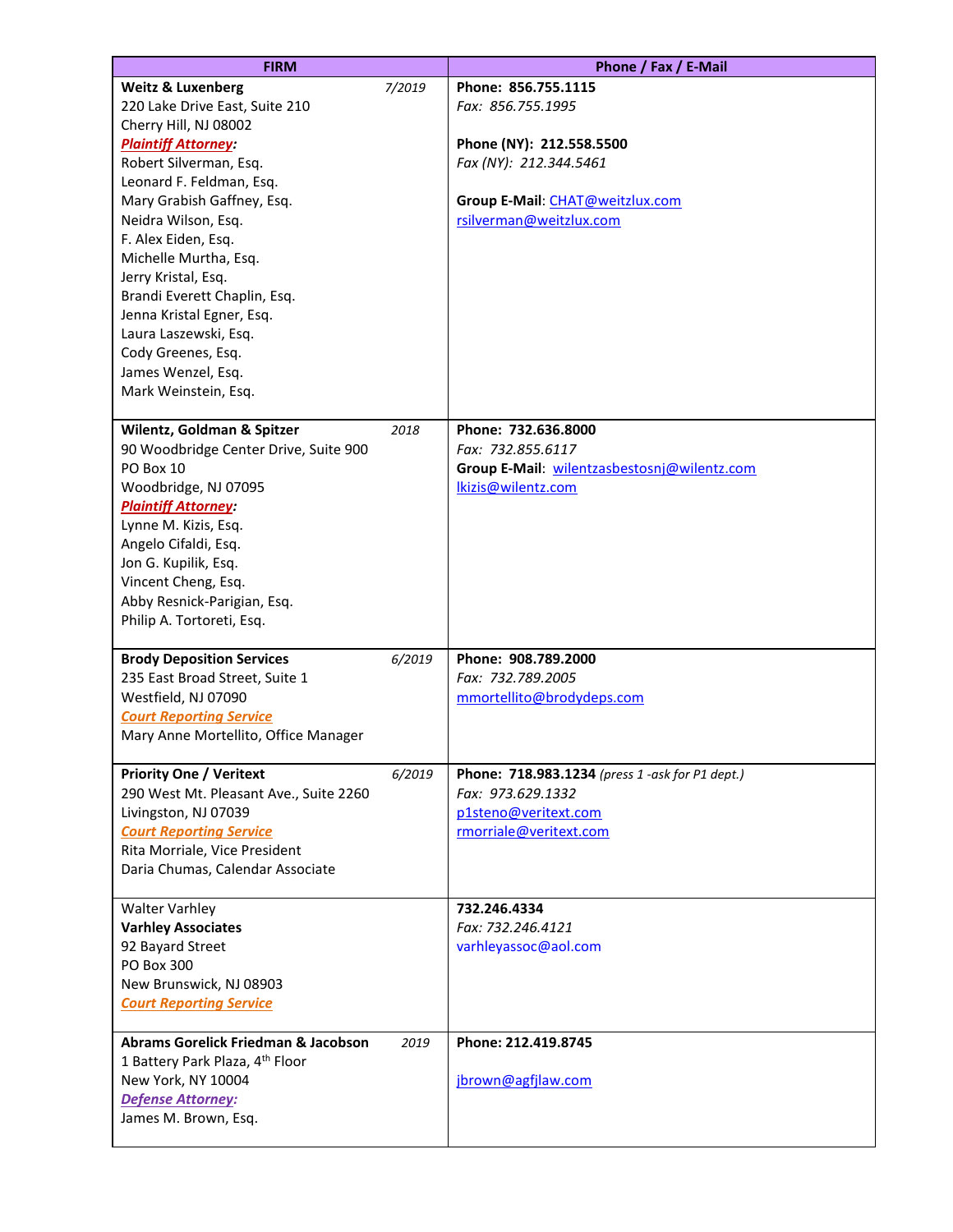| <b>FIRM</b>                                                                                                                                                                                                                                                                                                      |        | Phone / Fax / E-Mail                                                                                                                                                               |
|------------------------------------------------------------------------------------------------------------------------------------------------------------------------------------------------------------------------------------------------------------------------------------------------------------------|--------|------------------------------------------------------------------------------------------------------------------------------------------------------------------------------------|
| <b>Ahmuty Demers &amp; McManus</b><br>65 Madison Avenue<br>Morristown, NJ 07960<br>Defense Attorney:                                                                                                                                                                                                             | 2019   | Phone: 973.984.7300<br>Fax: 973.993.1989<br>Robert.mcmanus@admlaw.com                                                                                                              |
| Robert McManus, Esq.<br>Thomas A. Montiglio, Esq.                                                                                                                                                                                                                                                                |        |                                                                                                                                                                                    |
| <b>Archer &amp; Greiner</b><br>21 Main Street, Suite 353<br>Court Plaza South - West Wing<br>Hackensack, NJ 07601-7095<br><b>Defense Attorney:</b><br>Michael J. Lauricella, Esq.<br>-AND-<br>One Centennial Square<br>33 East Euclid Ave.<br>Haddonfield, NJ 08033<br>Defense Attorney:<br>William O'Kane, Esq. | 2018   | Phone: 201.342.6000<br>Fax: 201.342.6611<br>Group E-Mail: asbestos@archerlaw.com<br>mlauricella@archerlaw.com<br>Phone: 856.795.2121<br>Fax: 856.795.0574<br>wo'kane@archerlaw.com |
| <b>Barrett Lazar, LLC</b><br>145 West Passaic Street<br>Maywood, NJ 07607<br><b>Defense Attorney:</b><br>E. Michael Garrett Jr., Esq.                                                                                                                                                                            | 2019   | Phone: 201.843.5900<br>Fax: 201.843.0009<br>Group E-Mail: asbestos@barrettlazar.com<br>garrett@barrettlazar.com                                                                    |
| <b>Barry McTiernan &amp; Moore LLC</b><br>101 Greenwich St., 14 <sup>th</sup> Floor<br>New York, NY 10006<br><b>Defense Attorney:</b><br>Suzanne Halbardier, Esq.<br>William A. Cooney, Esq.<br>David Wysnewski, Esq.<br>Graham M. Gering, Esq.                                                                  | 2019   | Phone: 212.313.3600<br>Fax: 212.608.8902<br>Group E-Mail: njasbestos@bmmfirm.com<br>shalbardier@bmmfirm.com                                                                        |
| <b>Barry McTiernan &amp; Wedinger</b><br>10 Franklin Avenue<br>Edison, NJ 08837<br><b>Defense Attorney:</b><br>Richard Wedinger, Esq.<br>Matthew P. Mann, Esq.                                                                                                                                                   | 2018   | Phone: 732.738.5600<br>Fax: 732.738.7518<br>rwedinger@bmctwlaw.com<br>mmann@bmctwlaw.com                                                                                           |
| <b>Benesch Friedlander Coplan</b><br>Continental Plaza II<br>411 Hackensack Ave., 3rd Floor<br>Hackensack, NJ 07601<br><b>Defense Attorney:</b><br>Kevin Capuzzi, Esq.                                                                                                                                           | 5/2019 | Phone: 201.488.1013<br>kcapuzzi@beneschlaw.com                                                                                                                                     |
| <b>Bennett Bricklin &amp; Saltzburg LLP</b><br>1601 Market Street, 16 <sup>th</sup> Floor<br>Philadelphia, PA 19103<br><b>Defense Attorney:</b><br>Charity C. Hyde, Esq.<br>Paul F. Lantieri, Esq.<br>Nicole Lengel, Esq.                                                                                        | 2018   | Phone: 215.561.4300<br>Fax: 215.561.6661<br>Group E-Mail: NJAsbestos@bbs-law.com<br>hyde@bbs-law.com                                                                               |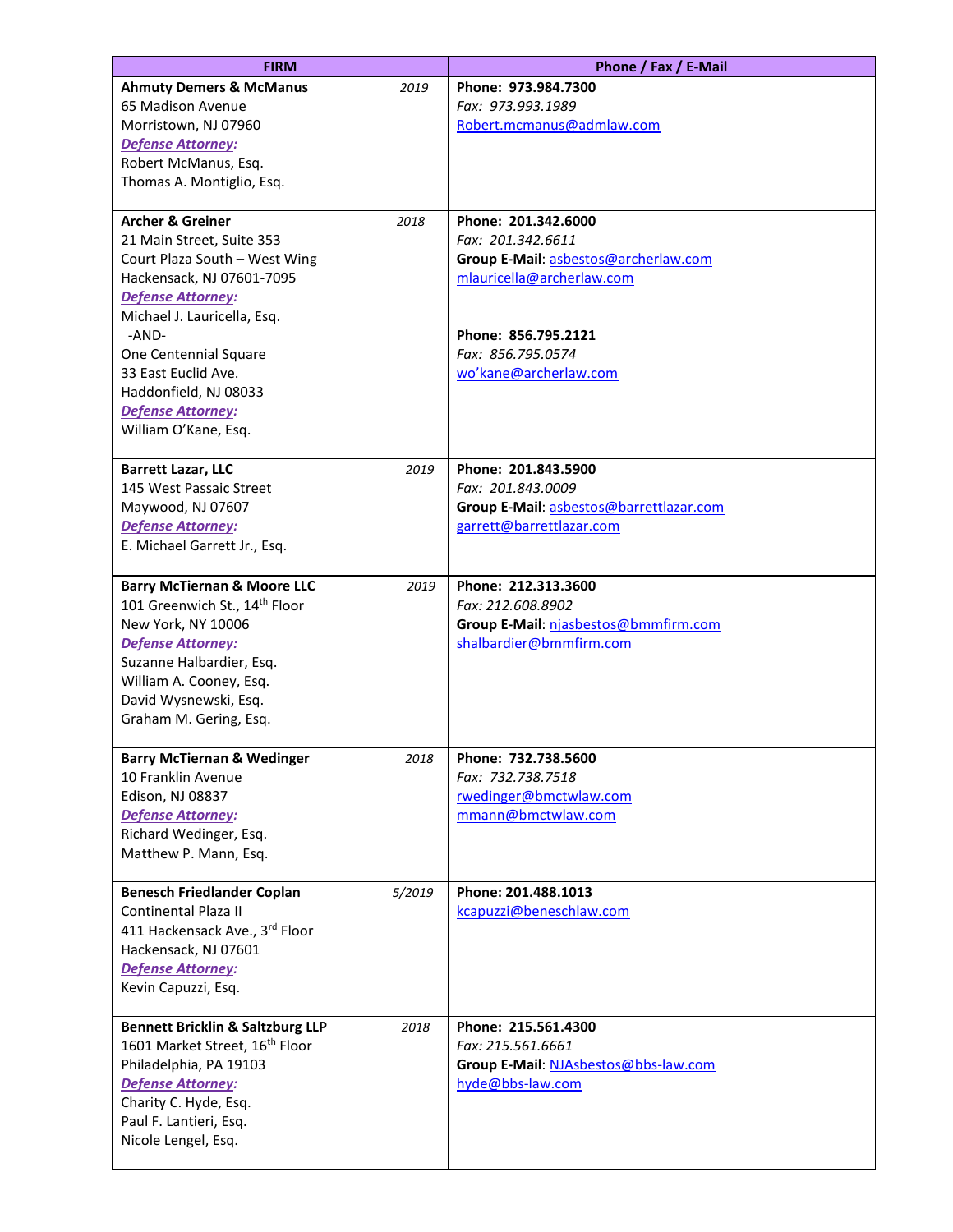| <b>FIRM</b>                                          | Phone / Fax / E-Mail                        |
|------------------------------------------------------|---------------------------------------------|
| <b>Billet Hillsley, LLC</b><br>2019                  | Phone: 856.427.4300                         |
| <b>East Gate Center</b>                              | Fax: 856.427.0227                           |
| 309 Fellowship Road, Suite 200                       | lorner@billetlaw.com                        |
| Mount Laurel, NJ 08054                               | Secretary: awerner@billetlaw.com            |
| <b>Defense Attorney:</b>                             |                                             |
| Robert Billet, Esq.                                  |                                             |
| Lauren Orner, Esq.                                   |                                             |
|                                                      |                                             |
| Blanch, Mario M.<br>2015                             | Phone: 201.869.9898                         |
| 440 65 <sup>th</sup> Street                          | Fax: 201.869.9898                           |
| West New York, NJ 07093                              | mario@blanchlegal.com                       |
| <b>Defense Attorney:</b>                             |                                             |
| Mario M. Blanch, Esq.                                |                                             |
| <b>Blank Rome LLP</b><br>2018                        | Phone: 513.362.8780                         |
| 1700 PNC Center                                      | Fax: 513.362.8713                           |
| 201 E. 5ht Street                                    | djones@blankrome.com                        |
| Cincinnati, OH 45202                                 |                                             |
| <b>Defense Attorney:</b>                             |                                             |
| Daniel L. "Casey" Jones, Jr., Esq.                   |                                             |
|                                                      |                                             |
| <b>Bodell Bove LLC</b><br>2019                       | Phone: 215.864.6600                         |
| 1845 Walnut Street, Suite 1100                       | Fax: 215.864.6610                           |
| Philadelphia, PA 19103                               | Group E-Mail: asbestos@bodellbove.com       |
| <b>Defense Attorney:</b>                             | tmcgarvey@bodellbove.com                    |
| Jay M. Green, Esq.                                   |                                             |
| Todd S. McGarvey, Esq.                               |                                             |
| <b>Joseph Bonk Law</b><br>6/2019                     | Phone: 732.494.1234                         |
| 1941 Oak Tree Road, Suite 201                        | Fax: 732.549.7942                           |
| Edison, NJ 08820                                     | Bryanbonklaw@gmail.com                      |
| <b>Defense Attorney:</b>                             |                                             |
| Bryan J. Bonk, Esq.                                  |                                             |
|                                                      |                                             |
| <b>Bonner Kiernan Trebach &amp; Crociata</b><br>2019 | Phone: 215.569.4433                         |
| Ten Penn Center, Suite 770                           | Fax: 215.569.4434                           |
| 1801 Market Street                                   | Group E-Mail: njasbestos@bonnerkiernan.com  |
| Philadelphia, PA 19103                               | mlockett@bonnerkiernan.com                  |
| <b>Defense Attorney:</b>                             |                                             |
| Mark A. Lockett, Esq.                                |                                             |
| <b>Borowsky &amp; Borowsky</b>                       | Phone: 732.212.9400                         |
| 59 Avenue at the Common, Suites 101 & 102            | Fax: 732.212.9445                           |
| Shrewsbury, NJ 07702                                 | Group E-Mail: asbestos@borowskylawfirm.com  |
| <b>Defense Attorney:</b>                             | mfield@borowskylawfirm.com                  |
| Michael A. Field, Esq.                               |                                             |
|                                                      |                                             |
|                                                      |                                             |
| <b>Brennan Law Firm</b><br>2018                      | Phone: 609.395.5533                         |
| 73 North Main Street<br>Cranbury, NJ 08512           | Fax: 609.395.0999<br>ccox@brennanlaw.org    |
| Defense Attorney:                                    | Paralegal Kristen: khamilton@brennanlaw.org |
| Craig Cox, Esq.                                      |                                             |
|                                                      |                                             |
|                                                      |                                             |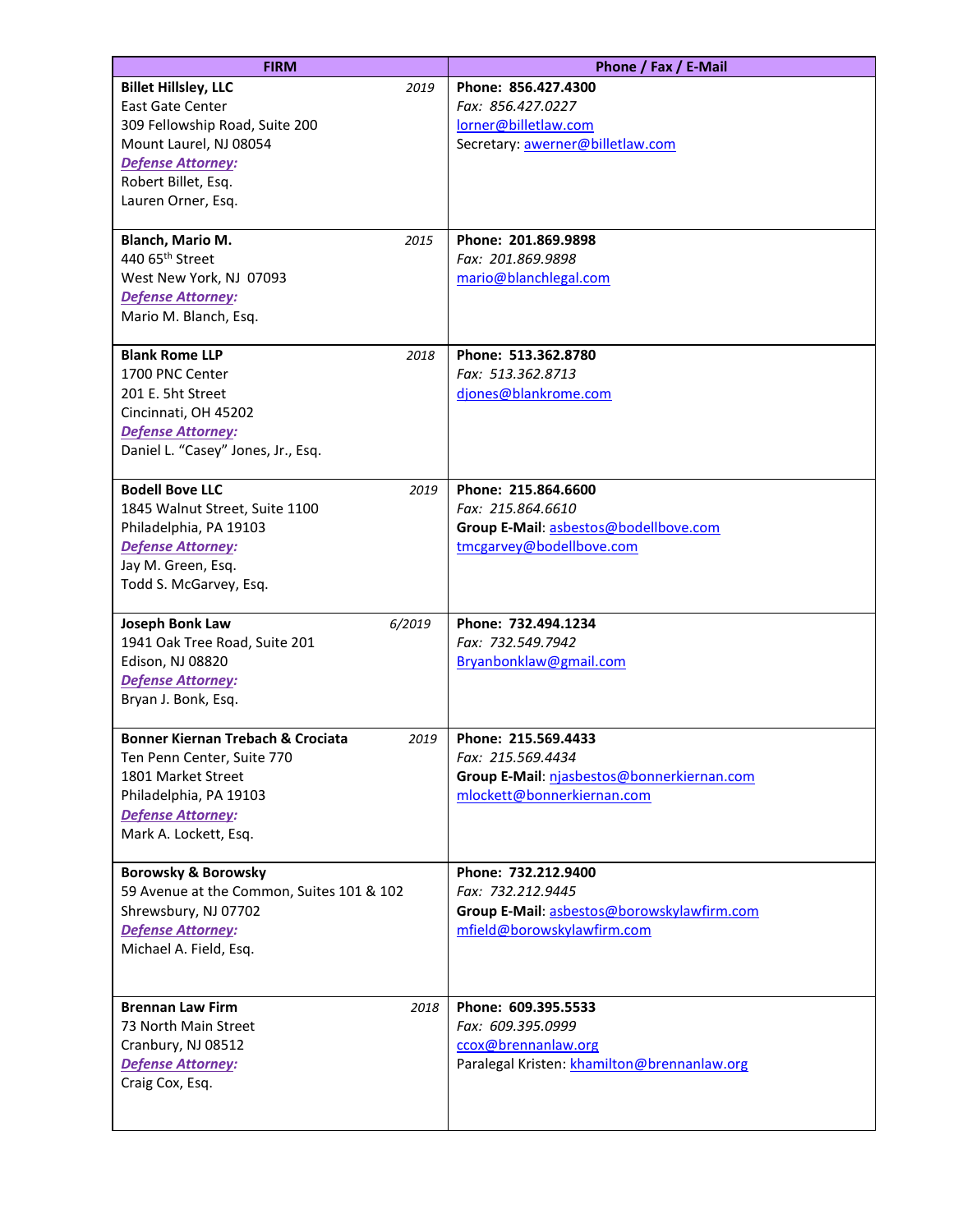| <b>FIRM</b>                                                                                                                                                                                   |      | Phone / Fax / E-Mail                                                                                             |
|-----------------------------------------------------------------------------------------------------------------------------------------------------------------------------------------------|------|------------------------------------------------------------------------------------------------------------------|
| <b>Breuninger &amp; Fellman</b><br>1829 Front Street<br>Scotch Plains, NJ 07076<br>Defense Attorney:<br>Susan B. Fellman, Esq.<br>Kathleen Ramalho, Esq.<br>Raymond Chow, Esq.                | 2018 | Phone: 908.490.9900<br>Fax: 908.490.9950<br>sfellman@bfnjlaw.com<br>kramalho@bfnjlaw.com                         |
| <b>Brown &amp; Connery, LLP</b><br>360 Haddon Avenue<br>Westmont, NJ 08108<br><b>Defense Attorney:</b><br>Stephen J. DeFeo, Esq.                                                              | 2018 | Phone: 856.854.8900<br>Fax: 856.858.4967<br>sdefeo@brownconnery.com                                              |
| <b>Buchanan Ingersoll &amp; Rooney</b><br>550 Broad Street, Suite 810<br>Newark, NJ 07102<br><b>Defense Attorney:</b><br>Christopher Dalton, Esq.                                             | 2019 | Phone: 973.273.9800<br>Christopher.dalton@bipc.com                                                               |
| <b>Buglione Hutton &amp; Deyoe</b><br>401 Hamburg Turnpike, Suite 206<br>PO Box 2449<br>Wayne, NJ 07470<br><b>Defense Attorney:</b><br>Albert C. Buglione, Esq.<br>Heather W. Goldstein, Esq. | 2018 | Phone: 973.595.6300 ext. 17<br>Fax: 973.595.0146<br>abuglione@bhdlawnj.com<br>hgoldstein@bhdlawnj.com            |
| <b>Burns White LLC</b><br>48 26 <sup>th</sup> Street<br>Pittsburgh, PA 15222<br><b>Defense Attorney:</b><br>Patrick Horvat, Esq.<br>Ashley Horton, Esq.                                       | 2018 | Phone: 412.995.3000<br>Fax: 412.995.3300<br>pmhorvat@burnswhite.com<br>Paralegal: Steven sxbodner@burnswhite.com |
| The Busch Law Firm, LLC<br><b>PO Box 105</b><br>South Orange, NJ 07079<br><b>Defense Attorney:</b><br>Gregory A. Busch, Esq.                                                                  | 2018 | Phone: 973.327.4639<br>Fax: 973.521.8595<br>gbusch@thebuschlawfirm.com                                           |
| John G. Butler, Esq.<br>283 Main Street<br>Chatham, NJ 07928<br>Defense Attorney:<br>John G. Butler, Esq.                                                                                     | 2016 | Phone: 973.267.0001<br>Fax: 973.635.2110<br>jgblaw@optonline.net                                                 |
| <b>Campbell Foley Delano &amp; Adams, LLC</b><br>601 Bangs Avenue<br>PO Box 1040<br>Asbury Park, NJ 07712-1040<br>Defense Attorney:<br>Stephen J. Foley Jr., Esq.                             |      | Phone: 732.775.6520<br>Fax: 732.869.2893<br>rlukosius@campbellfoley.com                                          |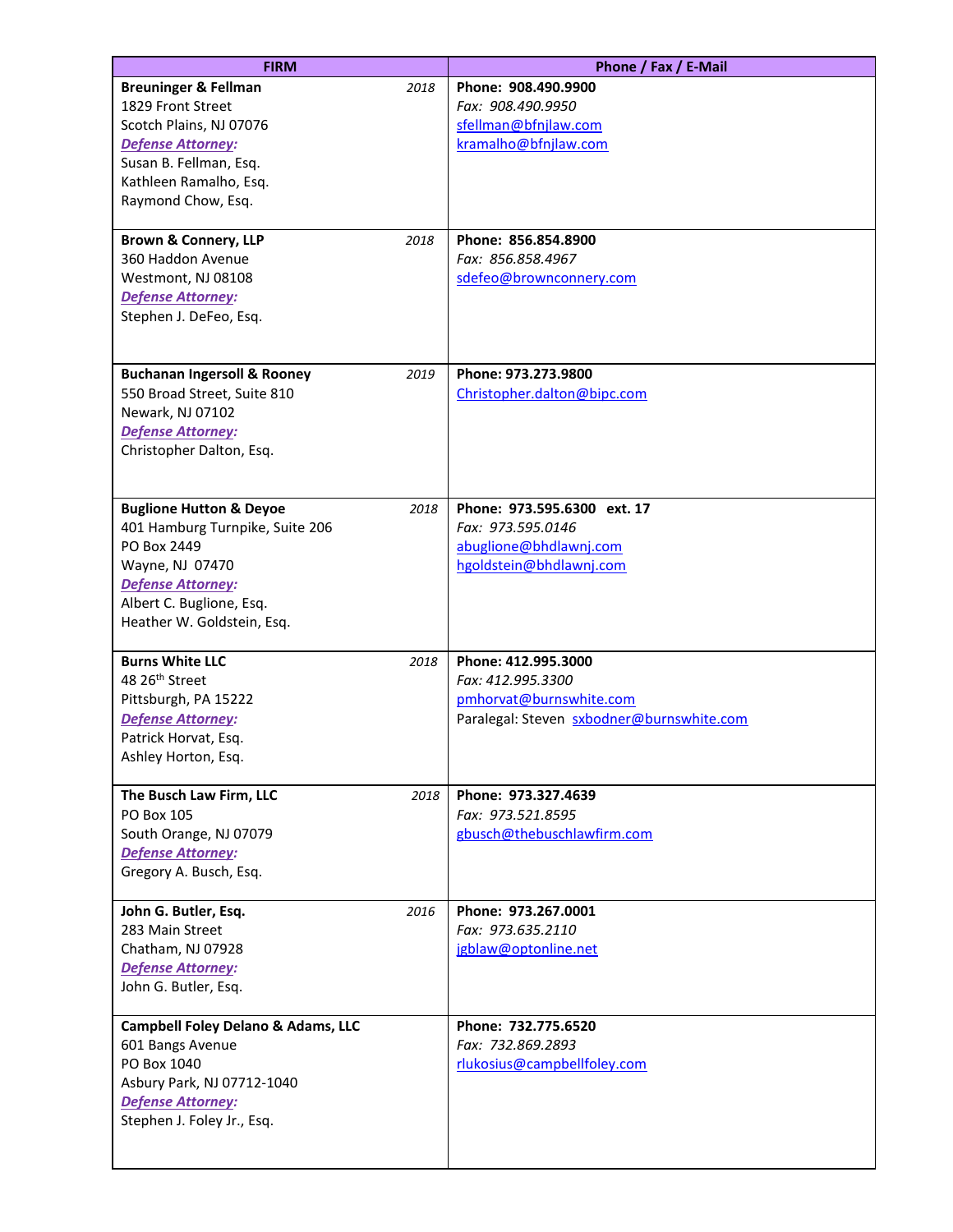| <b>FIRM</b>                                  | Phone / Fax / E-Mail                         |
|----------------------------------------------|----------------------------------------------|
| Carella Byrne Bain                           | Phone: 973.994.1700                          |
| 5 Becker Farm Road                           | Fax: 973.994.1744                            |
| Roseland, NJ 07068-1739                      | sdanek@carellabyrne.com                      |
| <b>Defense Attorney:</b>                     | Paralegal: knewkirk@carellabyrne.com         |
| Steven Danek, Esq.                           |                                              |
| <b>Carkhuff &amp; Radmin PC</b><br>2019      | Phone: 908.754.9400                          |
| 598-600 Somerset Street                      | Fax: 908.753.6562                            |
| North Plainfield, NJ 07060                   | andyradz@aol.com                             |
| <b>Defense Attorney:</b>                     |                                              |
| Andrew Radmin, Esq.                          |                                              |
| Carter, Ledyard & Milburn                    | Phone: 212.732.3200                          |
| 2 Wall Street                                | Fax: 212.732.3232                            |
| New York, NY 10005-2072                      | lockhart@clm.com                             |
| <b>Defense Attorney:</b>                     |                                              |
| Judith A. Lockhart, Esq.                     |                                              |
|                                              |                                              |
| Caruso Smith Picini, P.C.<br>7/2019          | Phone: 973.667.6000                          |
| 60 Route 46 East                             | Fax: 973.667.1200                            |
| Fairfield, NJ 07004                          | E-Mail Paralegal: czickerman@carusosmith.com |
| <b>Defense Attorneys:</b>                    | (Craig Zickerman)                            |
| Anthony J. Caruso, Esq.                      | Richard Jones, Esq.                          |
| Richard D. Picini, Esq.                      | Rjones040538@mac.com                         |
| Richard V. Jones, Esq.                       | Paralegal: jcoachman387@gmail.com            |
| <b>Castano Quigley LLC</b><br>7/2019         | Phone: 973.808.1234                          |
| 155 Passaic Avenue, Suite 340                | Fax: 973.808.8480                            |
| Fairfield, NJ 07004                          | gcastano@cq-law.com                          |
| <b>Defense Attorney:</b>                     | Legal Asst. Virginial Krup: vkrup@cq-law.com |
| Gregory J. Castano Jr., Esq.                 |                                              |
|                                              |                                              |
| <b>Christie &amp; Young PC</b><br>2019       | Phone: 215.587.1600                          |
| 1880 JFK Blvd., 10th Floor                   | Fax: 215.587.1699                            |
| Philadelphia, PA 19103                       | Group E-Mail: Asbestos@christieyoung.com     |
| <b>Defense Attorney:</b>                     | gbobnak@christieyoung.com                    |
| George S. Bobnak, Esq.                       |                                              |
|                                              |                                              |
| <b>Clemente Mueller, P.A.</b><br>2019        | Phone: 973.455.8008                          |
| PO Box 1296                                  | Fax: 973.455.8118                            |
| Morristown, NJ 07962-1296                    | Group E-Mail: CM-NJAsbestos@cm-legal.com     |
| Defense Attorney:                            | wmueller@cm-legal.com                        |
| William F. Mueller, Esq.                     |                                              |
| Matthew H. Mueller, Esq.                     |                                              |
| Clyde & Co.<br>2019                          | Phone: 212.710.3900                          |
| The Chrysler Building                        | Fax: 212.710.3950                            |
| 405 Lexington Avenue, 16 <sup>th</sup> Floor | Kevin.turbert@clydeco.us                     |
| New York, NY 10174                           | Paralegal: Amanda.Mavrogiannis@clydeco.us    |
| <b>Defense Attorney:</b>                     |                                              |
| Kevin Turbert, Esq.<br>Jeffrey Fegan, Esq.   |                                              |
|                                              |                                              |
|                                              |                                              |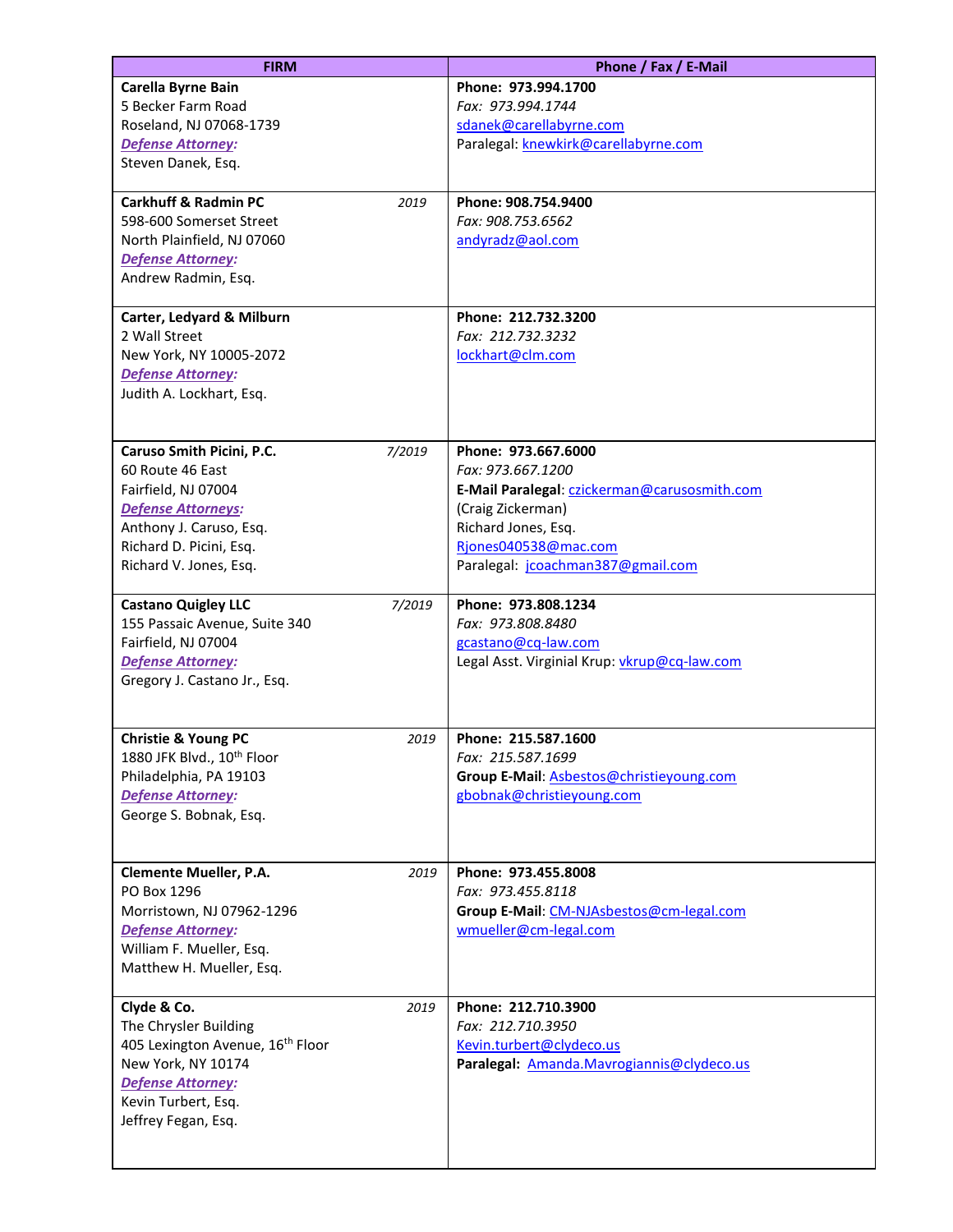| <b>FIRM</b>                                                                                                                                                               |      | Phone / Fax / E-Mail                                                                                                              |
|---------------------------------------------------------------------------------------------------------------------------------------------------------------------------|------|-----------------------------------------------------------------------------------------------------------------------------------|
| <b>Cole Schotz</b><br>25 Main Street<br>Hackensack, NJ 07601<br>Defense Attorney:<br>Jamie Clare, Esq.<br>Donald A. Ottaunick, Esq.<br>Patricia C. Schiraldi, Esq.        | 2019 | Phone: 201.489.3000<br>Fax: 201.678.6297<br>Group E-Mail: LanvinInccounselColeSchotzPC@coleschotz.com<br>jclare@coleschotz.com    |
| <b>Colquhoun &amp; Colquhoun</b><br>165 South Street<br>Morristown, NJ 07960-5331<br><b>Defense Attorney:</b><br>Kevin F. Colquhoun, Esq.<br>Moira Colquhoun, Esq.        |      | Phone: 973.540.0500<br>Fax: 973.540.0550<br>Group E-Mail: firm@colquhounlaw.com<br>kfc@colquhounlaw.com                           |
| <b>Connahan Law LLC</b><br>95 West Main St.<br>Suite 5-214<br>Chester, NJ 07930<br><b>Defense Attorney:</b><br>Matthew J. Connahan, Esq.                                  | 2018 | Phone: 973.464.1490<br>Fax: 908.879.0115<br>Connahanlaw@yahoo.com                                                                 |
| Condon & Forsyth LLP<br>7 Times Square Tower, 18 <sup>th</sup> Floor<br>New York, NY 10036<br><b>Defense Attorney:</b><br>Marissa N. Lefland, Esq.<br>John Maggio, Esq.   |      | Phone: 212.894.6773<br>Fax: 212.370.4453<br>Group E-Mail: NJasbestos@condonlaw.com<br>mlefland@condonlaw.com                      |
| <b>Connell Foley LLP</b><br>85 Livingston Avenue<br>Roseland, NJ 07068<br><b>Defense Attorney:</b><br>Timothy Corriston, Esq.<br>Angela A. Iuso, Esq.                     | 2017 | Phone: 973.535.0500<br>Fax: 973.535.9217<br>Group E-Mail: asbestos@connellfoley.com<br>tcorriston@connellfoley.com                |
| <b>Costello Shea &amp; Gaffney</b><br>44 Wall Street<br>New York, NY 10005<br><b>Defense Attorney:</b><br>Steven Garry, Esq.<br>Christine Marie Lauture, Esq.             | 2016 | Phone: 212.486.9600<br>Fax: 212.344.7680<br>sgarry@csgllplaw.com<br>clauture@csgllplaw.com                                        |
| <b>Coughlin Duffy Kelly</b><br>350 Mount Kemble Avenue<br>PO Box 1917<br>Morristown, NJ 07962<br><b>Defense Attorney:</b><br>Jonathan Donath, Esq.<br>Joseph Fiteni, Esq. |      | Phone: 973.267.0058<br>Fax: 973.267.6442<br>Group E-Mail: asbestos@coughlinduffy.com<br>jdonath@coughlinduffy.com                 |
| Cozen O'Connor<br>45 Broadway Atrium, Suite 1600<br>New York, NY 10006<br>Defense Attorney:<br>Richard Fama, Esq.<br>Seth J. Zuckerman, Esq.<br>Dexter Hamilton, Esq.     | 2019 | Phone: 212.509.9400<br>Fax: 212.509.9492<br>Group E-Mail: oth~cozennjasbestoslitigationattorneys@cozen.com<br>szukerman@cozen.com |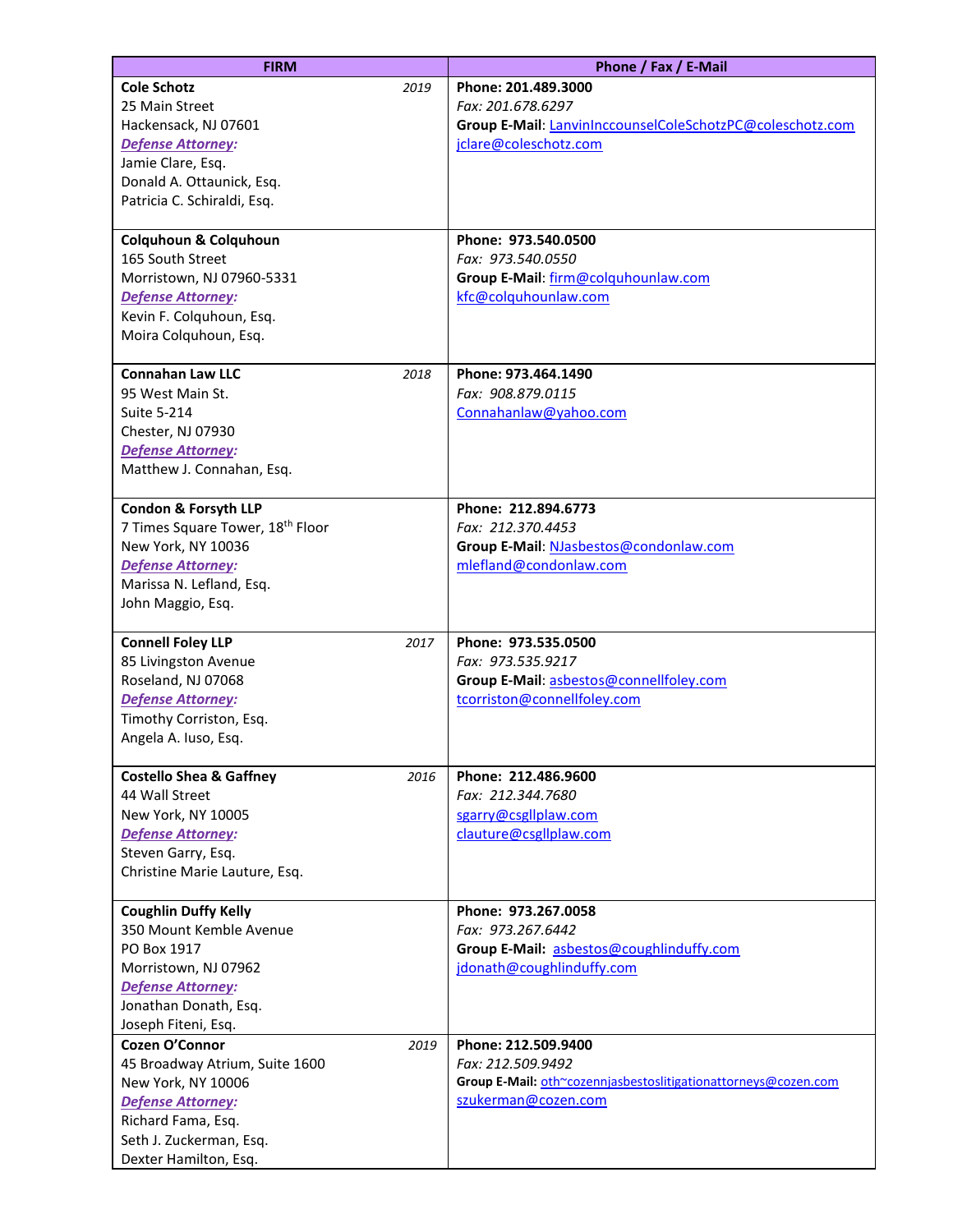| <b>FIRM</b>                          |      | Phone / Fax / E-Mail                       |
|--------------------------------------|------|--------------------------------------------|
| <b>Cullen &amp; Dykman</b>           | 2018 | Phone: 212.732.2000                        |
| 44 Wall St.                          |      | Fax: 212.742.2156                          |
| New York, NY 10005                   |      | jburbridge@cullenanddykman                 |
| <b>Defense Attorney:</b>             |      | jfanning@cullenanddykman                   |
| John J. Fanning, Esq.                |      |                                            |
| John Burbridge, Esq.                 |      |                                            |
| D'Arcambal Ousley & Cuyler Burk, LLP | 2018 | Phone: 973.734.320                         |
| Four Century Drive                   |      | Fax: 973.734.3201                          |
| Parsippany, NJ 07054                 |      | npeters@darcambal.com                      |
| <b>Defense Attorney:</b>             |      | Paralegal (Debby): dmcgeary@darcambal.com  |
| Nada Peters, Esq.                    |      |                                            |
| Joyce Min, Esq.                      |      |                                            |
| Jaclyn DiLascio Malyk, Esq.          |      |                                            |
| Darger Errante Yavitz & Blau LLP     | 2018 | Phone: 212.452.5300                        |
| 116 East 27th Street, 12th Floor     |      | Fax: 212.452.5301                          |
| New York, NY 10016                   |      | Group E-Mail: njasbestos@deybllp.com       |
| <b>Defense Attorney:</b>             |      | mfriesz@deybllp.com                        |
| Sandra K. Steinman, Esq.             |      |                                            |
| Jonathan B. Kromberg, Esq.           |      |                                            |
| Mark I. Friesz, Esq.                 |      |                                            |
| Day Pitney LLP                       | 2019 | Phone: 973.966.6300                        |
| One Jefferson Road                   |      | Fax: 973.966.1015                          |
| Parsippany, NJ 07054-2841            |      | Group E-Mail: njasbestos@daypitney.com     |
| Defense Attorney:                    |      | bhaglund@daypitney.com                     |
| Benjamin E. Haglund, Esq.            |      |                                            |
| <b>Deitch Law Office</b>             |      | Phone: 609.259.9555                        |
| 957 U.S. Highway 33, #351            |      | Fax: 609.259.9558                          |
| Hamilton Square, NJ 08690            |      | Mad esq@optonline.net                      |
| <b>Defense Attorney:</b>             |      |                                            |
| Marc A. Deitch, Esq.                 |      |                                            |
|                                      |      |                                            |
| Delany McBride, P.C.                 |      | 2019   Phone: 856.202.8100                 |
| 36 Euclid Street                     |      | Fax: 856.384.5957                          |
| Woodbury, NJ 08096                   |      | Group E-Mail: dmasbestos@delanymcbride.com |
| <b>Defense Attorney:</b>             |      | jjd@delanymcbride.com                      |
| John J. Delany, III, Esq.            |      |                                            |
| <b>Dentons LLP</b>                   |      | Phone: 973.912.7100                        |
| 101 JFK Parkway                      |      | Phone (NY): 212.768.6700                   |
| Short Hills, NJ 07078                |      | Fax: 973.912.7199                          |
| <b>Defense Attorney:</b>             |      | Group E-Mail: njasbestos@dentons.com       |
| Jacob Buurma, Esq.                   |      |                                            |
| Dickie McCamey & Chilcote, P.C.      | 2018 | Phone: 856-354-0192                        |
| 41 South Haddon Ave., Suite 5        |      | Fax: 856-354-8164                          |
| Haddonfield, NJ 08033                |      | Group E-Mail: NJAsbestos@dmclaw.com        |
| -AND-                                |      | wsmith@dmclaw.com                          |
| 1650 Arch Street, Suite 2110         |      |                                            |
| Philadelphia, PA 19103               |      | Phone: (PA) 215.925.2289                   |
| <b>Defense Attorney:</b>             |      | Fax: (PA) 215.925.0307                     |
| William Smith, Esq.                  |      |                                            |
|                                      |      |                                            |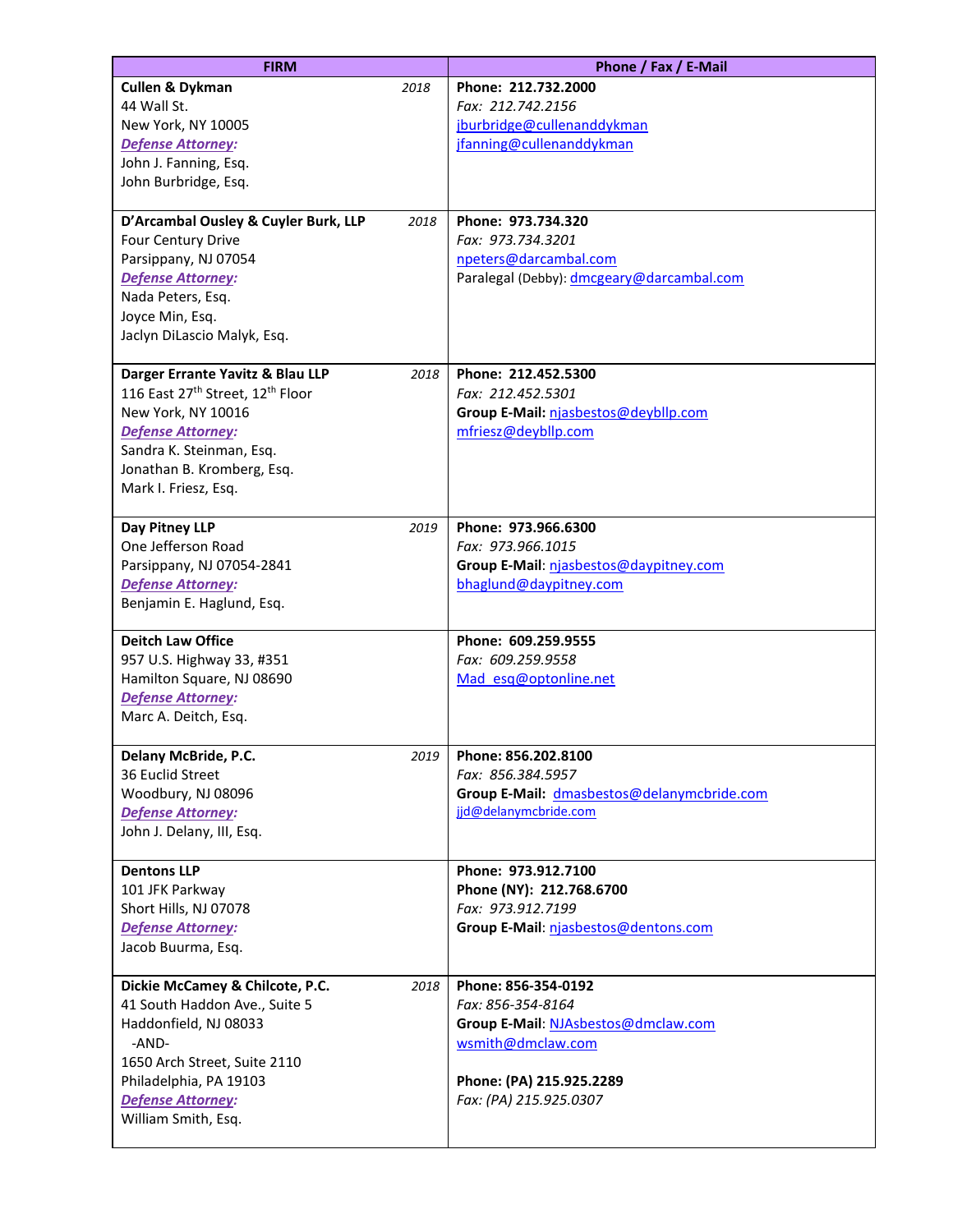| <b>FIRM</b>                           |      | Phone / Fax / E-Mail                              |
|---------------------------------------|------|---------------------------------------------------|
| <b>Dilworth Paxson</b>                | 2018 | Phone: 856.675.1900                               |
| 457 Haddonfield Road, Suite 700       |      | Fax: 856.663.8855                                 |
| Cherry Hill, NJ 08002-2201            |      | Group E-Mail: dpnjasbestosdefense@dilworthlaw.com |
| <b>Defense Attorney:</b>              |      | fmaneri@dilworthlaw.com                           |
| Francis P. Maneri, Esq.               |      |                                                   |
| -AND-                                 |      |                                                   |
| 2 Research Way                        |      | Phone: 609.734.6186<br>Fax: 609.987.6651          |
| Princeton, NJ 08540                   |      |                                                   |
| <b>Defense Attorney:</b>              |      |                                                   |
| Patrick Dwyer, Esq.                   |      |                                                   |
| DLA PIPER LLP (US)                    | 2019 | Phone: 215.656.3300                               |
| One Liberty Place                     |      | Fax: 215.656.3301                                 |
| 1650 Market Street, Suite 4900        |      | Group E-Mail: nimasstort@dlapiper.com             |
| Philadelphia, PA 19103                |      | adam.desipio@dlapiper.com                         |
| <b>Defense Attorney:</b>              |      |                                                   |
| Adam DeSipio, Esq.                    |      |                                                   |
| Stephen Barrett, Esq.                 |      |                                                   |
| Christine Dower, Esq.                 |      |                                                   |
| -AND-                                 |      |                                                   |
| 51 John F. Kennedy Parkway, Suite 120 |      | Phone: 973.520.2550                               |
| Short Hills, NJ 07078-2704            |      | Fax: 973.520.2551                                 |
| <b>Defense Attorney:</b>              |      |                                                   |
| Christopher Strongosky, Esq.          |      |                                                   |
| Drinker, Biddle & Reath, LLP          | 2019 | Phone: 973.549.7000                               |
| 600 Campus Drive                      |      | Fax: 973.360.9831                                 |
| Florham Park, NJ 07932-1047           |      | Group E-Mail: asbestos@dbr.com                    |
| <b>Defense Attorney:</b>              |      | Jack.frost@dbr.com                                |
| Jack Frost, Jr., Esq.                 |      |                                                   |
|                                       |      |                                                   |
| <b>Duane Morris LLP</b>               | 2019 | Phone: 215.979.1180                               |
| 1940 Route 70 East, Suite 200         |      | Fax: 215.979.1020                                 |
| Cherry Hill, NJ 08003-2171            |      | Group E-Mail:raymondasbestos@duanemorris.com      |
| <b>Defense Attorney:</b>              |      | slcaffrey@duanemorris.com                         |
| Sharron L. Caffrey, Esq.              |      |                                                   |
| Alyson Lotman, Esq.                   |      |                                                   |
| Dawnn E. Briddell, Esq.               |      |                                                   |
| Law Office of Brian J. Duffield       | 2018 | Phone: 856.478.9900                               |
| 95 North Main Street                  |      | Fax: 856.478.6955                                 |
| Mullica Hill, NJ 08062                |      | Brian.duffield@comcast.net                        |
| <b>Defense Attorney:</b>              |      |                                                   |
| Brian J. Duffield, Esq.               |      |                                                   |
|                                       |      |                                                   |
| Dughi & Hewitt                        |      | Phone: 908.272.0200                               |
| 340 North Avenue                      |      | Fax: 908.272.0909                                 |
| Cranford, NJ 07016                    |      | cdomalewski@dughihewit.com                        |
| <b>Defense Attorney:</b>              |      |                                                   |
| Craig Domalewski, Esq.                |      |                                                   |
| Dwyer Connell & Lisbona               | 2018 | Phone: 973.276.1800                               |
| 100 Passaic Avenue                    |      | Fax: 973.276.1888                                 |
| Fairfield, NJ 07004                   |      | sbatta@dcllaw.com                                 |
| <b>Defense Attorney:</b>              |      | Secretary: Jennifer: jrivera@dcllaw.com           |
| Steven J. Batta, Esq.                 |      |                                                   |
|                                       |      |                                                   |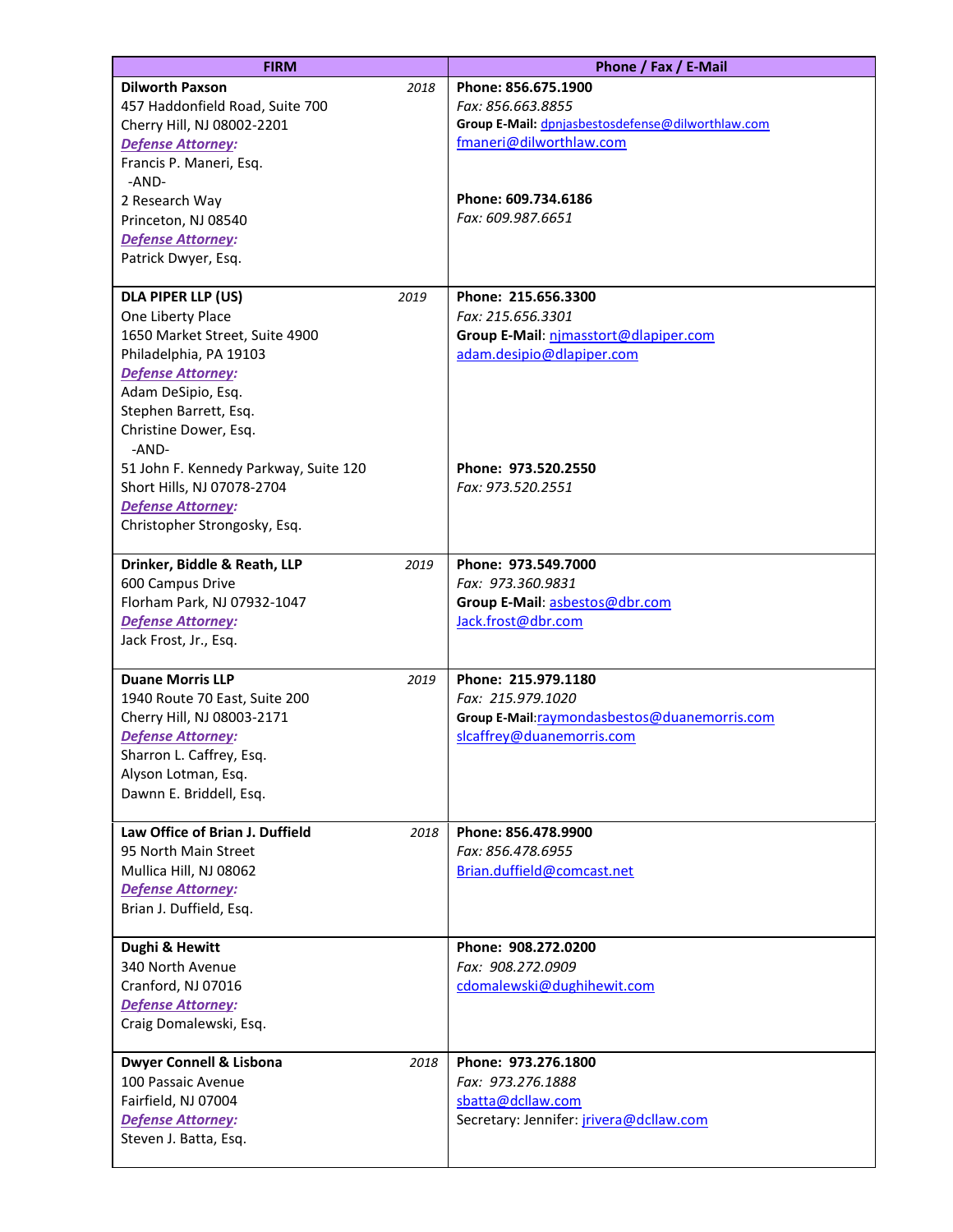| <b>FIRM</b>                                    |        | Phone / Fax / E-Mail                       |
|------------------------------------------------|--------|--------------------------------------------|
| <b>Eckert Seamans Cherin &amp; Mellot, LLC</b> | 2019   | Phone: 973.855.4700                        |
| Four Gateway Center, Suite 401                 |        | Fax: 973.855.4701                          |
| 100 Mulberry Street                            |        | Group E-Mail: njasbestos@eckertseamans.com |
| Newark, NJ 07102                               |        | dkatzenstein@eckertseamans.com             |
| <b>Defense Attorney:</b>                       |        |                                            |
| David Katzenstein, Esq.                        |        |                                            |
| Michael Posavetz, Esq.                         |        |                                            |
| Ezra Alter, Esq.                               |        |                                            |
| Ferro Labella & Zucker                         |        | Phone: 201.489.9110                        |
| 27 Warren Street                               |        | Fax: 201.489.5653                          |
| Hackensack, NJ 07601                           |        | rbrown@ferrolabella.com                    |
| <b>Defense Attorney:</b>                       |        |                                            |
| Russell Brown, Esq.                            |        |                                            |
|                                                |        |                                            |
| <b>Fishkin Lucks</b>                           | 2019   | Phone: 973.536.2800                        |
| The Legal Center                               |        | Fax: 973.679.4435                          |
| One Riverfront Plaza, Suite 410                |        | Group E-mail: asbestos@fishkinlucks.com    |
| Newark, NJ 07102                               |        | slucks@FishkinLucks.com                    |
| <b>Defense Attorney:</b>                       |        |                                            |
| Steven M. Lucks, Esq.                          |        |                                            |
| <b>Flaster Greenberg P.C.</b>                  | 6/2019 | Phone: 856.382.2247                        |
| 1810 Chapel Avenue West                        |        | Fax: 856.661.1919                          |
| Cherry Hill, NJ 08002                          |        | Mitchell.kizner@flastergreenberg.com       |
| <b>Defense Attorney:</b>                       |        | Susan.budd@flastergreenberg.com            |
| Mitchell Kizner, Esq.                          |        |                                            |
|                                                |        |                                            |
| <b>Flemming Zulack Williamson Zauderer</b>     | 2018   | Phone: 212.412.9500                        |
| One Liberty Plaza, 35 <sup>th</sup> Floor      |        | Fax: 212.964.9200                          |
| New York, NY 10009                             |        | jcohen@fzwz.com                            |
| <b>Defense Attorney:</b>                       |        | tegan@fzwz.com                             |
| Jason T. Cohen, Esq.<br>Thomas A. Egan, Esq.   |        |                                            |
|                                                |        |                                            |
| <b>Flynn Watts LLC</b>                         | 6/2019 | Phone: 973.695.8370                        |
| 1 Gatehall Drive                               |        | Direct: 973.695.7372                       |
| Parsippany, NJ 07054                           |        | Group E-mail: asbestos@flynnwattslaw.com   |
| <b>Defense Attorney:</b>                       |        | mmoroney@flynnwattslaw.com                 |
| Michael Moroney, Esq.                          |        |                                            |
| <b>Foley &amp; Mansfield</b>                   | 5/2019 | Phone: 212.421.0436                        |
| 86 Chambers St., Suite 202                     |        | Fax: 212.421.0539                          |
| New York, NY 10007                             |        | NewJerseyASB@foleymansfield.com            |
| <b>Defense Attorney:</b>                       |        | gtalarico@foleymansfield.com               |
| Erika Muse, Esq.                               |        |                                            |
| Stephen Novakidis, Esq.                        |        |                                            |
| Whitney Seltzer, Esq.                          |        |                                            |
| George Talarico, Esq.                          |        |                                            |
| <b>Forman Watkins &amp; Krutz</b>              | 2018   | Phone: 732.852.4400                        |
| 328 Newman Springs Road                        |        | Fax: 732.852.4401                          |
| Red Bank, NJ 07701                             |        | Group E-Mail: AsbestosNJ@formanwatkins.com |
| Defense Attorney:                              |        | nicole.diesa@formanwatkins.com             |
| Nicole J. Diesa, Esq.                          |        |                                            |
| Thomas M. Toman, Jr., Esq.                     |        |                                            |
| Matthew G. Broderson, Esq.                     |        |                                            |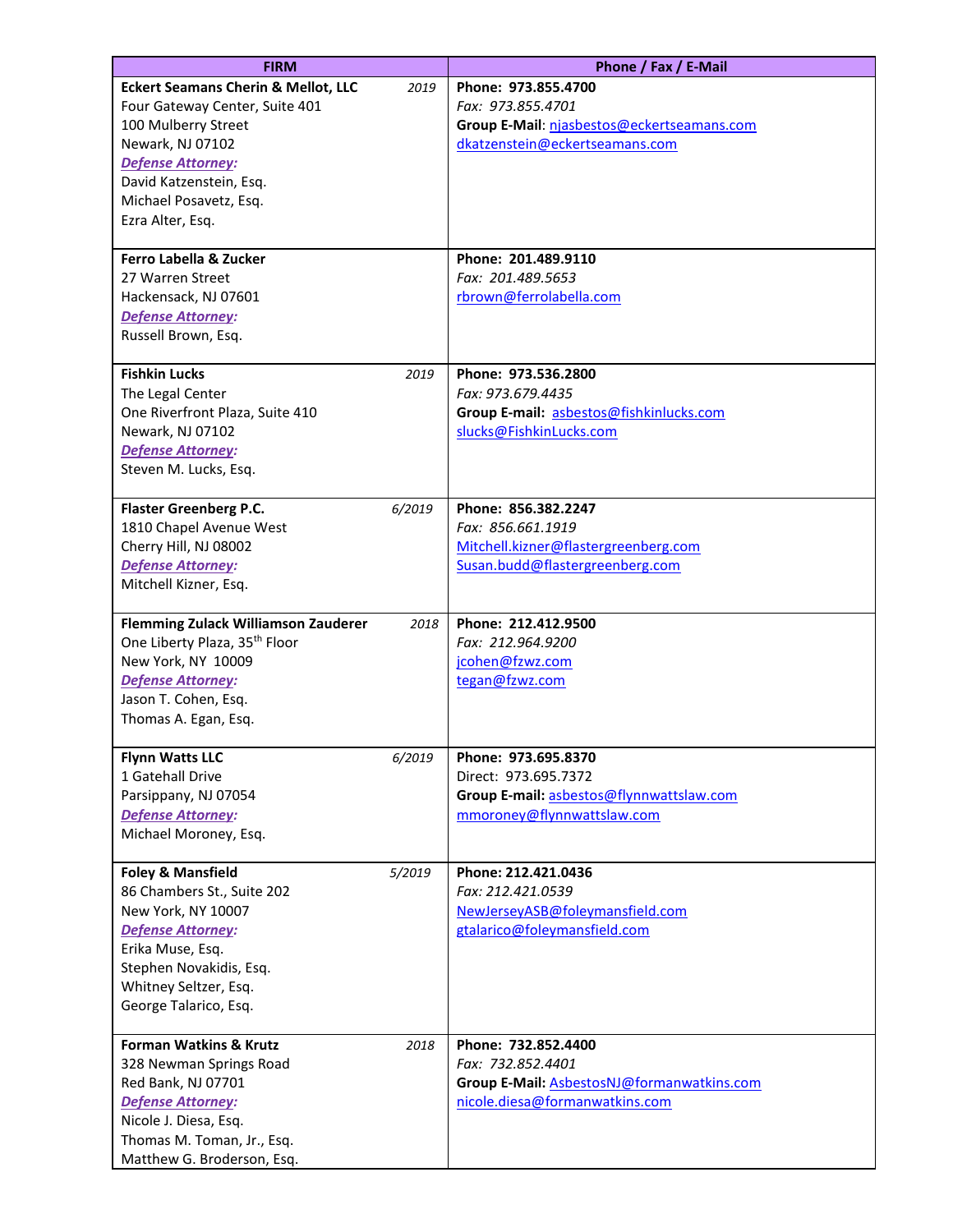| <b>FIRM</b>                                       |      | Phone / Fax / E-Mail                       |
|---------------------------------------------------|------|--------------------------------------------|
| <b>Fornaro Francioso LLC</b>                      | 2018 | Phone: 609.584.6104                        |
| 1540 Kuser Road, Suite A1                         |      | Fax: 609.584,2709                          |
| Hamilton, NJ 08619                                |      | rfornaro@fornarofrancioso.com              |
| <b>Defense Attorney:</b>                          |      | idettmer@fornarofrancioso.com              |
| Richard D. Fornaro, Esq.                          |      |                                            |
|                                                   |      |                                            |
| <b>Fox Rothschild</b>                             | 2019 | Phone: 215.299.2923                        |
| 2000 Market St., 20 <sup>th</sup> Floor           |      | Fax: 215.299.2150                          |
| Philadelphia, PA 19103-3222                       |      | Group E-Mail: njasbestos@foxrothschild.com |
| <b>Defense Attorney:</b>                          |      | mtwersky@foxrothschild.com                 |
| Michael Twersky, Esq.                             |      |                                            |
|                                                   |      |                                            |
| Jacqueline Carolan, Esq.                          |      |                                            |
| Thomas Mastroianni, Esq.                          |      |                                            |
| Andrew Karas, Esq.                                |      |                                            |
| -AND-                                             |      | Phone: 609.844.3028                        |
| Princeton Pike Corporate Center                   |      | Fax: 609.896.1469                          |
| 997 Lenox Drive                                   |      |                                            |
| Lawrenceville, NJ 08648-2311                      |      |                                            |
| <b>Defense Attorney:</b>                          |      |                                            |
| Karen A. Confoy, Esq.                             |      |                                            |
| Benjamin R. Kurtis, Esq.                          |      |                                            |
| A. William Henkel, Esq.                           |      |                                            |
| Freehill Hogan & Mahar                            | 2018 | Phone: 973.623.5514                        |
| 850 Bergen Avenue                                 |      | Fax: 212.425.1901                          |
| Jersey City, NJ 07306                             |      | Group E-Mail: NJAsbestos@freehill.com      |
| <b>Defense Attorney:</b>                          |      | canevari@freehill.com                      |
| John J. Walsh, Esq.                               |      |                                            |
| Justin T. Nastro, Esq.                            |      |                                            |
| Thomas Canevari, Esq.                             |      |                                            |
|                                                   |      |                                            |
| <b>Gallo Vitucci &amp; Klar LLP</b>               | 2019 | Phone: 201.343.1166                        |
| Three University Plaza Drive, Suite 402           |      | Fax: 201.343.1223                          |
| Hackensack, NJ 07601                              |      | wmarsala@gvlaw.com                         |
| <b>Defense Attorney:</b>                          |      |                                            |
| William Marsala, Esq.                             |      |                                            |
|                                                   |      |                                            |
| <b>Garrity Graham Murphy Garofalo &amp; Flinn</b> | 2018 | Phone: 973.509.7500                        |
| 72 Eagle Rock Avenue                              |      | Fax: 973.509.0414                          |
| PO Box 438                                        |      | Group E-Mail: gae@garritygraham.com        |
| East Hanover, NJ 07936                            |      | ajm@garritygraham.com                      |
| <b>Defense Attorney:</b>                          |      |                                            |
| Anthony J. Marino, Esq.                           |      |                                            |
| Stephen F. Balsamo, Esq.                          |      |                                            |
| Frank H. Reimers, Esq.                            |      |                                            |
|                                                   |      |                                            |
| <b>Gebhardt &amp; Kiefer</b>                      | 2017 | Phone: 908.735.5161                        |
| 1318 Route 31                                     |      | Fax: 908.735.9351                          |
| PO Box 4001                                       |      | bward@gklegal.com                          |
| Clinton, NJ 08809-4001                            |      | Sec. Dawn Smith dsmith@gklegal.com         |
| <b>Defense Attorney:</b>                          |      |                                            |
| Robert Ward, Esq.                                 |      |                                            |
| <b>German Gallagher Murtagh</b>                   | 2017 | Phone: 215.545.7700                        |
| 200 South Broad Street, Suite 500                 |      | Fax: 215.732.4182                          |
| Philadelphia, PA 19102                            |      | Paralegal (Suzanne): spadels@ggmfirm.com   |
| <b>Defense Attorney:</b>                          |      |                                            |
| William Stubits, Esq.                             |      |                                            |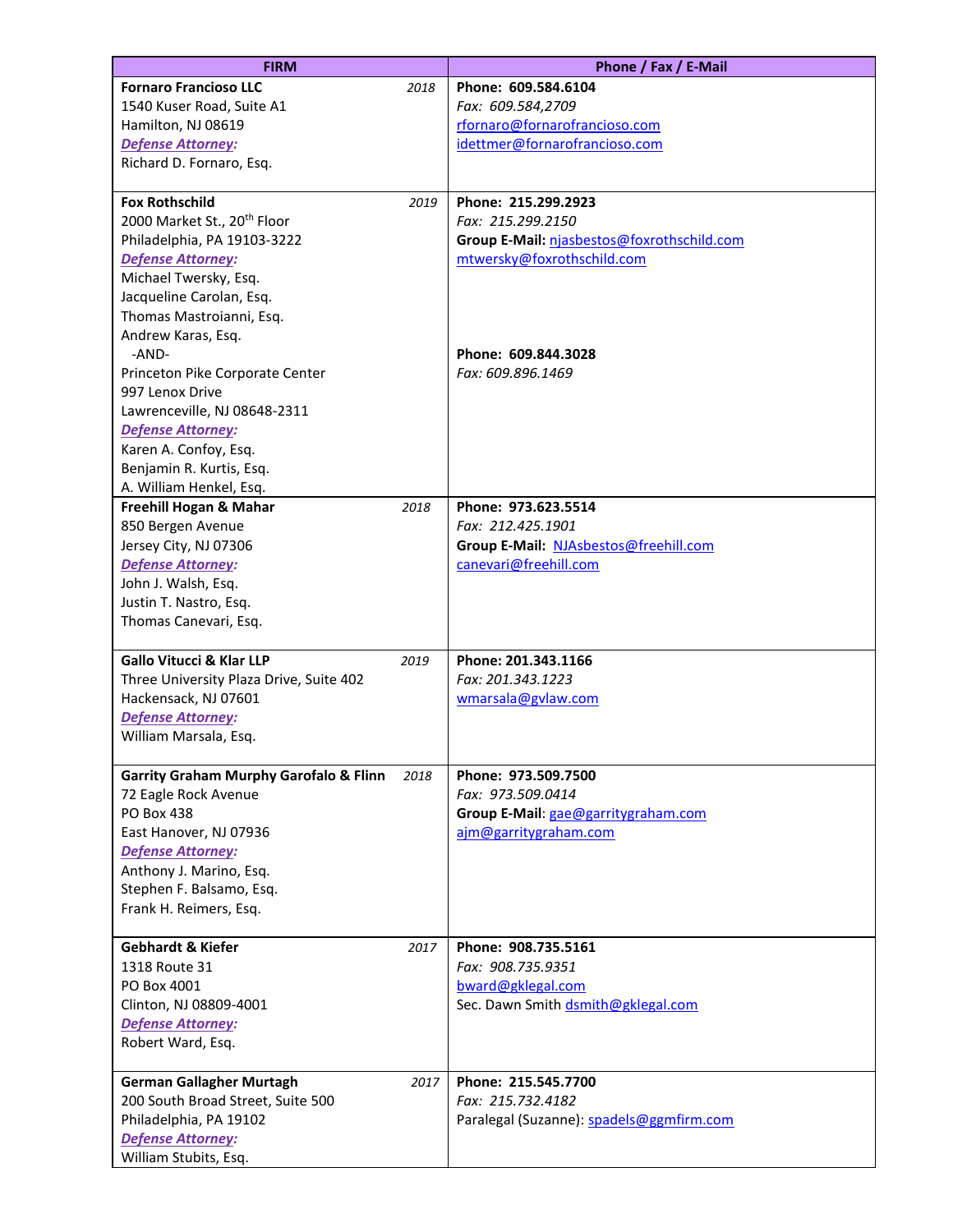| <b>FIRM</b>                                                       | Phone / Fax / E-Mail                                     |
|-------------------------------------------------------------------|----------------------------------------------------------|
| Gibbons P.C.<br>2019                                              | Phone: 973.596.4500                                      |
| One Gateway Center                                                | Fax: 973.596.0545                                        |
| Newark, NJ 07006                                                  | Group E-mail: middlesexasbestos@gibbonslaw.com           |
| Defense Attorney:                                                 | rbrown@gibbonslaw.com                                    |
| Robert Brown, Jr., Esq.                                           |                                                          |
| Philip W. Crawford, Esq.                                          |                                                          |
| Ethan Stein, Esq.                                                 |                                                          |
| Daniel Dorfman, Esq.                                              |                                                          |
| Phillip Duffy, Esq.                                               |                                                          |
|                                                                   |                                                          |
| Gibbons P.C.<br>2019                                              | Phone: 215.665.-0400<br>Fax: 215.636.0366                |
| One Logan Square<br>130 North 18 <sup>th</sup> Street, Suite 1210 | Group E-mail: middlesexasbestos@gibbonslaw.com           |
| Philadelphia, PA 19103-2757                                       | agries@gibbonslaw.com                                    |
| Defense Attorney:                                                 |                                                          |
| Alan R Gries, Esq.                                                |                                                          |
| Stephen J. Finley, Esq.                                           |                                                          |
| Stephen J. Imbriglia, Esq.                                        |                                                          |
|                                                                   |                                                          |
| <b>Goldberg Segalla LLP</b><br>2018                               | Phone: 609.986.1300                                      |
| 902 Carnegie Center, Suite 100                                    | Fax: 609.986.1301                                        |
| Princeton, NJ 08540                                               | Group E-Mail: princetonasbestosgroup@goldbergsegalla.com |
| -AND-                                                             | bhanlon@goldbergsegalla.com                              |
| 1037 Raymond Blvd., Suite 1010                                    |                                                          |
| Newark, NJ 07102-5423                                             |                                                          |
| <b>Defense Attorney:</b>                                          |                                                          |
| Robert Cook, Esq.                                                 |                                                          |
| Bonnie Hanlon, Esq.                                               |                                                          |
| H. Lockwood Miller, III, Esq.                                     |                                                          |
| David Osterman, Esq.                                              |                                                          |
| David E. Rutkowski, Esq.                                          |                                                          |
| Andrew Scholz, Eq.<br>-AND-                                       |                                                          |
| 1700 Market St., Suite 1418                                       |                                                          |
| Philadelphia, PA 19103-3907                                       |                                                          |
| Defense Attorney:                                                 |                                                          |
| Elizabeth A. Weill, Esq.                                          |                                                          |
| Robert Hafner, Esq.                                               |                                                          |
|                                                                   |                                                          |
| Golden Rothschild Spagnola Lundell Boylan &                       | Phone: 908.722.6300                                      |
| <b>Garubo PC</b><br>2018                                          | Fax: 908.722.0029                                        |
| 1011 Route 22 West, Suite 300                                     | Group E-Mail: Asbestos@grsl.com                          |
| PO Box 6881                                                       | rboylan@grsl.com                                         |
| Bridgewater, NJ 08807                                             |                                                          |
| <b>Defense Attorney:</b>                                          |                                                          |
| E. Richard Boylan, Esq.                                           |                                                          |
|                                                                   |                                                          |
| Goldfein & Joseph<br>2019                                         | Phone: 215.979.8200                                      |
| 1880 John F. Kennedy Blvd., 20 <sup>th</sup> Floor                | Fax: 215.979.8201                                        |
| Philadelphia, PA 19103                                            | E-Mail Paralegal: ndebasio@goldfeinlaw.com               |
| Defense Attorney:                                                 | (Nancy Debasio)                                          |
| Madhurika Jeremiah, Esq.                                          |                                                          |
| Willard Preston, Esq.                                             |                                                          |
|                                                                   |                                                          |
|                                                                   |                                                          |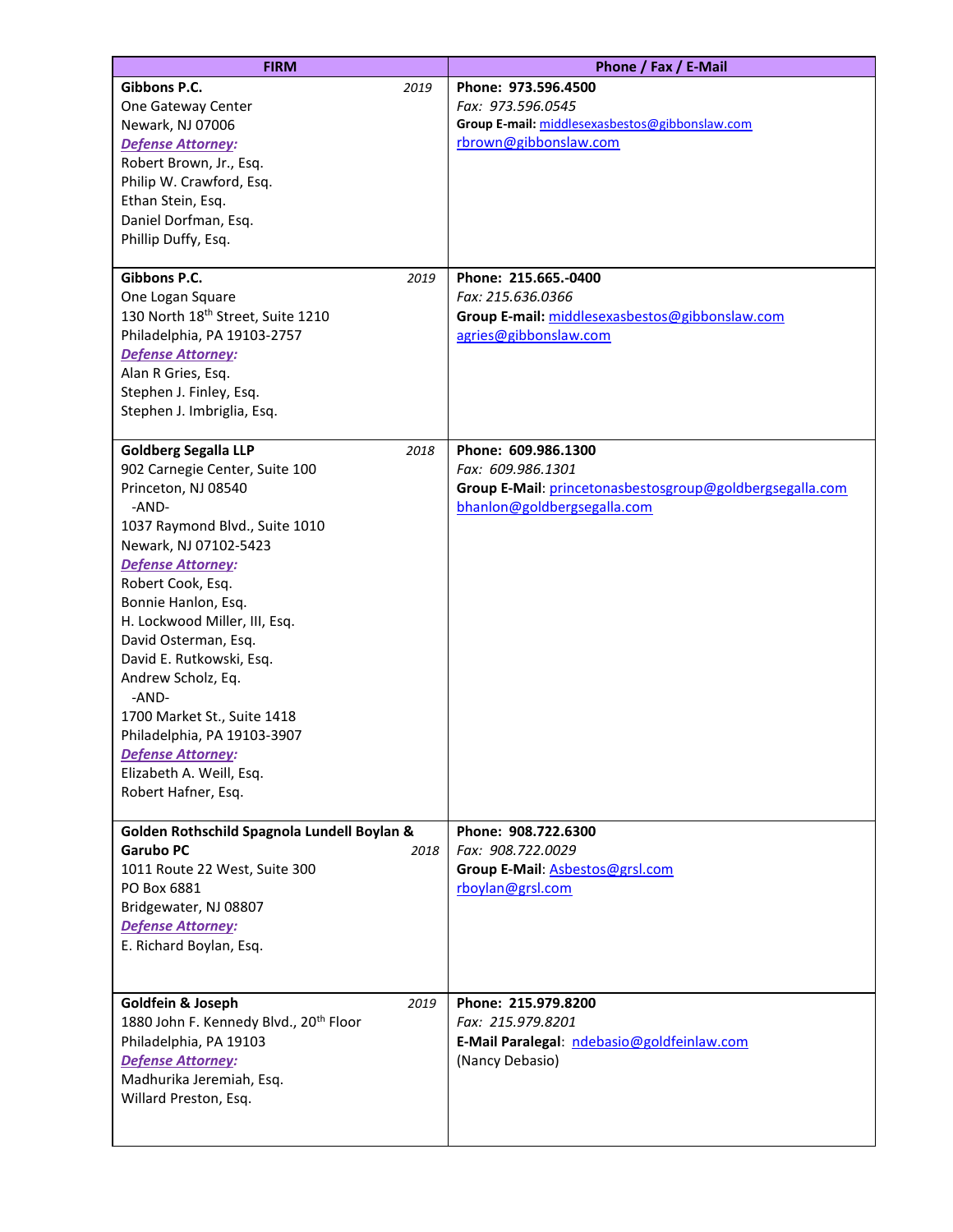| <b>FIRM</b>                                                                                                                                                                                                                                                                                      |      | Phone / Fax / E-Mail                                                                                                                           |
|--------------------------------------------------------------------------------------------------------------------------------------------------------------------------------------------------------------------------------------------------------------------------------------------------|------|------------------------------------------------------------------------------------------------------------------------------------------------|
| Goodell DeVries Leech & Dann, LLP<br><b>Two Commerce Square</b><br>2001 Market Street, Suite 3700<br>Philadelphia, PA 19103<br><b>Defense Attorney:</b><br>Margaret C. O'Neill, Esq.<br>Brian M. Lands, Esq.                                                                                     | 2019 | Phone: 267.765.3600 (3604)<br>Fax: 267.765.3636<br>moneill@gdldlaw.com<br>blands@gdldlaw.com                                                   |
| <b>Gordon &amp; Rees</b><br>One Battery Park Plaza, 28 <sup>th</sup> Fl.<br>New York, NY 10004<br><b>Defense Attorney:</b><br>Virginia Squitieri, Esq.<br>Erik DiMarco, Esq.<br>-AND-<br>18 Columbia Turnpike, Suite 220<br>Florham Park, NJ 07932<br>Defense Attorney:<br>Lee Henig-Elona, Esq. | 2019 | Phone (NY): 212.269.5500<br>Phone (NJ): 973.549.2520<br>Fax: 212.269.5505<br>Group E-Mail: ny-njasbestos@grsm.com<br>vsquitieri@gordonrees.com |
| <b>Graceffo Law Office</b><br>555 Main Street<br>Hackensack, NJ 07601<br><b>Defense Attorney:</b><br>Anthony J. Graceffo, Esq.                                                                                                                                                                   | 2018 | Phone: 201.342.9300<br>Fax: 201.342.8550<br>aj@graceffo.com                                                                                    |
| <b>Greenbaum Rowe Smith &amp; Davis LLP</b><br>75 Livingston Avenue, Suite 301<br>Roseland, NJ 07068<br><b>Defense Attorney:</b><br>C. Brian Kornbrek, Esq.<br>Thomas K. Murphy III, Esq.                                                                                                        | 2019 | Phone: 973.535.1600<br>Fax: 973.535.1698<br>Group E-mail: asbestosni@greenbaumlaw.com<br>bkornbrek@greenbaumlaw.com                            |
| <b>Greenberg Traurig LLP</b><br>500 Campus Drive, Suite 400<br>Florham Park, NJ 07932<br>-AND-<br><b>MetLife Building</b><br>200 Park Avenue<br>New York, NY 10166<br><b>Defense Attorney:</b><br>Marissa Banez, Esq.                                                                            | 2019 | Phone (NJ): 973.360-7900<br>Phone (NY): 212.801.3173<br>Fax: 973.295.1321<br>banezm@gtlaw.com                                                  |
| <b>Grubb Law Office</b><br>1465 Route 31<br><b>PO Box 546</b><br>Annandale, NJ 08801<br><b>Defense Attorney:</b><br>Kevin C. Grubb, Esq.                                                                                                                                                         | 2018 | Phone: 908.238.9400<br>Fax: 908.238.9401<br>Group E-Mail: grubblaw@earthlink.net                                                               |
| <b>Hack Piro</b><br>30 Columbia Turnpike<br>PO Box 168<br>Florham Park, NJ 07932<br><b>Defense Attorney:</b><br>Robert Alencewicz, Esq.                                                                                                                                                          | 2019 | Phone: 973.301.6500<br>Fax: 973.301.0094<br>Group E-Mail: HPasbestos@hpomlaw.com<br>ralencewicz@hpomlaw.com                                    |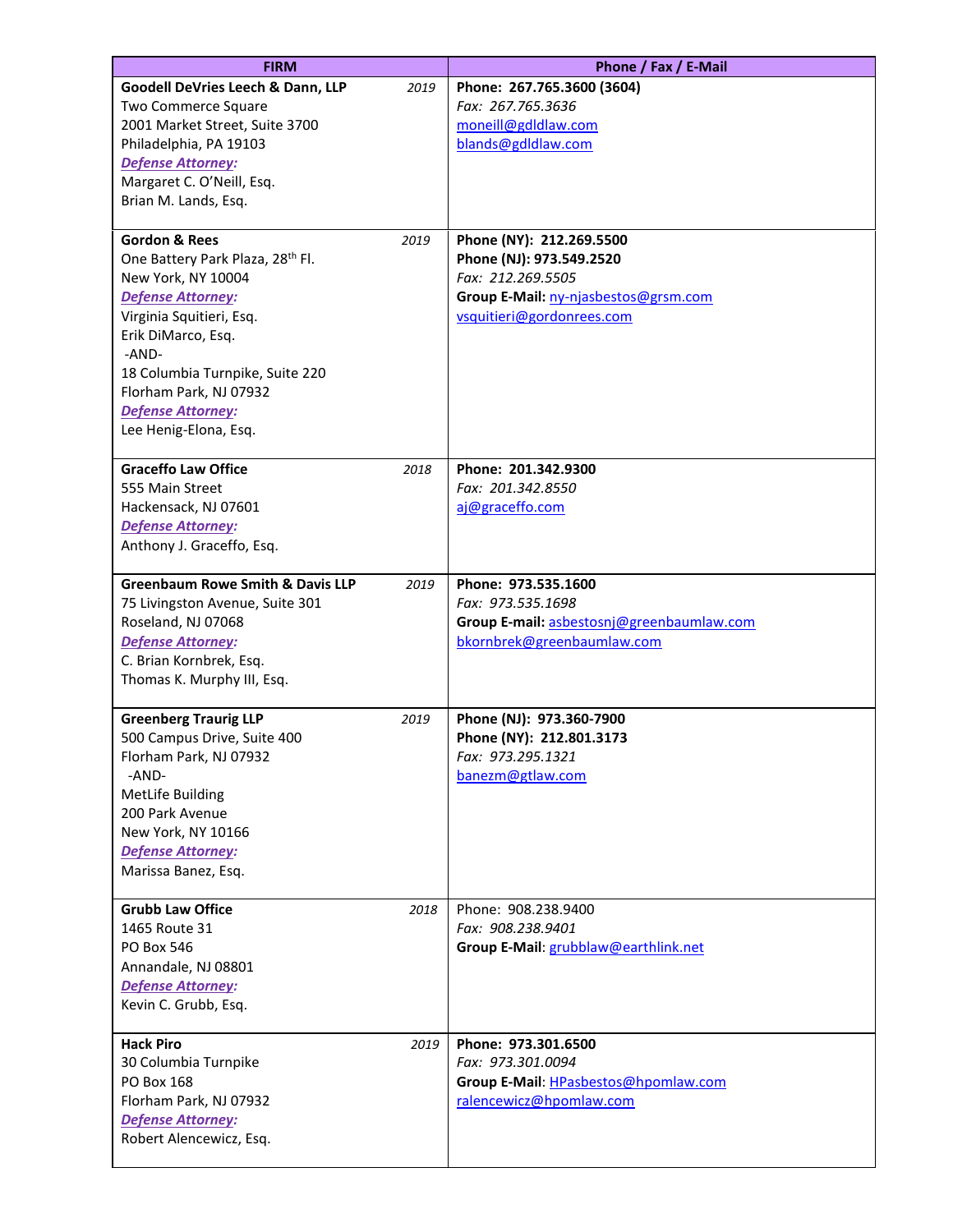| <b>FIRM</b>                                                                                                                                                                                                                                                | Phone / Fax / E-Mail                                                                                                                            |
|------------------------------------------------------------------------------------------------------------------------------------------------------------------------------------------------------------------------------------------------------------|-------------------------------------------------------------------------------------------------------------------------------------------------|
| <b>Hardin Kundla McKeon &amp; Poletto</b><br>2019<br>673 Morris Avenue<br>Springfield, NJ 07081-0730<br><b>Defense Attorney:</b><br>Nicea D'Annunzio, Esq.                                                                                                 | Phone: 973.912.5222<br>Fax: 973.912.9212<br>Group E-Mail: Asbestos@hkmpp.com<br>ndannunzio@hkmpp.com                                            |
| <b>Harris Beach PLLC</b><br>2019<br>100 Wall Street, 23rd Floor<br>New York, NY 10005<br><b>Defense Attorney:</b><br>David H. Kochman, Esq.<br>Abbie Eliasberg Fuchs, Esq.<br>Cynthia Weiss Antonucci, Esq.                                                | Phone: 212.687.0100<br>Fax: 212.687.0659<br>Group E-Mail: njasbestos@harrisbeach.com<br>dkochman@harrisbeach.com                                |
| <b>Harwood Lloyd</b><br>2018<br>130 Main Street<br>Hackensack, NJ 07601<br><b>Defense Attorney:</b><br>Russell Pepe, Esq.                                                                                                                                  | Phone: 201.487.1080<br>Fax: 201.487.4758<br>Group E-Mail: asbestos@harwoodlloyd.com                                                             |
| <b>Hawkins Parnell &amp; Young</b><br>2019<br>600 Lexington Avenue, 8 <sup>th</sup> Floor<br>New York, NY 10022<br><b>Defense Attorney:</b><br>Edward P. Abbot, Esq.<br>Roy F. Viola, Esq.<br>Manuel Guevara, Esq.                                         | Phone: 212.897.9655<br>Fax: 646.589.8700<br>Group E-Mail: njasbestos@hpylaw.com<br>eabbot@hpylaw.com                                            |
| <b>Haworth Barber &amp; Gerstman LLC</b><br>2018<br>505 Main Street, Suite 212<br>Hackensack, NJ 07601<br><b>Defense Attorney:</b><br>Jennifer Bruder, Esq.                                                                                                | Phone (NJ): 201.831.1400<br>Fax (NJ): 201.831.1401<br>Group E-Mail: Asbestos@hbandglaw.com<br>Jennifer.bruder@hbandglaw.com                     |
| <b>Herzfeld &amp; Rubin</b><br>7/2019<br>354 Eisenhower Parkway, Suite 1100<br>Livingston, NJ 07039<br>-AND-<br><b>Herzfeld &amp; Rubin</b><br>125 Broad Street<br>New York, NY 10004<br>Defense Attorney:<br>Michael Sena, Esq.<br>Nadine S. Kohane, Esq. | Phone: 973.535.8840<br>Fax: 973.535.3333<br>Group E-Mail: njasbestos@herzfeld-rubin.com<br>msena@herzfeld-rubin.com<br>Phone (NY): 212.471.8527 |
| <b>Hill Wallack LLP</b><br>2018<br>21 Roszel Road<br>Princeton, NJ 08543<br><b>Defense Attorney:</b><br>Andrew S. Riso, Esq.                                                                                                                               | Phone: 609.924.0808<br>Fax: 609.452.1888<br>Group E-Mail: Asbestos@HillWallack.com<br>ariso@hillwallack.com                                     |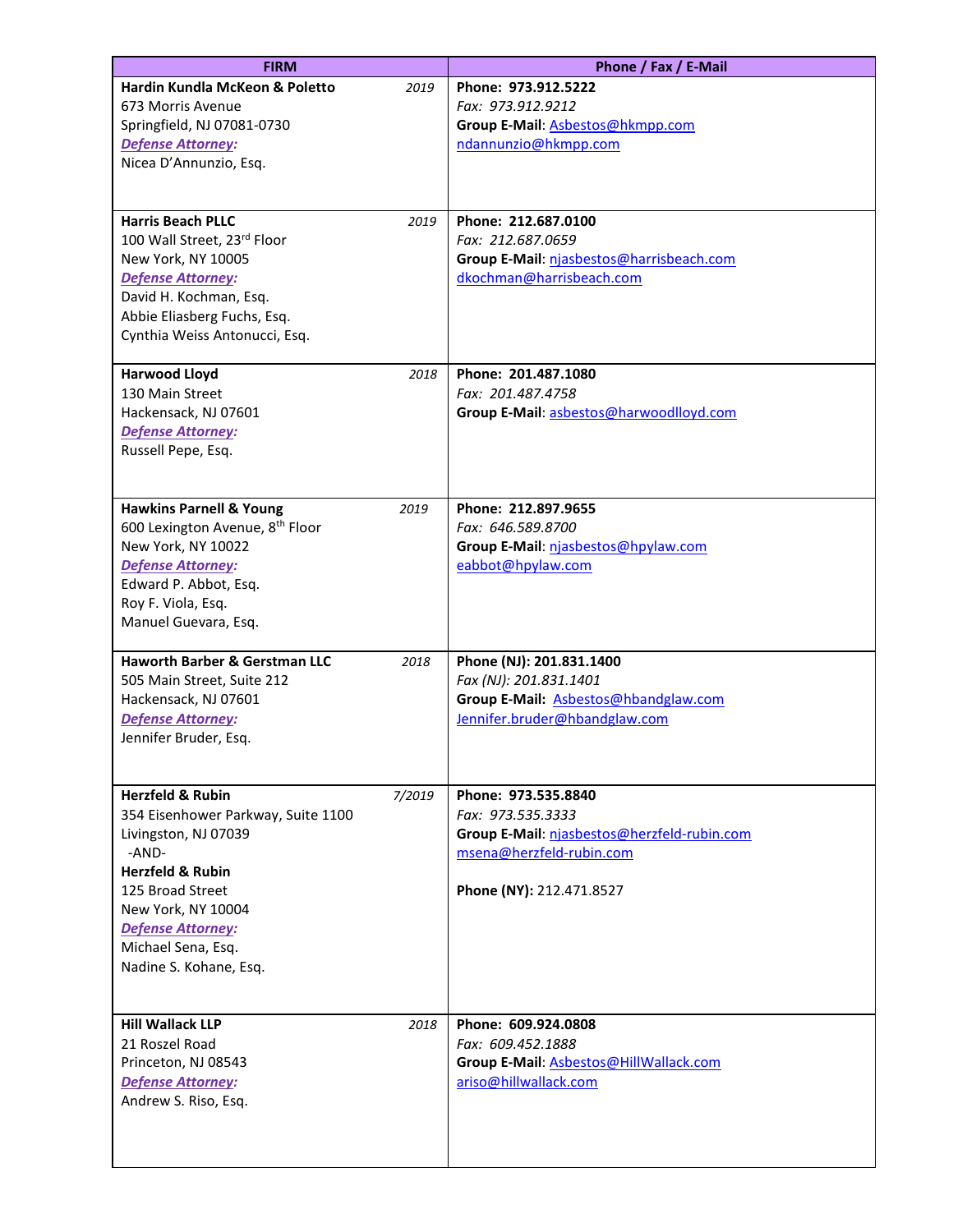| <b>FIRM</b>                                                  |        | Phone / Fax / E-Mail                                         |
|--------------------------------------------------------------|--------|--------------------------------------------------------------|
| <b>Hoagland Longo Moran</b>                                  | 2018   | Phone: 732.545.4717                                          |
| 40 Paterson Street                                           |        | Fax: 732.545.4579                                            |
| <b>PO Box 480</b>                                            |        | Group E-Mail: hoagland-asbestos@hoaglandlongo.com            |
| New Brunswick, NJ 08903                                      |        | mgaffrey@hoaglandlongo.com                                   |
| <b>Defense Attorney:</b>                                     |        |                                                              |
| Marc S. Gaffrey, Esq.                                        |        |                                                              |
| Andrew Kessler, Esq.                                         |        |                                                              |
| Steven Satz, Esq.                                            |        |                                                              |
| Daniel Kuszmerski, Esq.                                      |        |                                                              |
| Jessica Saad, Esq.                                           |        |                                                              |
| Alyssa DeFuria, Esq.                                         |        |                                                              |
| Hodges Walsh & Burke, LLP                                    | 2019   | Phone: 914.385.6000                                          |
| 55 Church Street - Suite 211                                 |        | Fax: 914.385.6060                                            |
| White Plains, NY 10601                                       |        | psvensson@hwb-lawfirm.com                                    |
| <b>Defense Attorney:</b>                                     |        | Legal Asst. Lynda: Imorano@hwb-lawfirm.com                   |
| Paul E. Svensson, Esq.                                       |        |                                                              |
|                                                              |        |                                                              |
| <b>Hodgson Russ LLP</b>                                      | 7/2019 | Phone: 518.465.2333                                          |
| 677 Broadway, Suite 301                                      |        | Fax: 518.465.1567                                            |
| Albany, NY 12207                                             |        | CJSoller@hodgsonruss.com                                     |
| <b>Defense Attorney:</b>                                     |        | eteske@hodgsonruss.com                                       |
| Christian J. Soller, Esq.                                    |        |                                                              |
| Erin Teske, Esq.                                             |        |                                                              |
| <b>Holland &amp; Knight</b>                                  | 5/2019 | Phone: 617.523.2700                                          |
| 10 Saint James Ave., 11 <sup>th</sup> FL.                    |        | Joshua.cohn@hklaw.com                                        |
| Boston, MA 02116                                             |        |                                                              |
| <b>Defense Attorney:</b>                                     |        |                                                              |
| Joshua Cohn, Esq.                                            |        |                                                              |
| <b>Hughes Hubbard &amp; Reed</b>                             | 2019   | Phone (NY): 212.837.6000                                     |
| One Battery Park Plaza                                       |        | Fax: 212.422.4726                                            |
| New York, NY 10004-1482                                      |        | Group E-mail: Team-RJReynolds-NJKent092064@hugheshubbard.com |
| <b>Defense Attorney:</b>                                     |        |                                                              |
| Eric Blumenfeld, Esq.                                        |        | Eric.blumenfeld@hugheshubbard.com                            |
| Jennifer Suh, Esq.                                           |        |                                                              |
| Jardim Meisner & Susser                                      | 2019   | Phone: 973.845.7640                                          |
| 30 B Vreeland Road, Suite 100                                |        | Fax: 973.845.7645                                            |
| Florham Park, NJ 07932                                       |        | nancygiacumbo@jmslawyers.com                                 |
| <b>Defense Attorney:</b>                                     |        | Legal Asst.Roseanne: roseanne@jmslawyers.com                 |
| Nancy Giacumbo, Esq.                                         |        |                                                              |
|                                                              |        |                                                              |
| <b>K&amp;L Gates LLP</b>                                     | 2019   | Phone (NJ): 973.848.4000                                     |
| One Newark Center, 10 <sup>th</sup> Floor                    |        | Fax: 973.848.4001                                            |
| Newark, NJ 07102                                             |        | Group E-Mail: njasbestos@klgates.com                         |
| <b>Defense Attorney:</b><br>Michael E. Waller, Esq.<br>-AND- |        | michael.waller@klgates.com                                   |
| 599 Lexington Avenue                                         |        | Phone: (NY): 212.536.3900                                    |
| New York, NY 10022                                           |        |                                                              |
| <b>Defense Attorney:</b>                                     |        |                                                              |
| Tara L. Pehush, Esq.                                         |        |                                                              |
|                                                              |        |                                                              |
|                                                              |        |                                                              |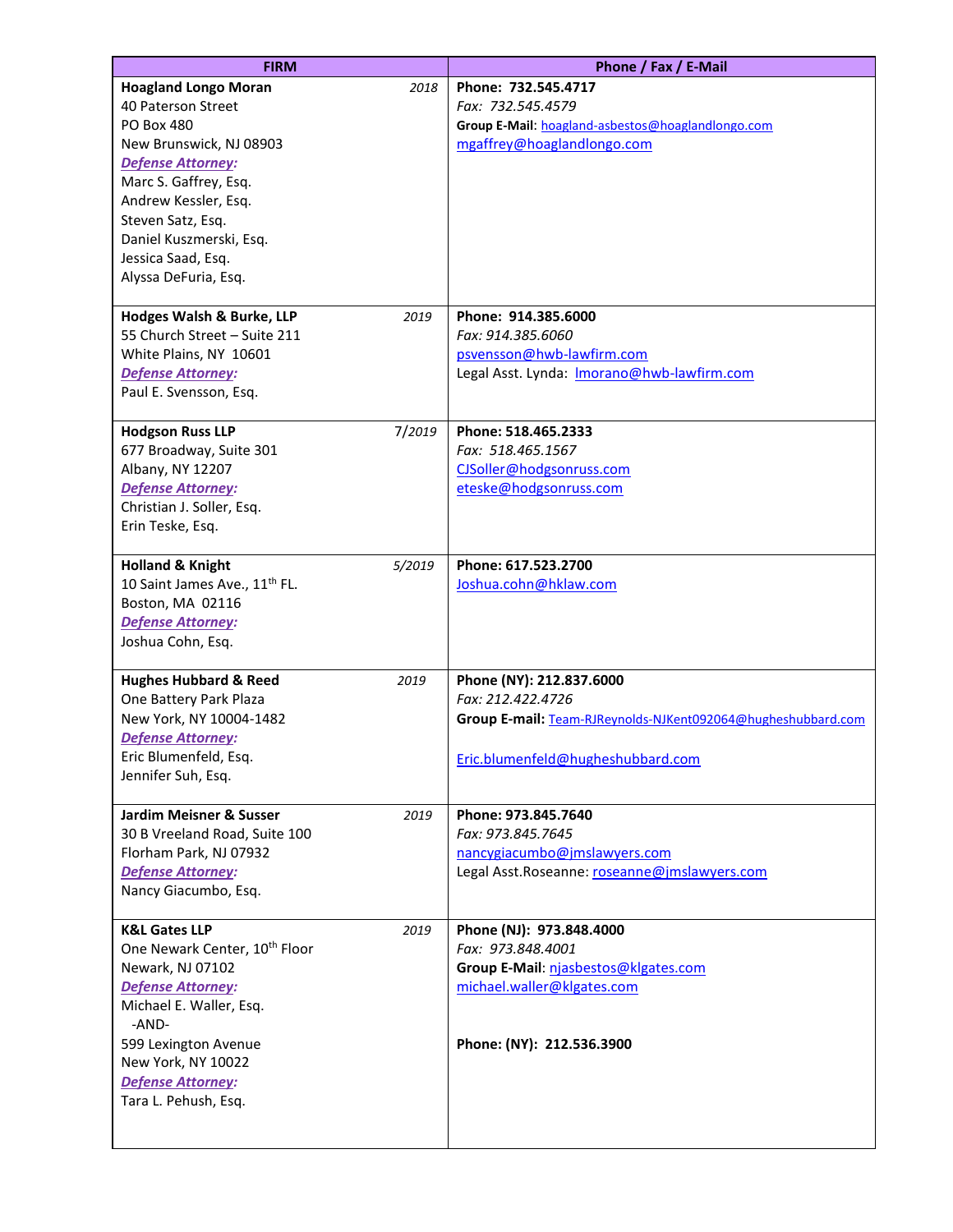| <b>FIRM</b>                                      | Phone / Fax / E-Mail                   |
|--------------------------------------------------|----------------------------------------|
| Kasowitz Benson Torres & Friedman LLP            | Phone: 212.506.1715                    |
| 1633 Broadway                                    | Fax: 212.506.1800                      |
| New York, NY 10019                               | smoskowitz@kasowitz.com                |
| <b>Defense Attorney:</b>                         |                                        |
| Seth Moskowitz, Esq.                             |                                        |
| Kaufman Borgeest & Ryan LLP<br>2018              | Phone: 973.451.9600                    |
| 9 Campus Drive, 1 <sup>st</sup> Floor            | Fax: 973.451.0150                      |
| Parsippany, NJ 07054                             | Group E-Mail: njasbestos@kbrlaw.com    |
| <b>Defense Attorney:</b>                         | jmullahy@kbrlaw.com                    |
| John B. Mullahy, Esq.                            |                                        |
| Steven D. Weiner, Esq.                           |                                        |
| Kelley Jasons McGowan Spinelli Hanna & Reber     | Phone: 215.854.0658                    |
| 50 South 16 <sup>th</sup> Street<br>2019         | Fax: 215.854.8434                      |
| Two Liberty Place, Suite 1900                    | Group E-Mail: kimshnj@kjmsh.com        |
| Philadelphia, PA 19102                           | acaliendo@kjmsh.com                    |
| <b>Defense Attorney:</b>                         |                                        |
| Angela Caliendo, Esq.                            |                                        |
| Stephen Capriotti, Esq.                          |                                        |
| Matthew Reber, Esq.                              |                                        |
| Robert T. Connor, Esq.                           |                                        |
|                                                  |                                        |
| <b>Kent &amp; McBride</b><br>2019                | Phone: 732.326.1711                    |
| One Arin Park                                    | Fax: 732.326.1830                      |
| 1715 Highway 35, Suite 305                       | Group E-Mail: Asbestos@kentmcbride.com |
| Middletown, NJ 07748                             | tmullaney@kentmcbride.com              |
| Defense Attorney:                                |                                        |
| Theresa Mullaney, Esq.                           |                                        |
| Landman Corsi Ballaine Ford<br>2019              | Phone: 973.623.2700                    |
| One Gateway Center, 4 <sup>th</sup> Floor        | Fax: 973.623.4496                      |
| Newark, NJ 07102                                 | Group E-Mail: asbestos@LCBF.com        |
| <b>Defense Attorney:</b>                         | ckozak@lcbf.com                        |
| Christopher S. Kozak, Esq.                       |                                        |
| Joseph Tomaino, Esq.                             |                                        |
|                                                  |                                        |
| Langsam Stevens Silver & Hollaender, LLP<br>2018 | Phone: 215.732.3255                    |
| 1818 Market Street, Suite 2610                   | Fax: 215.732.3260                      |
| Philadelphia, PA 19103                           | Group E-Mail: khasbestos@lssh-law.com  |
| <b>Defense Attorney:</b><br>Kim Hollaender, Esq. | khollaender@lssh-law.com               |
| David J. McHale, Esq.                            |                                        |
|                                                  |                                        |
| <b>Lasser Hochman LLC</b><br>2018                | Phone: 973.226.2700                    |
| 75 Eisenhower Parkway                            | Fax: 973.226.0844                      |
| Roseland, NJ 07068                               | rzucker@lasserhochman.com              |
| <b>Defense Attorney:</b>                         |                                        |
| Richard L. Zucker, Esq.                          |                                        |
|                                                  |                                        |
| Lavin Cedrone Graver Boyd & DiSipio<br>2019      | Phone: 215.627.0303                    |
| 190 North Independence Mall West                 | Fax: 215.627.2551                      |
| Suite 500, 6 <sup>th</sup> and Race Streets      | Group E-Mail: njasbestos@lavin-law.com |
| Philadelphia, PA 19106                           | efinch@lavin-law.com                   |
| -AND-                                            |                                        |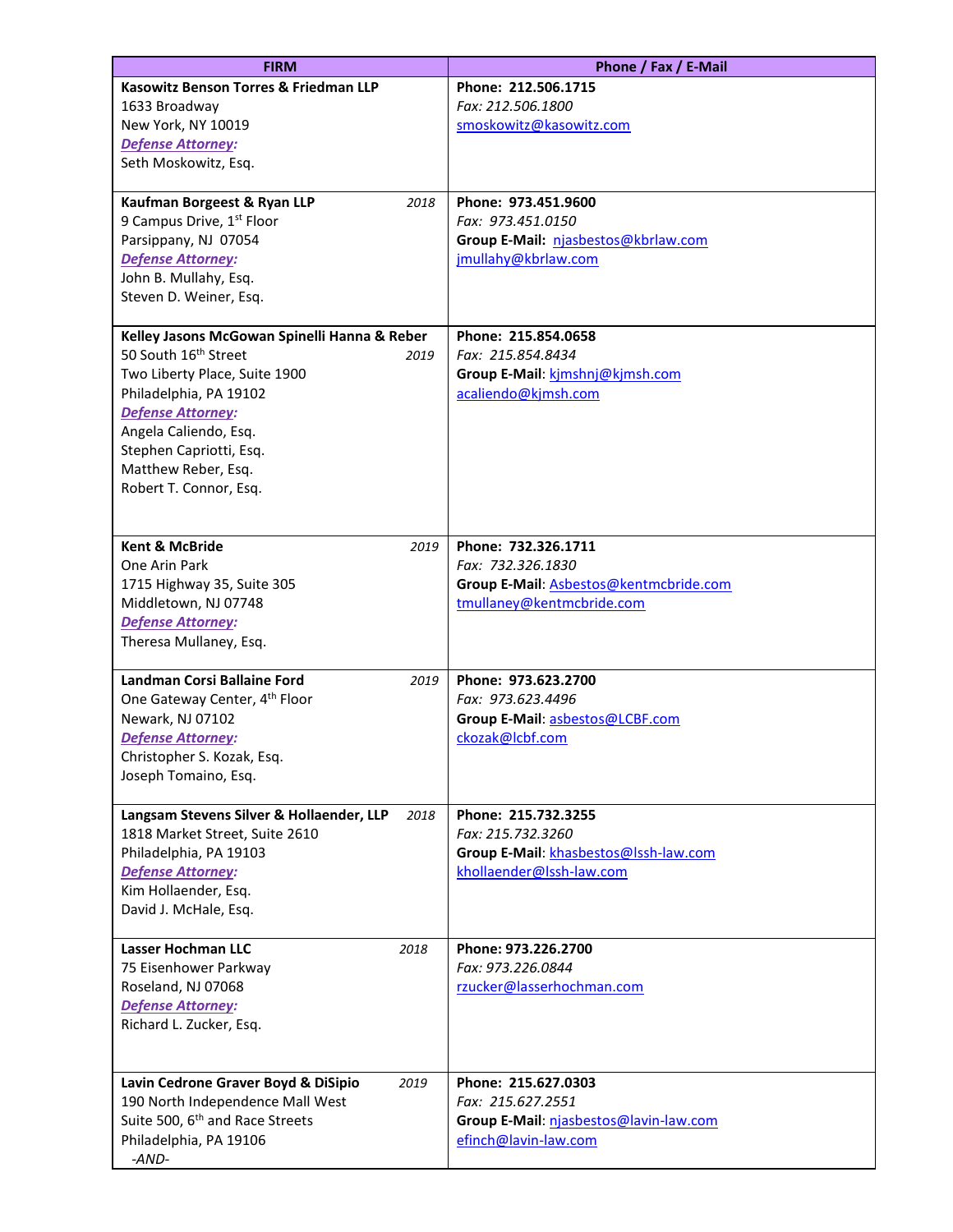| <b>FIRM</b>                                                                               | Phone / Fax / E-Mail                                                                |
|-------------------------------------------------------------------------------------------|-------------------------------------------------------------------------------------|
| 1300 Route 73, Suite 307                                                                  |                                                                                     |
| Mount Laurel, NJ 08054                                                                    |                                                                                     |
| <b>Defense Attorney:</b>                                                                  |                                                                                     |
| Leland Kellner, Esq.                                                                      |                                                                                     |
| Edward T. Finch, Esq.                                                                     |                                                                                     |
| Catherine Brunermer, Esq.                                                                 |                                                                                     |
| Sarina Kaplan, Esq.                                                                       |                                                                                     |
|                                                                                           |                                                                                     |
| Leader Berkon Calao & Silverstein LLP<br>2019<br>630 Third Avenue, 17 <sup>th</sup> Floor | Phone (PA): 215.755.0455<br>Fax: 215.405.2999                                       |
| New York, NY 10017                                                                        | Group E-Mail: njasbestos@leaderberkon.com                                           |
| $-AND-$                                                                                   | jfontak@leaderberkon.com                                                            |
| 1515 Market Street, Suite 1200                                                            |                                                                                     |
| Philadelphia, PA 19102                                                                    |                                                                                     |
| <b>Defense Attorney:</b>                                                                  |                                                                                     |
| Joseph I. Fontak, Esq.                                                                    |                                                                                     |
| Christine Bucca, Esq.                                                                     |                                                                                     |
| Jacob Kratt, Esq.                                                                         |                                                                                     |
|                                                                                           |                                                                                     |
| LeClairRyan<br>2019                                                                       | Phone: 973.491.3600                                                                 |
| One Riverfront Plaza                                                                      | Fax: 973.491.3555                                                                   |
| 1037 Raymond Blvd., 16 <sup>th</sup> Floor                                                | Group E-Mail: Newark-Asbestos@leclairryan.com                                       |
| Newark, NJ 07102                                                                          | Adam.Husik@leclairryan.com                                                          |
| <b>Defense Attorney:</b>                                                                  |                                                                                     |
| Adam G. Husik, Esq.<br>Gary M. Sapir, Esq.                                                |                                                                                     |
|                                                                                           |                                                                                     |
| Lenahan & Rockwell<br>2018                                                                | Phone: 908.231.7900                                                                 |
| 1170 Route 22 East, Suite 200                                                             | Fax: 908.526.8442                                                                   |
| Bridgewater, NJ 08807                                                                     | kdeleppo@lr-law.com                                                                 |
| <b>Defense Attorney:</b>                                                                  | Paralegal: bnemerofsky@Ir-law.com                                                   |
| Kristin A. Deleppo, Esq.                                                                  |                                                                                     |
| <b>Leonard Sciolla Hutchison Leonard &amp; Tinari</b><br>2018                             | Phone: 856.273.6679                                                                 |
| 72 East Main Street                                                                       | Fax: 856.273.0109                                                                   |
| Moorestown, NJ 08057                                                                      | handerson@leonardsciolla.com                                                        |
| <b>Defense Attorney:</b>                                                                  |                                                                                     |
| Heidi E. Anderson, Esq.                                                                   |                                                                                     |
|                                                                                           |                                                                                     |
| Lewis Brisbois Bisgaard & Smith LLP<br>2018                                               | Phone: 212.232.1300                                                                 |
| 77 Water Street, Suite 2100                                                               | Fax: 212.232.1399                                                                   |
| New York, NY 10005<br><b>Defense Attorney:</b>                                            | Group E-Mail: NJLBBSAsbestos@lewisbrisbois.com<br>Philip.O'Rourke@lewisbrisbois.com |
| Philip O'Rourke, Esq.                                                                     |                                                                                     |
| Kathleen Marron Trabold, Esq.                                                             |                                                                                     |
| -AND-                                                                                     |                                                                                     |
| One Riverfront Plaza, Suite 800                                                           | Phone: 973.577.6260<br>Fax: 973.577.6261                                            |
| Newark, NJ 07102<br><b>Defense Attorney:</b>                                              | colin.hackett@lewisbrisbois.com                                                     |
| Colin Hackett, Esq.                                                                       |                                                                                     |
|                                                                                           |                                                                                     |
| <b>Lindabury McCormick Estabrook Cooper</b>                                               | Phone: 908.233.6800 x 2335                                                          |
| 53 Cardinal Drive                                                                         | Fax: 908.233.5078                                                                   |
| Westfield, NJ 07091                                                                       | Group E-Mail: asbestos@lindabury.com                                                |
| <b>Defense Attorney:</b>                                                                  | agibbs@lindabury.com                                                                |
| Andrew J. Gibbs, Esq.                                                                     |                                                                                     |
| Eric B. Levine, Esq.                                                                      |                                                                                     |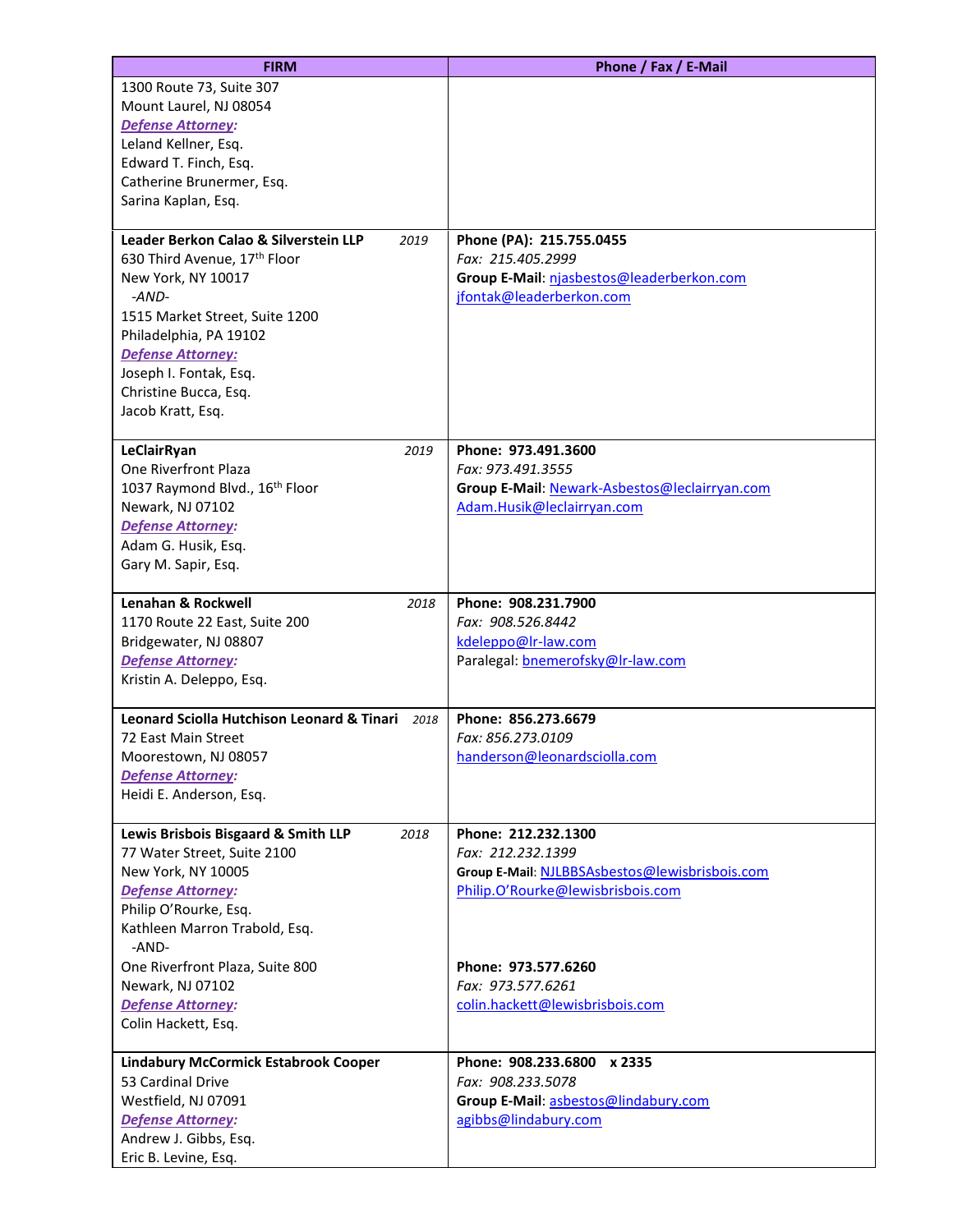| <b>FIRM</b>                                                                                                                                                                        | Phone / Fax / E-Mail                                                                                                    |
|------------------------------------------------------------------------------------------------------------------------------------------------------------------------------------|-------------------------------------------------------------------------------------------------------------------------|
| <b>Litchfield Cavo</b><br>2019<br>1800 W. Chapel Avenue, Suite 360<br>Cherry Hill, NJ 08002<br><b>Defense Attorney:</b><br>Tobin A. Butler, Esq.<br>-AND-                          | Phone: 856.854.3636<br>Fax: 856.751.1230<br>Group E-Mail: njasbestos@litchfieldcavo.com<br>butler@litchfieldcavo.com    |
| 420 Lexington Avenue<br><b>Suite 2104</b><br>New York, NY 10170<br><b>Defense Attorney:</b><br>Andrew Sapon, Esq.                                                                  | Phone (NY): 212-434-0100<br>Fax: 212-434-0105                                                                           |
| Littleton Park Joyce Ughetta & Kelly LLP<br>2018<br>141 West Front Street, Suite 120<br>Red Bank, NJ 07701<br><b>Defense Attorney:</b><br>Jason R. Schmitz, Esq.                   | Phone: 732.530.9100<br>Fax: 732.530.9115<br>Group E-Mail: asbestos@littletonpark.com<br>Jason.schmitz@littletonpark.com |
| <b>Locke Lord LLP</b><br>2017<br>44 Whippany Road<br>Morristown, NJ 07960<br><b>Defense Attorney:</b><br>Aileen McTiernan, Esq.                                                    | Phone: 973.520.2300<br>Fax: 973.520.2600<br>Group E-Mail: njasbestos@lockelord.com<br>aileen.mctiernan@lockelord.com    |
| Lorne M. Reiter LLC<br>5/2019<br>124 First Avenue<br>Atlantic Highlands, NJ 07716<br><b>Defense Attorney:</b><br>Lorne M. Reiter, Esq.                                             | Phone: 732.747.9555<br>Ireiter@Ireiterlaw.com                                                                           |
| <b>Lowenstein Sandler LLP</b><br>2018<br>One Lowenstein Drive<br>Roseland, NJ 07068<br><b>Defense Attorney:</b><br>Gavin J. Rooney, Esq.<br>Naomi D. Barrowclough, Esq.            | Phone: 973.597.2500<br>Fax:<br>grooney@lowenstein.com<br>nbarrowclough@lowenstein.com                                   |
| <b>Lucosky Brookman LLP</b><br>2019<br>101 Wood Ave. South, 5 <sup>th</sup> Floor<br>Woodbridge, NJ 08830<br><b>Defense Attorney:</b><br>Norman Golub, Esq.<br>Adam J. Golub, Esq. | Phone: 732.395.4400<br>Fax: 732.395.4401<br>ngolub@lucbro.com<br>agolub@lucbro.com                                      |
| <b>Lynch Daskal Emery LLP</b><br>2018<br>137 West 25 <sup>th</sup> Street, Floor 5<br>New York, NY 10001<br><b>Defense Attorney:</b><br>Diane Pompei, Esq.                         | Phone: 212.302.2400<br>Fax: 212.302.2210<br>Group E-Mail: NJAsbestosEmailGroup@lde.law<br>pompei@lde.law                |
| <b>MacDuffie Law Office</b><br>1605 Grand Central Avenue<br>PO Box 366<br>Lavallette, NJ 08735<br><b>Defense Attorney:</b><br>E. Allen MacDuffie Jr., Esq.                         | Phone: 732.793.4444<br>Fax: 732.793.1877<br>eallenmacduffie@yahoo.com                                                   |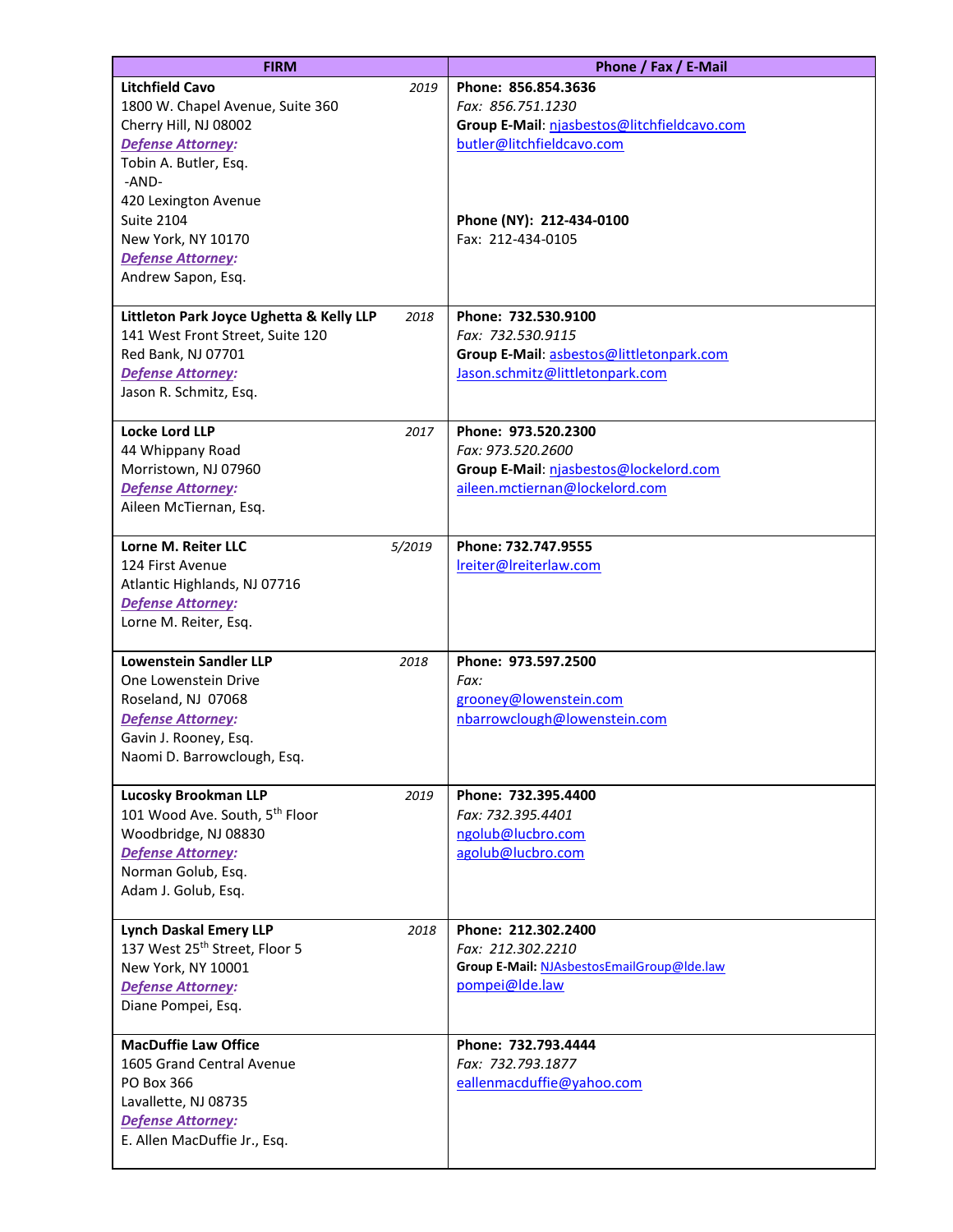| <b>FIRM</b>                                              | Phone / Fax / E-Mail                                 |
|----------------------------------------------------------|------------------------------------------------------|
| <b>Manning Gross &amp; Massenburg</b><br>2019            | Phone: 929.378.4800                                  |
| 180 Maiden Lane, Suite 901                               | Fax:                                                 |
| New York, New York 10038                                 | zrizvi@mgmlaw.com                                    |
| Defense Attorney:                                        | Paralegal: Jennifer JFrerker@mgmlaw.com              |
| Syed K. (Zim) Rizvi, Esq.                                |                                                      |
| Lindsey Weiss, Esq.                                      |                                                      |
| <b>Mandelbaum Salsburg PC</b><br>2019                    | Phone: 973.736.4600                                  |
| 3 Becker Farm Road, Suite 105                            | Fax: 973.736.4670                                    |
| Roseland, NJ 07068                                       | ylazris@lawfirm.ms                                   |
| <b>Defense Attorney:</b>                                 | Paralegal: dforbes@lawfirm.ms                        |
| Yale I. Lazris, Esq.                                     |                                                      |
|                                                          |                                                      |
| <b>Margolis Edelstein</b><br>2018                        | Phone: 856.727.6000                                  |
| 100 Century Parkway, Suite 200                           | Fax: 856.727.6010                                    |
| Mount Laurel, NJ 08054                                   | Group E-Mail: NJAsbestos@margolisedelstein.com       |
| <b>Defense Attorney:</b>                                 | ddezij@margolisedelstein.com                         |
| Dawn Dezii, Esq.                                         |                                                      |
| Jeanine Clark, Esq.                                      |                                                      |
|                                                          |                                                      |
| <b>Marin Goodman LLP</b><br>7/2019                       | Phone: 212.661.1151                                  |
| 500 Mamaroneck Avenue, Suite 102                         | Fax: 212.661.1141                                    |
| Harrison, NY 10528                                       | Group E-Mail: njasbestos@maringoodman.com            |
| <b>Defense Attorney:</b><br>Frederick B. Goodman, Esq.   | fgoodman@maringoodman.com                            |
| Christine Delaney, Esq.                                  |                                                      |
| Terence W. Camp, Esq.                                    |                                                      |
|                                                          |                                                      |
| Marks O'Neill O'Brien Doherty & Kelly, P.C. 2019         | Phone: 856.663.4300                                  |
| Cherry Tree Corporate Center                             | Fax: 856.663.4439                                    |
| 535 Route 38 East, Suite 501                             | Group E-Mail: njasbestos@moodklaw.com                |
| Cherry Hill, NJ 08002                                    | psmyth@moodklaw.com                                  |
| Defense Attorney:                                        |                                                      |
| Paul Smyth, Esq.                                         |                                                      |
| <b>Maron Marvel Bradley Anderson &amp; Tardy</b><br>2018 | Phone: 215.231.7100                                  |
| Three Logan Square                                       | Fax: 215.231.7101                                    |
| 1717 Arch Street, Suite 3710                             | Group E-Mail: NewJerseyAsbestosGroup@maronmarvel.com |
| Philadelphia, PA 19103                                   | ejk@maronmarvel.com                                  |
| <b>Defense Attorney:</b>                                 | pbo@maronmarvel.com                                  |
| Eric J. Kadish, Esq.                                     | Imc@maronmarvel.com                                  |
| Penelope B. O'Connell, Esq.                              |                                                      |
| Lina M. Carreras Flanigan, Esq.<br>-AND-                 |                                                      |
| 75 Montgomery Street, Suite 200                          | Phone: 201.369.0600                                  |
| Jersey City, NJ 07302                                    | Fax: 201.369.0800                                    |
| <b>Defense Attorney:</b>                                 | tcoughlan@maronmarvel.com                            |
| Timothy Coughlan, Esq.                                   |                                                      |
| <b>Marshall Dennehey</b><br>7/2019                       | Phone: 856.414.6000                                  |
| 15000 Midlantic Drive, Suite 200                         | Fax: 856.414.6077                                    |
| PO Box 5429                                              | Group E-mail: NJAsbestos@mdwcg.com                   |
| Mount Laurel, NJ 08054                                   | pcjohnson@mdwcg.com                                  |
| Defense Attorney:                                        |                                                      |
| Paul C. Johnson, Esq.                                    |                                                      |
| -AND-                                                    |                                                      |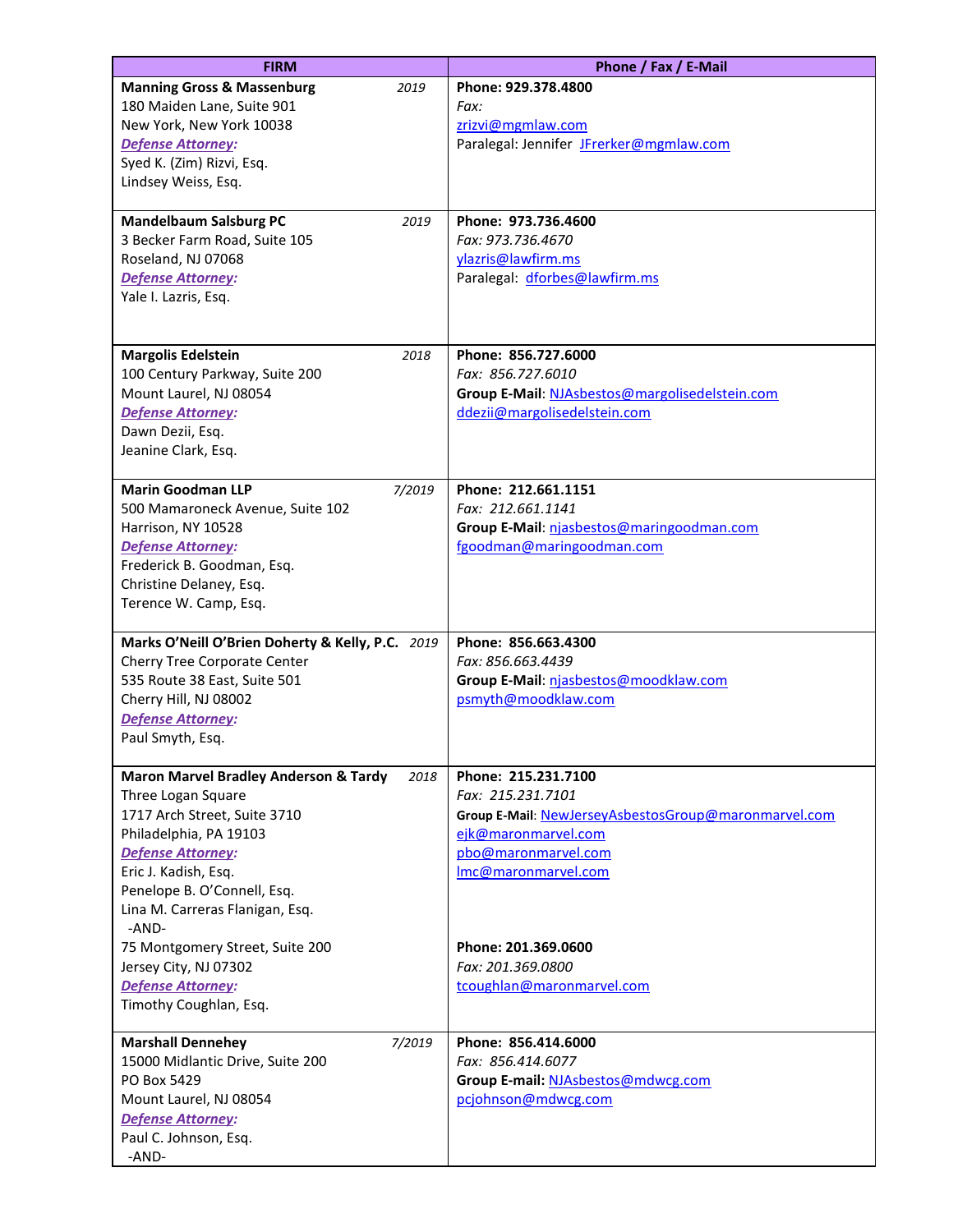| <b>FIRM</b>                                               | Phone / Fax / E-Mail                    |
|-----------------------------------------------------------|-----------------------------------------|
| 425 Eagle Rock Avenue, Suite 302                          | Phone: 973.618.4100                     |
| Roseland, NJ 07068                                        | Fax: 973.618.0685                       |
| <b>Defense Attorney:</b>                                  | adbromberg@mdwcg.com                    |
| Arthur D. Bromberg, Esq.                                  |                                         |
| <b>McCarter &amp; English</b><br>2019                     | Phone: 973.622.4444                     |
| 100 Mulberry Street                                       | Fax: 973.624.7070                       |
| Four Gateway Center                                       | Group E-Mail: njasbestos@mccarter.com   |
| Newark, NJ 07102                                          | JGarde@McCarter.com                     |
| <b>Defense Attorney:</b>                                  |                                         |
| John Garde, Esq.                                          |                                         |
| David J. Cooner, Esq.                                     |                                         |
|                                                           |                                         |
| <b>McCullough Ginsberg Montano &amp; Partners</b><br>2019 | Phone: 646.435.0300                     |
| 122 East 42 <sup>nd</sup> Street, Suite 3505              | Fax: 646.349.2217                       |
| New York, NY 10168                                        | Group E-Mail: njasbestos@mgpllp.com     |
| -AND-                                                     | jmontano@mgpllp.com                     |
| 1044 Rt. 23 North, Suite 103                              |                                         |
| Wayne, NJ 07470                                           |                                         |
| Defense Attorney:<br>James S. Montano, Esq.               |                                         |
| Jason L. Schmolze, Esq.                                   |                                         |
|                                                           |                                         |
| <b>McElroy Deutsch Mulvaney &amp; Carpenter</b><br>2019   | Phone: 973.993.8100                     |
| 1300 Mount Kemble Avenue                                  | Fax: 973.425.0161                       |
| PO Box 2075                                               | Group E-Mail: Asbestos-NJ@mdmc-law.com  |
| Morristown, NJ 07962                                      | jrasnek@mdmc-law.com                    |
| <b>Defense Attorney:</b>                                  |                                         |
| Joseph LaSala, Esq.                                       |                                         |
| Nancy McDonald, Esq.                                      |                                         |
| Joseph Rasnek, Esq.<br>John C. McGuire, Esq.              |                                         |
|                                                           |                                         |
| <b>McGivney Kluger &amp; Cook</b><br>2018                 | Phone: 973.822.1110                     |
| 18 Columbia Turnpike, 3rd Floor                           | Fax: 973.822.1116                       |
| Florham Park, New Jersey 07932                            | Group E-Mail: MKNJAsbestos@mklaw.us.com |
| <b>Defense Attorney:</b>                                  | jclark@mklaw.us.com                     |
| Joel Clark, Esq.                                          |                                         |
| Caitlin Bodtmann, Esq.                                    |                                         |
| Thomas B. McNulty, Esq.<br>Charles M. McGivney, Esq.      |                                         |
| Jeff Kluger, Esq.                                         |                                         |
| Jennifer L. Hally, Esq.                                   |                                         |
| Kevin Hoffman, Esq.                                       |                                         |
|                                                           |                                         |
| <b>McGowan Law Offices LLC</b><br>2019                    | Phone: 732.475.3520                     |
| 2137 Route 35, Suite 290                                  | Fax: 732.203.2380                       |
| Holmdel, NJ 07733                                         | jmcgowan@mcgowanllc.org                 |
| <b>Defense Attorney:</b>                                  |                                         |
| John S. McGowan, Esq.                                     |                                         |
| <b>McMahon Martine &amp; Gallagher, LLP</b><br>2018       | Phone: 212.747.1230                     |
| 55 Washington Street, Suite 720                           | Fax: 212.747.1239                       |
| Brooklyn, NY 11201                                        | hbaker@mmglawyers.com                   |
| <b>Defense Attorney:</b>                                  | mreitberg@mmglawers.com                 |
| Heidi Baker, Esq.                                         |                                         |
| -AND-                                                     |                                         |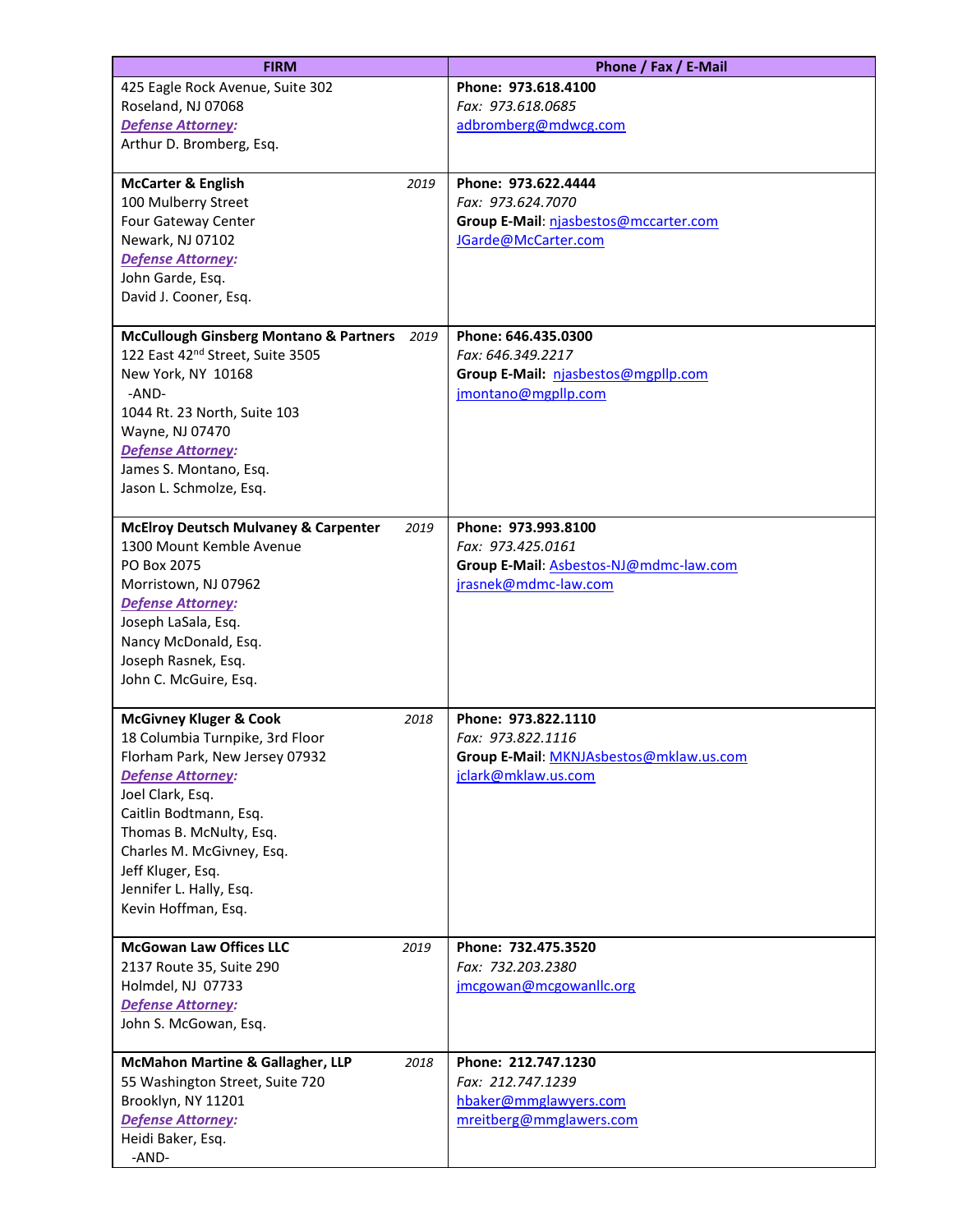| <b>FIRM</b>                                                |      | Phone / Fax / E-Mail                     |
|------------------------------------------------------------|------|------------------------------------------|
| 404 Market St.                                             |      |                                          |
| Trenton, NJ 08611                                          |      |                                          |
| <b>Defense Attorney:</b>                                   |      |                                          |
| Heidi Baker, Esq.                                          |      |                                          |
| Melissa Ryan Reitberg, Esq.                                |      |                                          |
|                                                            |      |                                          |
| <b>Mendes &amp; Mount, LLP</b>                             | 2018 | Phone: 212.261.8155                      |
| 750 Seventh Avenue                                         |      | Fax: 212.261.8750                        |
| New York, NY 10019<br><b>Defense Attorney:</b>             |      | Lauren.Smith@Mendes.com                  |
| Lauren Illuzzi Smith, Esq.                                 |      |                                          |
|                                                            |      |                                          |
| <b>Mercer Law Offices</b>                                  | 2019 | Phone: 856.770.8600                      |
| 146 Lakeview Drive, Suite 201                              |      | Fax: 856.770.8614                        |
| Gibbsboro, NJ 08026                                        |      | jmercerlaw@comcast.net                   |
| <b>Defense Attorney:</b>                                   |      |                                          |
| John A. Mercer, Jr., Esq.                                  |      |                                          |
|                                                            |      |                                          |
| <b>Methfessel &amp; Werbel</b>                             | 2018 | Phone: 732.248.4200                      |
| 2025 Lincoln Highway, Suite 200                            |      | Fax: 732.248.2355                        |
| Edison, NJ 08818                                           |      | Group E-Mail: asbestos@methwerb.com      |
| Defense Attorney:                                          |      | thornton@methwerb.com                    |
| Edward L. Thornton, Esq.                                   |      |                                          |
| Amanda Sawyer, Esq.<br>Marc Dembling, Esq.                 |      |                                          |
| Gina Stanziale, Esq.                                       |      |                                          |
| Charles T. McCook Jr., Esq.                                |      |                                          |
| Frederic Paul Gallin, Esq.                                 |      |                                          |
|                                                            |      |                                          |
| Richard D. Millet Esq. LLC                                 | 2018 | Phone: 908.975.0079                      |
| 25 Tiger Drive                                             |      | Fax: 908.975.3669                        |
| Califon, NJ 07830                                          |      | rmillet@milletlaw.com                    |
| <b>Defense Attorney:</b>                                   |      |                                          |
| Richard Millet, Esq.                                       |      |                                          |
|                                                            |      |                                          |
| <b>Montgomery Fetten</b><br>745 Route 202 / 206, Suite 101 | 2018 | Phone: 908.203.8833<br>Fax: 908.203.8839 |
| Bridgewater, NJ 08807                                      |      | Group E-Mail: asbestos@mcfnjlaw.com      |
| <b>Defense Attorney:</b>                                   |      | jfetten@mcfnjlaw.com                     |
| John Fetten, Esq.                                          |      |                                          |
|                                                            |      |                                          |
|                                                            |      |                                          |
| <b>Montgomery McCracken Walker Rhoads</b>                  | 2019 | Phone: 856.488.7700                      |
| 457 Haddonfield Road, Suite 600                            |      | Fax: 856.488.7720                        |
| Cherry Hill, NJ 08002                                      |      | Group E-Mail: Mmwr asbestos@mmwr.com     |
| <b>Defense Attorney:</b>                                   |      | rhurst@mmwr.com                          |
| Ronald E. Hurst, Esq.                                      |      |                                          |
| Albert L. Piccerilli, Esq.                                 |      |                                          |
| -AND-<br>Cornerstone Commerce Center                       |      | Phone: 609.601.3015                      |
|                                                            |      | Fax: 609.601.3011                        |
| 1201 New Road, Suite 100<br>Linwood, NJ 08221              |      |                                          |
| <b>Defense Attorney:</b>                                   |      |                                          |
| Gerald J. Corcoran, Esq.                                   |      |                                          |
|                                                            |      |                                          |
|                                                            |      |                                          |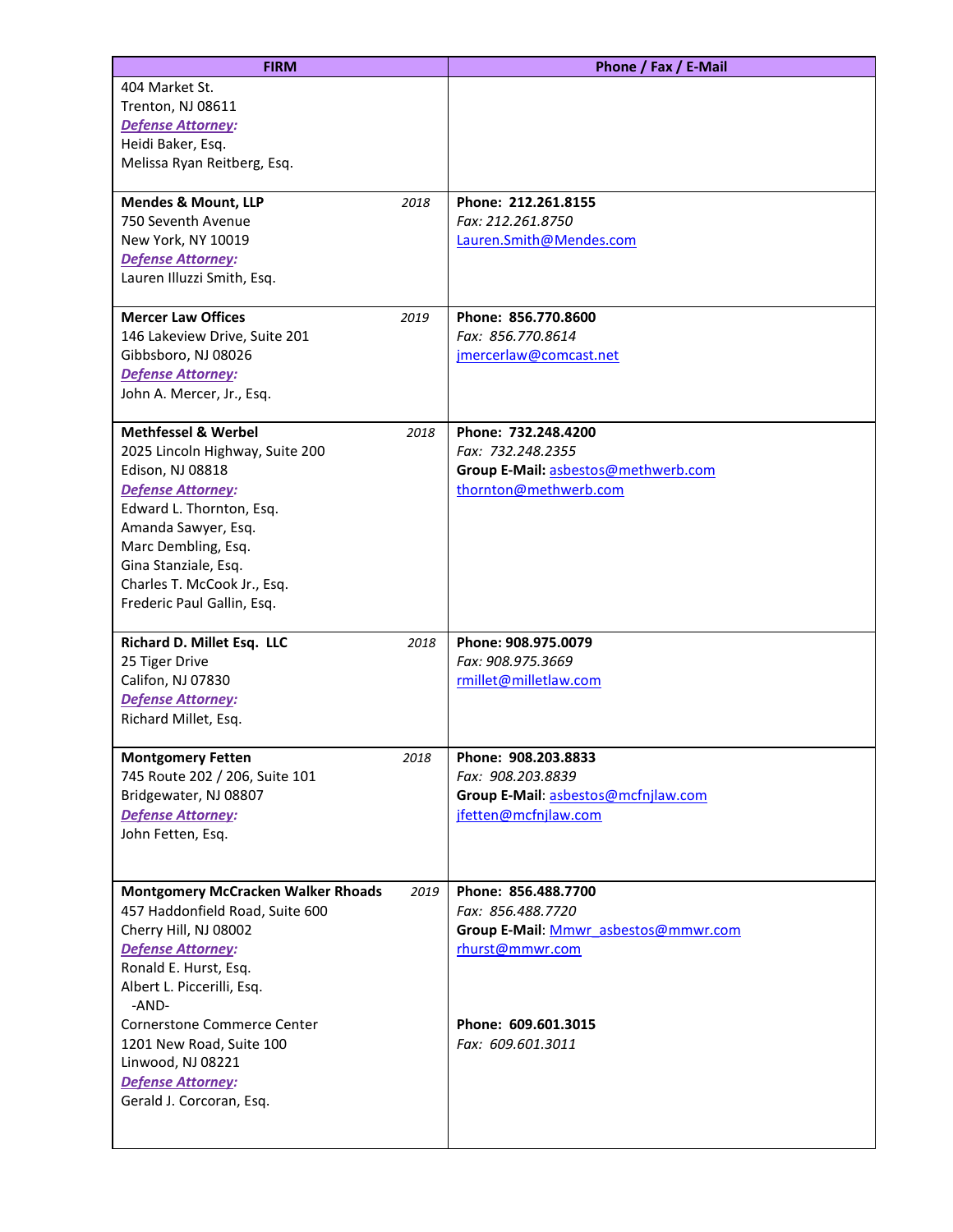| <b>FIRM</b>                                                                                                                                                                       |        | Phone / Fax / E-Mail                                                                                                                            |
|-----------------------------------------------------------------------------------------------------------------------------------------------------------------------------------|--------|-------------------------------------------------------------------------------------------------------------------------------------------------|
| <b>Morgan Lewis &amp; Bockius LLP</b><br>502 Carnegie Center<br>Princeton, NJ 08505<br>Defense Attorney:<br>Patrick Elkins, Esq.                                                  | 2018   | Phone: 609.919.6600 / Phone: (NY) 212.309.6876<br>Fax: 609.919.6701<br>Group E-Mail: asbestos@morganlewis.com<br>patrick.elkins@morganlewis.com |
| Morgan Melhuish Abrutyn<br>651 Old Mount Pleasant Ave., Suite 200<br>Livingston, NJ 07039<br><b>Defense Attorney:</b><br>Joseph DeDonato, Esq.<br>Debbie Banfield, Esq.           | 2019   | Phone: 973.994.2500<br>Fax: 973.994.3375<br>Group E-Mail: Asbestos@morganlawfirm.com<br>jdedonato@morganlawfirm.com                             |
| <b>Morrison Mahoney, LLP</b><br>2001 US Highway 46<br>Waterview Plaza, Suite 200<br>Parsippany, NJ 07054<br><b>Defense Attorney:</b><br>Christopher Martin, Esq.                  | 2018   | Phone: 973.257.3526<br>Fax: 973.257.3527<br>cmartin@morrisonmahoney.com                                                                         |
| <b>Moses Singer LLP</b><br>405 Lexington Avenue<br>New York, NY 10174-1299<br>Defense Attorney:<br>John Baranello, Esq.                                                           | 2018   | Phone: 212.554.7800<br>Fax:<br>Jbaranello@mosessinger.com                                                                                       |
| <b>Mound Cotton Wollan &amp; Greengrass LLP</b><br>30A Vreeland Rd., Suite 210<br>Florham Park, NJ 07932<br><b>Defense Attorney:</b><br>Pamela Minetto, Esq.                      | 2019   | Phone: 973.494.0603<br>Fax: 973.242.4244<br>pminetto@moundcotton.com<br>Legal Asst. Stacey: scarberry@moundcotton.com                           |
| <b>Nixon Peabody LLP</b><br>50 Jericho Quadrangle, Suite 300<br>Jericho, NY 11753<br><b>Defense Attorney:</b><br>Daniel C. Gibbons, Esq.                                          | 2019   | Phone: 516.832.7500<br>Fax: 516.832.7567<br>dgibbons@nixonpeabody.com                                                                           |
| Norris McLaughlin & Marcus, P.A.<br>400 Crossing Blvd., 8 <sup>th</sup> Floor<br>PO Box 5933<br>Bridgewater, NJ 08807-5933<br><b>Defense Attorney:</b><br>Martha N. Donovan, Esq. | 2017   | Phone: 908.722.0700<br>Fax: 908.722.0755<br>Group E-Mail: njasbestos@nmmlaw.com<br>mndonovan@nmmlaw.com                                         |
| Nowell, P.A.<br>155 Polifly Road<br>Hackensack, NJ 07601<br><b>Defense Attorney:</b><br>Linda Dunne, Esq.                                                                         | 7/2019 | Phone: 201.343.5001<br>Fax: 201.343.5181<br>Group E-Mail: asbestos@nakblaw.com<br>ldunne@nakblaw.com                                            |
| O'Brien Firm<br>535 Route 38, Suite 180<br>Cherry Hill, NJ 08002<br><b>Defense Attorney:</b><br>William J. O'Brien, Esq.<br>Elizabeth Tracy Cubbage, Esq.                         | 2018   | Phone: (NJ) 856.333.6950<br>Phone: (PA) 267.758.6029<br>Fax: 856.333.6953<br>Group E-Mail: NJasbestos@obfirm.com<br>wjo@obfirm.com              |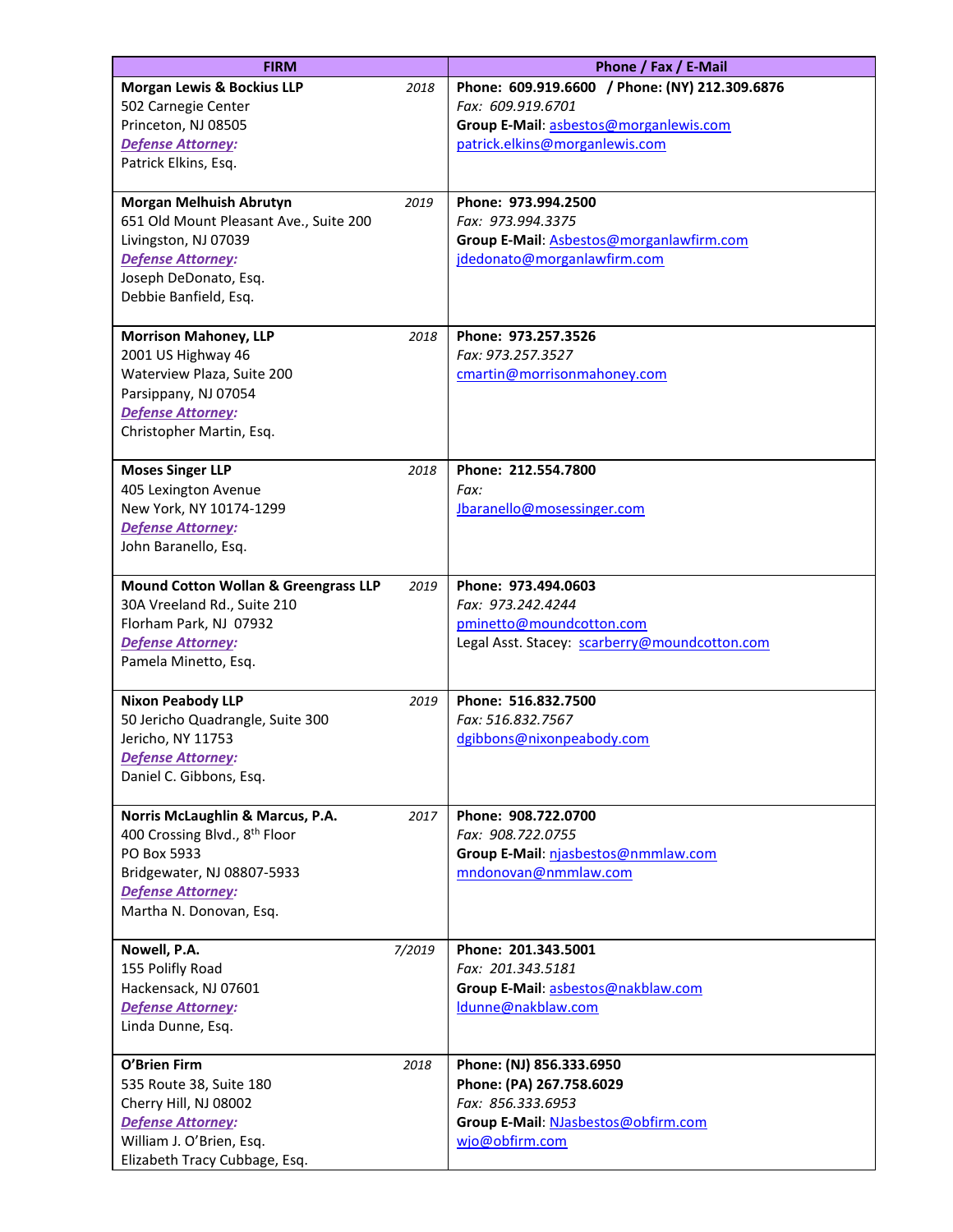| <b>FIRM</b>                        |      | Phone / Fax / E-Mail                     |
|------------------------------------|------|------------------------------------------|
| <b>Offit Kurman</b>                | 2019 | Phone: 267.338.1300                      |
| 1801 Market Street, Suite 2300     |      | Fax: 267.338.1335                        |
| Philadelphia, PA 19103             |      | kfina@offitkurman.com                    |
| Defense Attorney:                  |      |                                          |
| Katherine Fina, Esq.               |      |                                          |
| Oller & Breslin, LLC               | 2019 | Phone: 973.983.7020                      |
| 46 Wilson Drive                    |      | Fax: 973.983.7030                        |
| Sparta, NJ 07871                   |      | jmb@ollerluzzibreslinlaw.com             |
| <b>Defense Attorney:</b>           |      |                                          |
| John M. Breslin, Esq.              |      |                                          |
|                                    |      |                                          |
| O'Toole & Couch                    | 2017 | Phone: 973.428.4433                      |
| 2 Railroad Plaza                   |      | Fax: 973.428.4483                        |
| Whippany, NJ 07981                 |      | Paralegal: valerie@0toole-couch.com      |
| <b>Defense Attorney:</b>           |      |                                          |
| Michael Della Rovere, Esq.         |      |                                          |
| O'Toole Scrivo                     | 2019 | Phone: 973.239.5700                      |
| 14 Village Park Road               |      | Fax: 973.239.3400                        |
| Cedar Grove, NJ 07009              |      | Group E-Mail: asbestos@oslaw.com         |
| <b>Defense Attorney:</b>           |      | gvanlieu@oslaw.com                       |
| Gary Van Lieu, Esq.                |      |                                          |
| Pascarella DiVita, PLLC            | 2019 | Phone: 732.837.9019                      |
| 2137 Route 35, Suite 290           |      | Fax: 732.203.2380                        |
| Holmdel, NJ 07733                  |      | Group E-Mail: njasbestos@pdltlaw.com     |
| <b>Defense Attorney:</b>           |      | sdivita@pdltlaw.com                      |
| Lisa Pascarella, Esq.              |      |                                          |
| Stephanie DiVita, Esq.             |      |                                          |
| Madelyn Iulo, Esq.                 |      |                                          |
| John S. McGowan, Esq.              |      |                                          |
| <b>Pashman Stein</b>               |      | Phone: 201.488.8200                      |
| 45 Essex Street                    |      | Fax: 973.428.4483                        |
| Hackensack, NJ 07601               |      | aschwartz@pashmanstein.com               |
| <b>Defense Attorney:</b>           |      | dsmith@pashmanstein.com                  |
| Adam Schwartz, Esq.                |      |                                          |
| <b>Pepper Hamilton</b>             | 2018 | Phone: 609.452.0808                      |
| 301 Carnegie Center, Suite 400     |      | Fax: 609.452.1147                        |
| Princeton, NJ 08543                |      | Group E-Mail: All Asbestos@pepperlaw.com |
| <b>Defense Attorney:</b>           |      | chuderewiczm@pepperlaw.com               |
| Jeffrey A. Carr, Esq.              |      |                                          |
| Christopher P. Soper, Esq.         |      |                                          |
| Melissa A. Chuderewicz, Esq.       |      |                                          |
| Nicholas M. Kouletsis, Esq.        |      |                                          |
|                                    |      |                                          |
| Phillips Goldman McLaughlin & Hall | 2018 | Phone: 302.655.4200                      |
| 1200 NovAh Broom Street            |      | Fax: 302.655.4210                        |
| Wilmington, DE 19806               |      | rsg@pgmhlaw.com                          |
| <b>Defense Attorney:</b>           |      |                                          |
| Robert S. Goldman, Esq.            |      |                                          |
|                                    |      |                                          |
|                                    |      |                                          |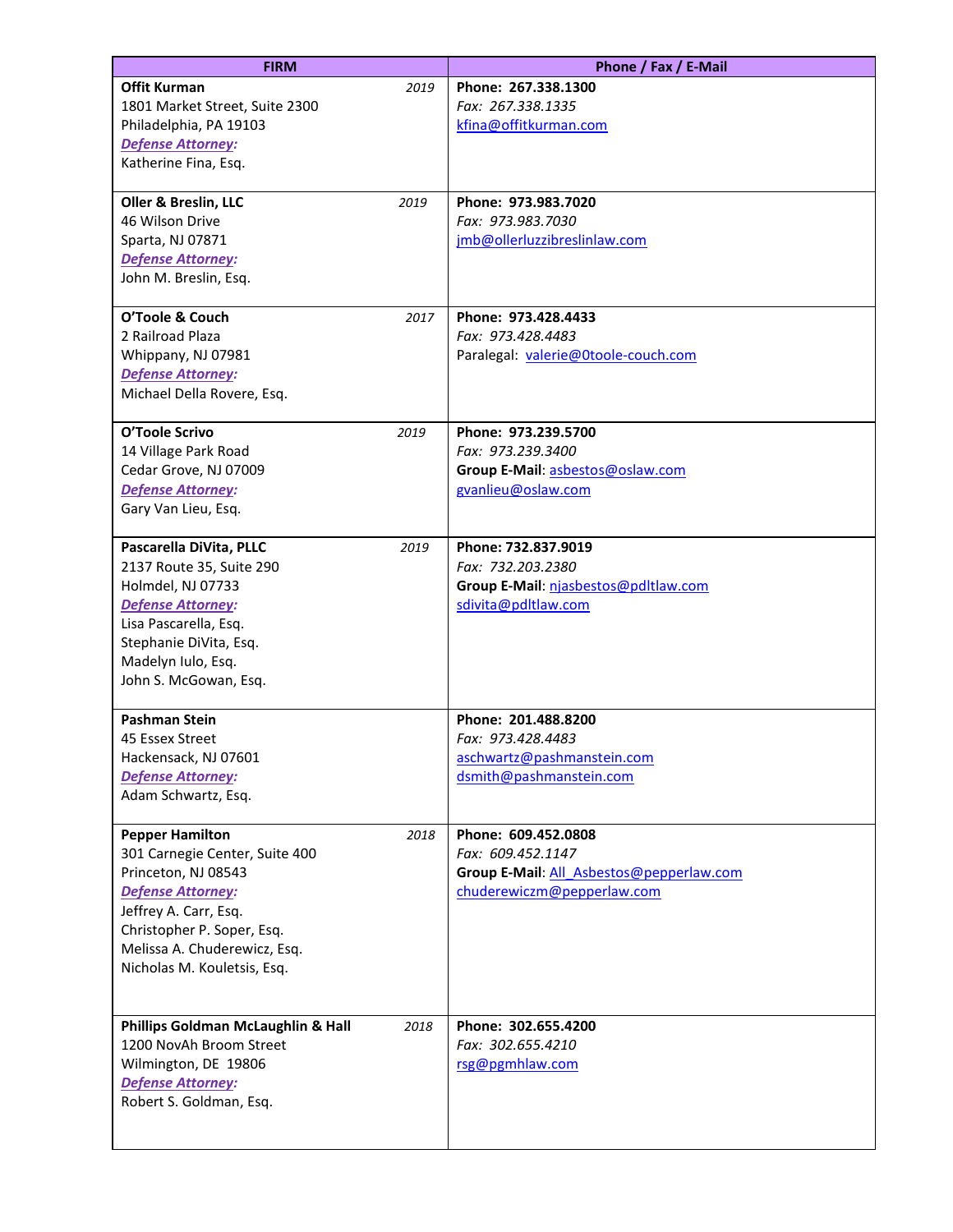| <b>FIRM</b>                                             |        | Phone / Fax / E-Mail                     |
|---------------------------------------------------------|--------|------------------------------------------|
| Port Authority of NY & NJ                               |        | Phone: 973.643.0009                      |
| One Riverfront Plaza, 9 <sup>th</sup> Floor             |        | Fax: 973.643.1170                        |
| Legal Center                                            |        | sgoldste@panynj.gov                      |
| Newark, NJ 07102                                        |        |                                          |
| <b>Defense Attorney:</b>                                |        |                                          |
| Shirley Goldstein, Esq.                                 |        |                                          |
|                                                         |        |                                          |
|                                                         |        |                                          |
| Porzio Bromberg & Newman                                | 2019   | Phone: 973.538.4006                      |
| 100 Southgate Parkway                                   |        | Fax: 973.538.5146                        |
| PO Box 1997                                             |        | Group E-Mail: asbestosnj@pbnlaw.com      |
| Morristown, NJ 07962-1997                               |        | mmburke@pbnlaw.com                       |
| <b>Defense Attorney:</b><br>Diane Fleming Averell, Esq. |        |                                          |
| Michelle Molinaro Burke, Esq.                           |        |                                          |
| Ahmed J. Kassim, Esq.                                   |        |                                          |
|                                                         |        |                                          |
| <b>Potters &amp; Della Pietra LLP</b>                   | 2019   | Phone: 973.575.5240                      |
| 100 Passaic Avenue                                      |        | Fax: 973.575.4468                        |
| Fairfield, NJ 07004                                     |        | gpotters@pdplawfirm.com                  |
| <b>Defense Attorney:</b>                                |        | Legal Asst: Amy-afigiel@pdplawfirm.com   |
| Gary Potters, Esq.                                      |        |                                          |
|                                                         |        |                                          |
|                                                         |        | Phone: 973.430.5709                      |
| <b>PSEG Services Corporation</b><br>80 Park Plaza, T5D  | 2019   | Fax: 973.645.1103                        |
| Newark, NJ 07102-0570                                   |        | Group E-Mail: asbestos@pseg.com          |
| <b>Defense Attorney:</b>                                |        | peter.agostini@pseg.com                  |
| Peter L. Agostini, Esq.                                 |        |                                          |
|                                                         |        |                                          |
|                                                         |        |                                          |
| Rawle & Henderson                                       | 2018   | Phone: 215.575.4200                      |
| The Widener Building                                    |        | Fax: 215.563.2583                        |
| One South Penn Square, 16 <sup>th</sup> Floor           |        | Group E-Mail: NJAsbestos@rawle.com       |
| Philadelphia, PA 19107                                  |        | jmcmeekin@rawle.com                      |
| Defense Attorney:                                       |        |                                          |
| John C. McMeekin II, Esq.<br>Linda Dobbins, Esq.        |        |                                          |
| Scott F. Griffith, Esq.                                 |        |                                          |
| Sebastian A. Goldstein, Esq.                            |        |                                          |
|                                                         |        |                                          |
| <b>Reilly McDevitt Henrich &amp; Cholden</b>            | 2018   | Phone: 856.317.7180                      |
| 3 Executive Campus, Suite 310                           |        | Fax: 856.317.7188                        |
| Cherry Hill, NJ 08002                                   |        | Group E-Mail: RJMNJAsbestos@rmhc-law.com |
| <b>Defense Attorney:</b>                                |        | kstanzione@rmhc-law.com                  |
| Karen Stanzione, Esq.                                   |        |                                          |
| Frederick E. Blakelock, Esq.                            |        |                                          |
|                                                         |        |                                          |
| <b>Renzulli Law Firm</b>                                | 5/2019 | Phone: 914.285.0700                      |
| One North Broadway, Suite 1005                          |        | Fax:                                     |
| White Plains, NY 10601                                  |        | jgasior@renzullilaw.com                  |
| <b>Defense Attorney:</b>                                |        |                                          |
| Joan Gasior, Esq.                                       |        |                                          |
|                                                         |        |                                          |
|                                                         |        |                                          |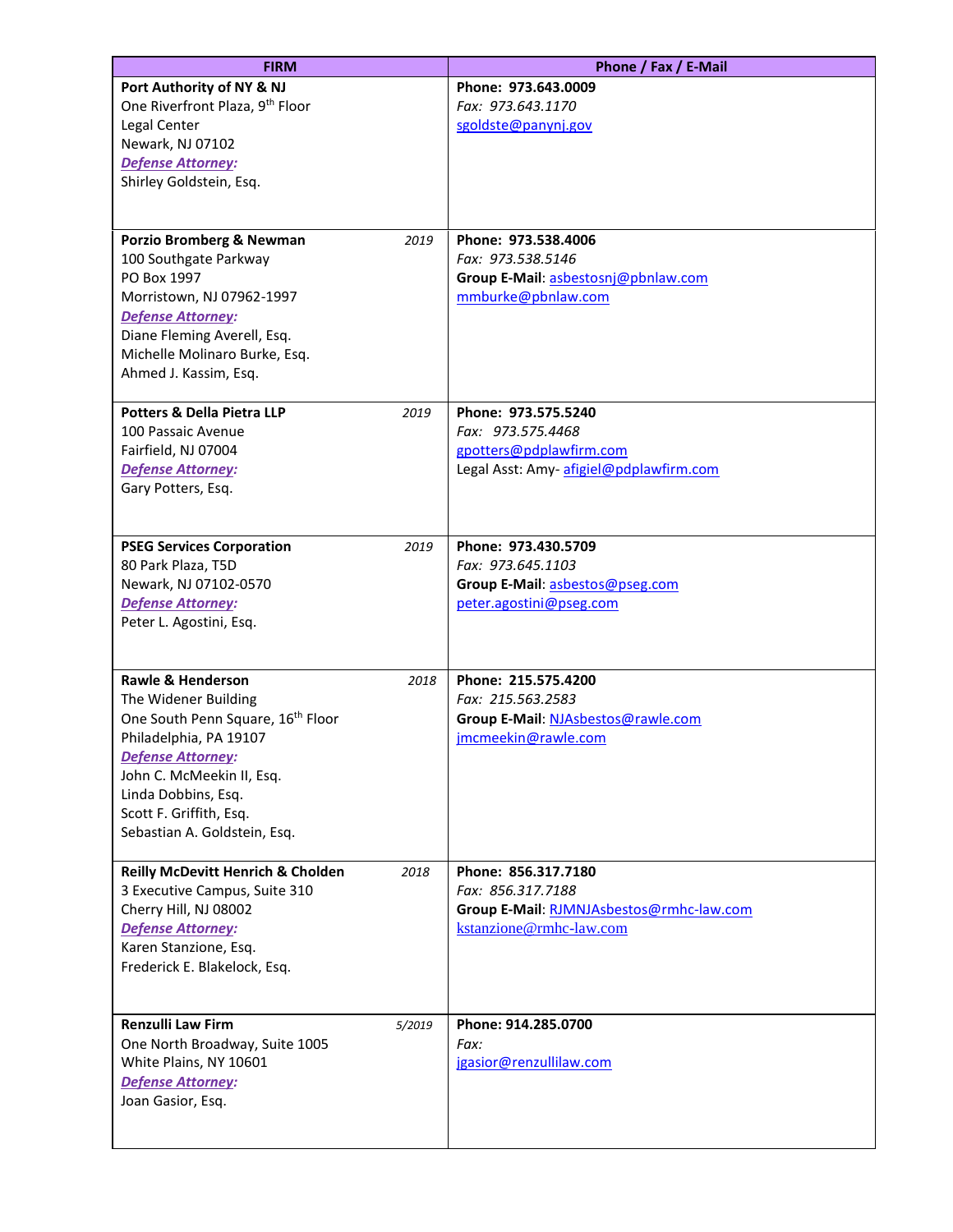| <b>FIRM</b>                                                              | Phone / Fax / E-Mail                          |
|--------------------------------------------------------------------------|-----------------------------------------------|
| Ricci Tyrrell Johnson & Grey<br>2018                                     | Phone: 856.810.8860                           |
| 750 Route 73 South, Suite 202B                                           | Fax: 856.810.8861                             |
| Marlton, NJ 08053                                                        | Group E-Mail: njasbestos@rtjglaw.com          |
| <b>Defense Attorney:</b>                                                 | sgoldstein@rtjglaw.com                        |
| Stuart M. Goldstein, Esq.                                                |                                               |
| Francis Grey, Esq.                                                       |                                               |
| Jason M. Avellino, Esq.                                                  |                                               |
| Nancy D. Green, Esq.                                                     |                                               |
|                                                                          |                                               |
| Riker Danzig Scherer Hyland Perretti LLP<br>2017<br>One Speedwell Avenue | Phone: 973.538.0800<br>Fax: 973.538.1984      |
| PO Box 1981                                                              | Group E-Mail: asbestos@riker.com              |
| Morristown, NJ 07962-1981                                                | kcrawford@riker.com                           |
| <b>Defense Attorney:</b>                                                 |                                               |
| Kelly S. Crawford, Esq.                                                  |                                               |
| Joseph Asaro, Esq.                                                       |                                               |
|                                                                          |                                               |
| <b>Rivkin Radler LLP</b><br>2018                                         | Phone: 201.287.2460                           |
| 21 Main Street, Suite 158                                                | Fax: 201.489.0495                             |
| Court Plaza South, West Wing                                             | Group E-Mail: asbestos@rivkin.com             |
| Hackensack, NJ 07601                                                     | brian.ade@rivkin.com                          |
| <b>Defense Attorney:</b>                                                 |                                               |
| Brian Ade, Esq.<br>-AND-                                                 |                                               |
| 926 RXR Plaza                                                            | Phone: 516.357.3000                           |
| Uniondale, NY 11556-0111                                                 | Fax: 516.357.3333                             |
| <b>Defense Attorney:</b>                                                 |                                               |
| Jacqueline Bushwack, Esq.                                                |                                               |
|                                                                          |                                               |
| Sandra Rizzo, Esq.<br>3/2019                                             | Phone: 201.434.7289                           |
| 185 Hudson Street                                                        | Fax: 201.434.7539                             |
| Harborside Plaza Five, Suite 2500                                        | rizzolaw@msn.com                              |
| Jersey City, NJ 07311                                                    |                                               |
| <b>Defense Attorney:</b>                                                 |                                               |
| Sandra Rizzo, Esq.                                                       |                                               |
| <b>Robinson Burns &amp; McCarthy</b>                                     | Phone: 908.526.7171                           |
| 586 East Main Street                                                     | Fax:                                          |
| Bridgewater, NJ 08807                                                    | tpb@robinsonburns.com                         |
| <b>Defense Attorney:</b>                                                 |                                               |
| Timothy Burns, Esq.                                                      |                                               |
|                                                                          |                                               |
| <b>Rosenberg Jacobs Heller &amp; Fleming</b><br>2018                     | Phone: 973.206.2500                           |
| 201 Littleton Rd.<br>Morris Plains, NJ 07950                             | Fax: 973.206.2501                             |
| <b>Defense Attorney:</b>                                                 | ljacobs@rrjhlaw.com<br>cklabonski@rrjhlaw.com |
| Larry Jacobs, Esq.                                                       |                                               |
| Christopher Klabonski, Esq.                                              |                                               |
|                                                                          |                                               |
| Ruprecht Hart Weeks & Ricciardulli, LLP                                  | Phone: 908.232.4800                           |
| 53 Cardinal Drive, Suite 1                                               | Fax: 908.232.4801                             |
| Westfield, NJ 07090                                                      | Group E-Mail: asbestos@rhwlawfirm.com         |
| <b>Defense Attorney:</b>                                                 | Iruprecht@rhwlawfirm.com                      |
| Louis A. Ruprecht, Esq.                                                  |                                               |
| Francis D. Engracia, Esq.                                                |                                               |
|                                                                          |                                               |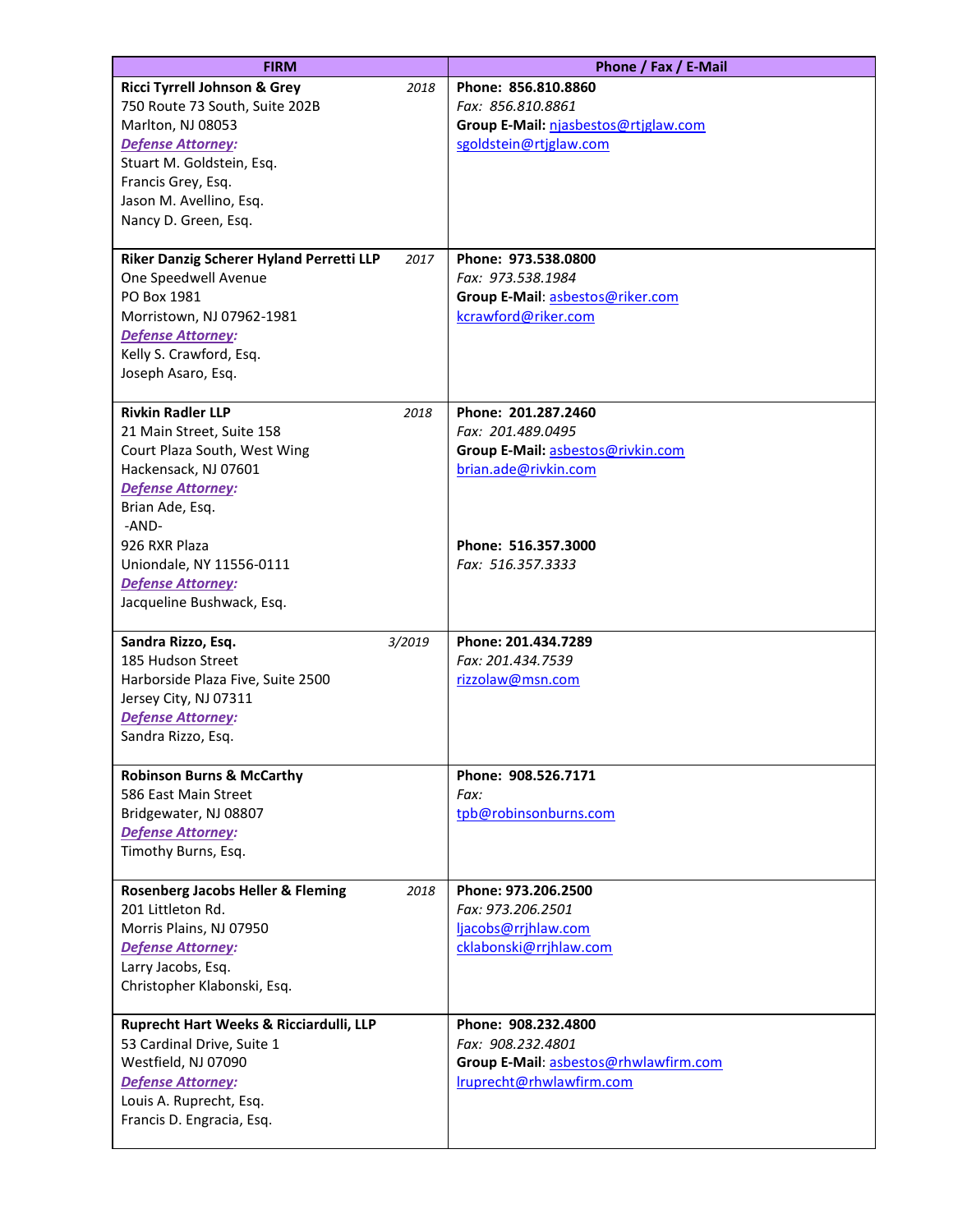| <b>FIRM</b>                                       |        | Phone / Fax / E-Mail                                  |
|---------------------------------------------------|--------|-------------------------------------------------------|
| <b>Sachs Maitlin Flemming &amp; Greene</b>        | 2017   | Phone: 973.731.3400                                   |
| 414 Eagle Rock Avenue, Suite 304                  |        | Fax: 973.731.2896                                     |
| West Orange, NJ 07952                             |        | almaitlin@aol.com                                     |
| <b>Defense Attorney:</b>                          |        |                                                       |
| Allan L. Maitlin, Esq.                            |        |                                                       |
| <b>Saiber LLC</b>                                 | 2016   | Phone: 973.622.3333                                   |
| 18 Columbia Turnpike, Suite 200                   |        | Fax: 973.622.3349                                     |
| Florham Park, NJ 07932-2266                       |        | jlosinger@saiber.com                                  |
| <b>Defense Attorney:</b>                          |        | rritter@saiber.com                                    |
| John M. Losinger, Esq.                            |        |                                                       |
| Robert L. Ritter, Esq.                            |        |                                                       |
| Salmon Ricchezza Singer & Turchi LLP              | 2019   | Phone: 856.354.8074                                   |
| 123 Egg Harbor Road, Suite 406                    |        | Fax: 856.354.8075                                     |
| Sewell, NJ 08080                                  |        | Group E-Mail: njasbestos@srstlaw.com                  |
| <b>Defense Attorney:</b>                          |        | jdugan@srstlaw.com                                    |
| John J. Dugan, Esq.                               |        |                                                       |
|                                                   |        |                                                       |
| <b>Scarinci Hollenbeck</b>                        | 9/2018 | Phone: 732.780.5590<br>Fax: 732.695.8018              |
| 331 Newman Springs Road<br>Building 3, Suite 310  |        | sheck@sh-law.com                                      |
| Red Bank, NJ 07701                                |        |                                                       |
| <b>Defense Attorney:</b>                          |        |                                                       |
| Scott V. Heck, Esq.                               |        |                                                       |
|                                                   |        |                                                       |
| <b>Schenck Price Smith &amp; King, LLP</b>        | 2018   | Phone: 973.540.7339                                   |
| 220 Park Avenue                                   |        | Fax: 973.540.7300                                     |
| PO Box 991                                        |        | jak@spsk.com                                          |
| Florham Park, NJ 07932                            |        |                                                       |
| <b>Defense Attorney:</b><br>James A. Kassis, Esq. |        |                                                       |
|                                                   |        |                                                       |
| <b>Schnader Harrison Segal &amp; Lewis</b>        |        | Phone (NY): 212.973.8000                              |
| 140 Broadway, Suite 3100                          |        | Fax: 212.972.8798                                     |
| New York, NY 10005                                |        | Group E-Mail: njasbestos@schnader.com                 |
| <b>Defense Attorney:</b>                          |        | plangenus@schnader.com                                |
| Peter C. Langenus, Esq.                           |        |                                                       |
| Allison Fihma, Esq.<br>-AND-                      |        |                                                       |
| 220 Lake Drive East, Suite 200                    |        | Phone (NJ): 856.482.5222                              |
| Cherry Hill, NJ 08002-1165                        |        | Fax: 856.482.6980                                     |
| <b>Defense Attorney:</b>                          |        |                                                       |
| Polly N. Phillippi, Esq.<br>-AND-                 |        |                                                       |
| 1600 Market Street, Suite 3600                    |        | Phone (PA): 215.751.2376                              |
| Philadelphia, PA 19103-7286                       |        | Fax: 215.751.2205                                     |
| <b>Defense Attorney:</b>                          |        |                                                       |
| Anthony Watkins, Esq.                             |        |                                                       |
| <b>Segal McCambridge Singer &amp; Mahoney</b>     | 2018   | Phone: 201.209.0393                                   |
| 15 Exchange Place, Suite 1020                     |        | Fax: 201.209.1223                                     |
| Jersey City, NJ 07302-3914                        |        | Group E-Mail: SegalMcCambridgeNewJerseyCases@smsm.com |
| <b>Defense Attorney:</b>                          |        | ddadlani@smsm.com                                     |
| Dinesh U. Dadlani, Esq.                           |        |                                                       |
| -AND-                                             |        |                                                       |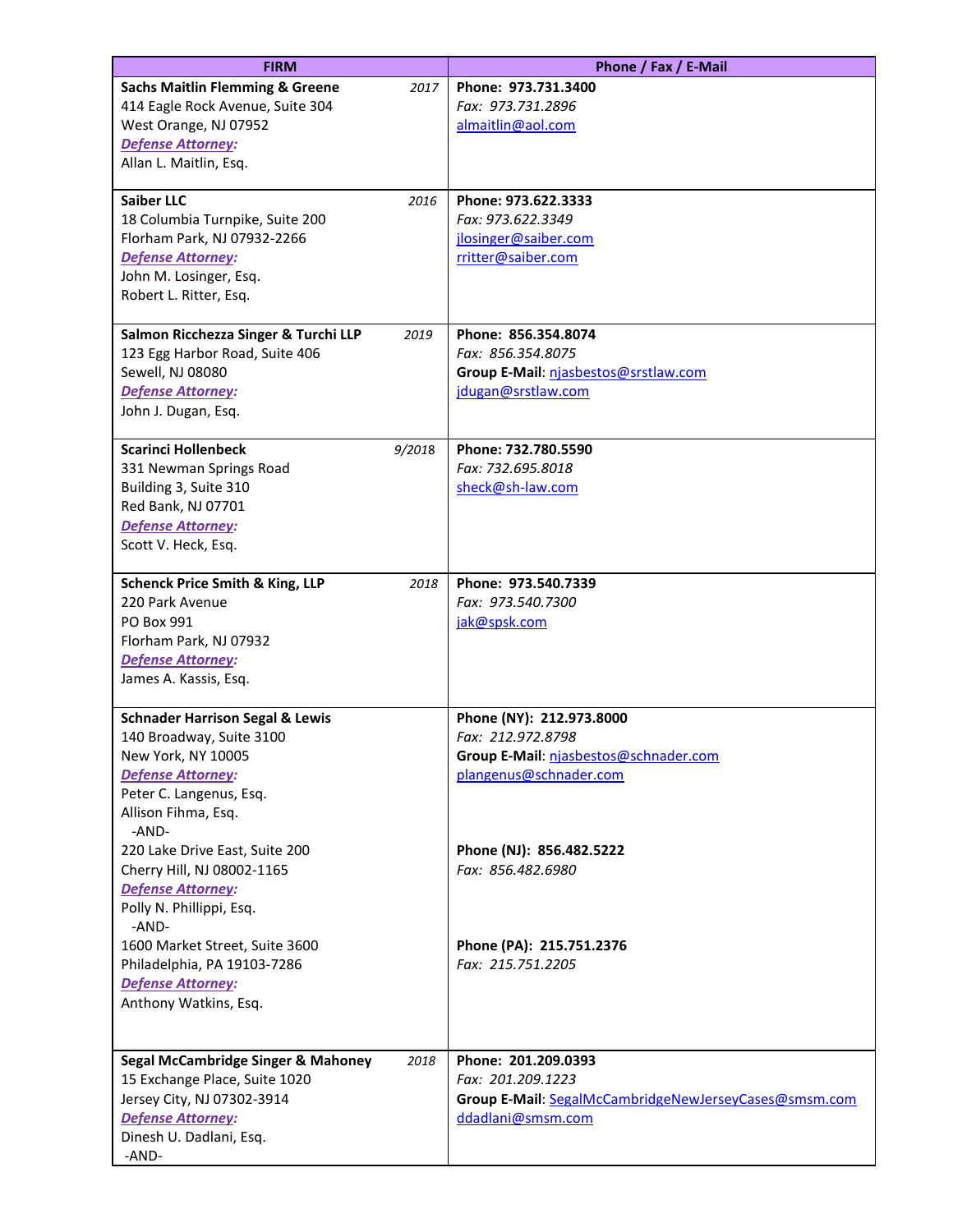| <b>FIRM</b>                                     |      | Phone / Fax / E-Mail                                       |
|-------------------------------------------------|------|------------------------------------------------------------|
| 850 Third Avenue, Suite 1100                    |      | Phone: 212.651.7500                                        |
| New York, NY 10022                              |      | Fax: 212.651.7499                                          |
| <b>Defense Attorney:</b>                        |      |                                                            |
| Alexander Schaffel, Esq.                        |      |                                                            |
| Nisha S. Lakhani, Esq.                          |      |                                                            |
| Theodore Eder, Esq.                             |      |                                                            |
| Shain Schaffer & Rafanello, P.C.                | 2018 | Phone: 908-953-9300 x 15                                   |
| 150 Morristown Road, Suite 105                  |      | Fax: 908-953-2969                                          |
| Bernardsville, New Jersey 07924                 |      | gpasquale@shainlaw.com                                     |
| <b>Defense Attorney:</b>                        |      |                                                            |
| Greg Pasquale, Esq.                             |      |                                                            |
| <b>Sills Cummis &amp; Gross</b>                 | 2019 | Phone: 973.643.7000                                        |
| The Legal Center                                |      | Fax: 973.643.6500                                          |
| <b>One Riverfront Plaza</b>                     |      | Group E-Mail: asbestos@sillscummis.com                     |
| Newark, NJ 07102                                |      | brose@sillscummis.com                                      |
| <b>Defense Attorney:</b>                        |      |                                                            |
| Beth Rose, Esq.                                 |      |                                                            |
| <b>Slowinski Atkins</b>                         |      | Phone: 973.740.2228                                        |
| 290 West Mount Pleasant Ave., Suite 2310        |      | Fax: 973.740.2284                                          |
| Livingston, NJ 07039                            |      | acuonzo@slowinskiatkins.com                                |
| Defense Attorney:                               |      |                                                            |
| Angelo Cuonzo, Esq.                             |      |                                                            |
| Spadoro & Hilson                                |      | Phone: 732.634.0202                                        |
| 90 Woodbridge Center Drive, Suite 610           |      | Fax: 732.634.2880                                          |
| Woodbridge, NJ 07095                            |      | spadorohil@aol.com                                         |
| <b>Defense Attorney:</b>                        |      |                                                            |
| Susan P. Gilbert, Esq.                          |      |                                                            |
| Speziali, Greenwald Hawkins                     | 2018 | Phone: 856.728.3600                                        |
| 1081 Winslow Road                               |      | Fax: 856.728.3996                                          |
| PO Box 1086                                     |      | Josiehawkins@comcast.net                                   |
| Williamstown, NJ 08094                          |      |                                                            |
| <b>Defense Attorney:</b>                        |      |                                                            |
| Joanne Hawkins, Esq.<br>David A. Speziali, Esq. |      |                                                            |
|                                                 |      |                                                            |
| <b>Stradley Ronon Stevens &amp; Young</b>       |      | Phone: 215.564.8179                                        |
| 2600 One Commerce Square                        |      | Fax: 215.564.8120                                          |
| Philadelphia, PA 19103-7098                     |      | jgrossman@stradley.com                                     |
| <b>Defense Attorney:</b>                        |      |                                                            |
| Jeffrey Grossman, Esq.<br>-AND-                 |      |                                                            |
| 200 Lake Drive East, Suite 100                  |      | Phone: 856.321.2400                                        |
| Cherry Hill, NJ 08002                           |      | Fax: 856.321.2415                                          |
|                                                 |      |                                                            |
| <b>Styliades Mezzanotte &amp; Hasson</b>        | 2018 | Phone: 215.627.3087                                        |
| 520 Walnut Street, Suite 1650                   |      | Fax: 603.334.7294                                          |
| Philadelphia, PA 19106                          |      | Group E-Mail: BaginskiMezzanotteAsbestos@LIbertyMutual.com |
| <b>Defense Attorney:</b>                        |      | Daniel.Maher@libertymutual.com                             |
| Daniel Maher, Esq.                              |      |                                                            |
|                                                 |      |                                                            |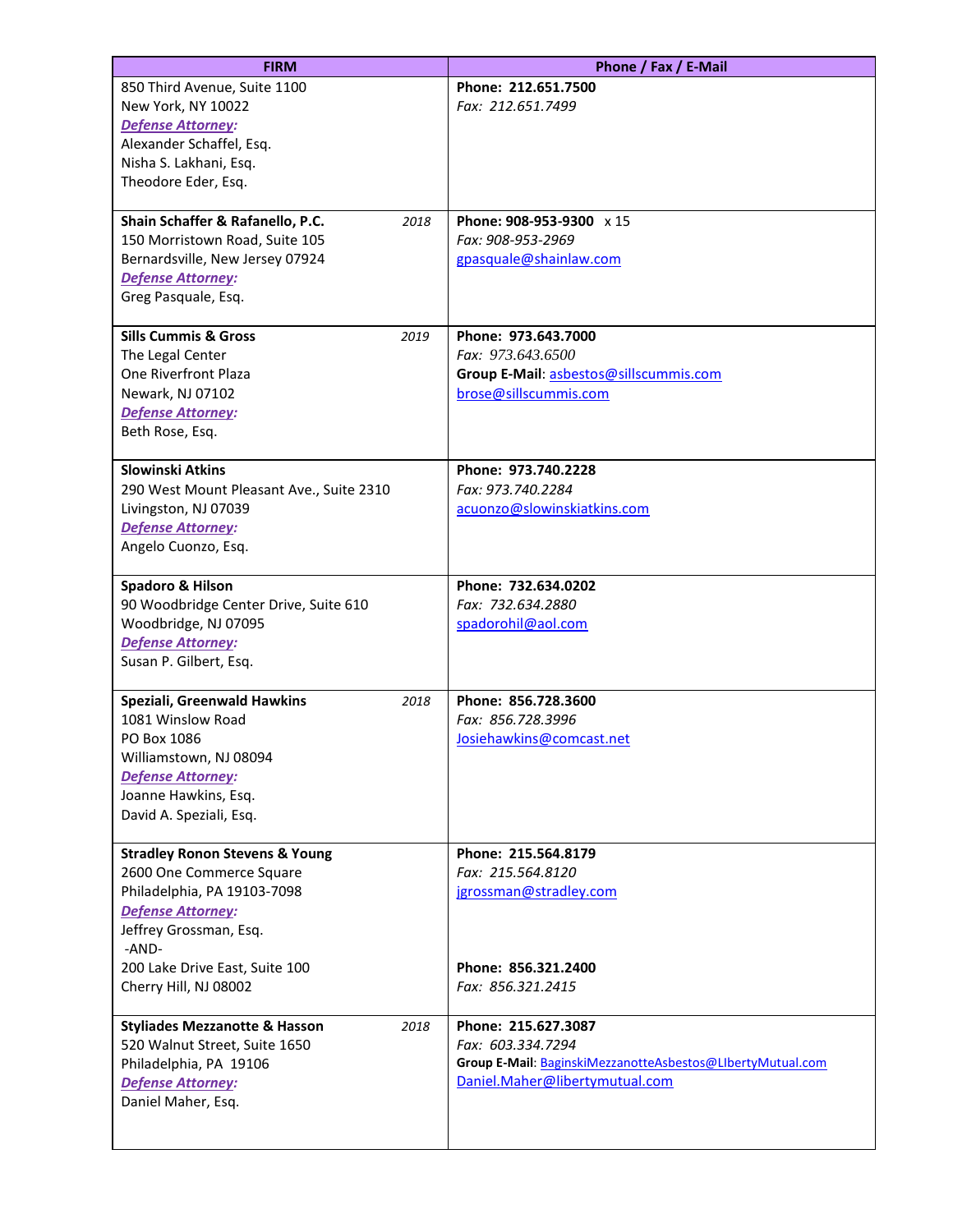| <b>FIRM</b>                                                                                                                                                                                                                                                                                                                                                                                                        |        | Phone / Fax / E-Mail                                                                                                                               |
|--------------------------------------------------------------------------------------------------------------------------------------------------------------------------------------------------------------------------------------------------------------------------------------------------------------------------------------------------------------------------------------------------------------------|--------|----------------------------------------------------------------------------------------------------------------------------------------------------|
| <b>Sultzer Law Group</b><br>77 Water Street, 8 <sup>th</sup> Floor<br>New York, NY 10005<br><b>Defense Attorney:</b><br>Joseph Lipari, Esq.<br>Sam Ruggeri, Esq.                                                                                                                                                                                                                                                   |        | Phone: 646.722.4266<br>Fax: 888.749.7747<br>ruggeris@thesultzerlawgroup.com                                                                        |
| <b>Swartz Campbell LLC</b><br>1000 Crawford Place, Suite 220<br>Mount Laurel, NJ 08054<br><b>Defense Attorney:</b><br>William Morlok, Esq.<br>-AND-<br>Two Liberty Place<br>50 S. 16 <sup>th</sup> Street, 28 <sup>th</sup> Floor<br>Philadelphia, PA 19102<br><b>Defense Attorney:</b><br>Walter L. McDonough, Esq.<br>Greg Stokes, Esq.<br>Lauren Burke, Esq.<br>Patrick Fitzmaurice, Esq.<br>Laura Bartow, Esq. | 2019   | Phone: 856.727.4777<br>Fax: 856.727.0464<br>Group E-Mail: nj-asbestos@swartzcampbell.com<br>wmorlok@swartzcampbell.com<br>Phone (PA): 215.299.4345 |
| <b>Sweet Pasquarelli</b><br>17 A Joyce Kilmer Avenue, North<br>PO Box 674<br>New Brunswick, NJ 08903<br><b>Defense Attorney:</b><br>Matthew Minor, Esq.                                                                                                                                                                                                                                                            | 2016   | Phone: 732.249.7180<br>Fax: 732.249.7705<br>Group E-Mail: lawoffice@sweetpasquarelli.com<br>mminor@sweetpasquarelli.com                            |
| <b>Taylor Colicchio LLP</b><br>100 Canal Pointe Blvd., Suite 210<br>Princeton, NJ 08540<br><b>Defense Attorney:</b><br>Ellen Nunno Corbo, Esq.                                                                                                                                                                                                                                                                     | 2019   | Phone: 609.987.0022<br>Fax: 609.987.0070<br>ecorbo@tcslawyers.com<br>Legal Asst. Nancy: nburfeind@tcslawyers.com                                   |
| <b>Tanenbaum Keale LLP</b><br>Three Gateway Center, Suite 1301<br>100 Mulberry Street<br>Newark, NJ 07102<br><b>Defense Attorney:</b><br>Christopher Keale, Esq.                                                                                                                                                                                                                                                   | 8/2018 | Phone: 973.242.0002<br>Fax: 973.242.8099<br>Group E-Mail: njasbestos@tktrial.com<br>ckeale@tktrial.com                                             |
| <b>Terkowitz &amp; Hermesmann</b><br>400 Atrium Drive, 5 <sup>th</sup> Floor<br>Somerset, NJ 08873<br><b>Defense Attorney:</b><br>Patrick D. Heller, Esq.                                                                                                                                                                                                                                                          | 2018   | Phone: 732.805.2800<br>Fax: 732.805.2850<br>pheller@hanover.com<br>Paralegal: Dawn dtroscianec@hanover.com                                         |
| <b>Thompson Hine LLP</b><br>335 Madison Avenue, 12 <sup>th</sup> Floor<br>New York, NY 10017-4611<br><b>Defense Attorney:</b><br>Barry Kazan, Esq.<br>-AND-                                                                                                                                                                                                                                                        | 2018   | Phone: 212.344.5680<br>Fax: 212.344.6101<br>Group E-Mail: njasbestos@thompsonhine.com<br>Barry.kazan@thompsonhine.com                              |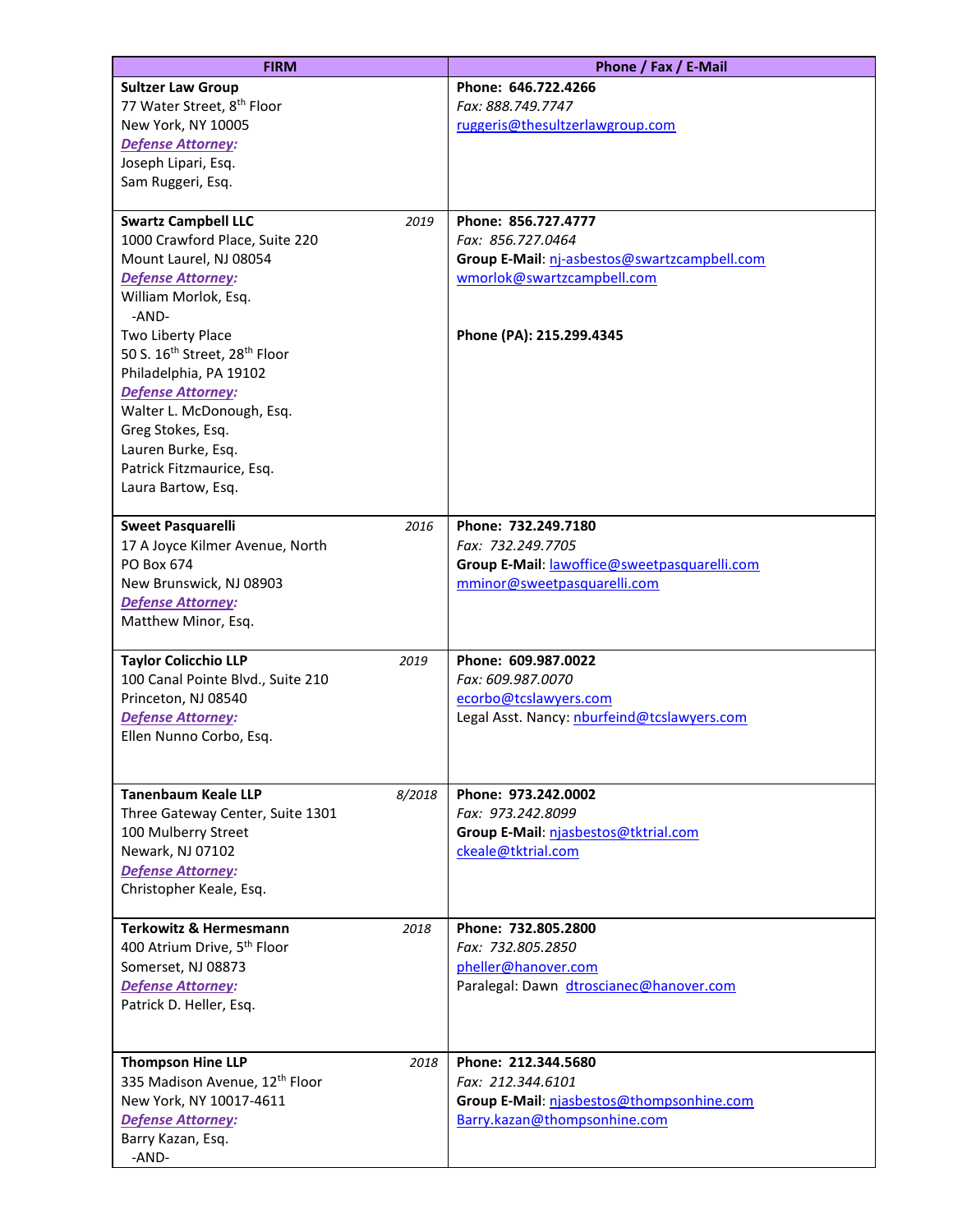| <b>FIRM</b>                                        |        | Phone / Fax / E-Mail                         |
|----------------------------------------------------|--------|----------------------------------------------|
| 3900 Key Center                                    |        | Phone (OH): 216.566.5800                     |
| 127 Public Square                                  |        | Fax: 216.566.5800                            |
| Cleveland, Ohio 44114                              |        | RiccardoDeBari@ThompsonHine.com              |
| <b>Defense Attorney:</b>                           |        | John.Mitchell@ThompsonHine.com               |
| Riccardo M. DeBari, Esq.                           |        |                                              |
| John R. Mitchell, Esq.                             |        |                                              |
| <b>Tierney Law Office</b>                          | 2016   | Phone: 609.734.7430                          |
| 116 Village Blvd., Suite 200                       |        | Fax: 215.790.2409                            |
| Princeton, NJ 08540-5799                           |        | Group E-Mail: tierneylaw@aol.com             |
| <b>Defense Attorney:</b>                           |        |                                              |
| Mark Turner, Esq.                                  |        |                                              |
| -AND-                                              |        |                                              |
| 1125 Land Title Building                           |        | Phone (PA): 215.790.2400                     |
| 100 South Broad Street                             |        | Fax (PA): 215.790.2409                       |
| Philadelphia, PA 19110<br><b>Defense Attorney:</b> |        |                                              |
| Kevin C. Tierney, Esq.                             |        |                                              |
|                                                    |        |                                              |
| <b>Traflet &amp; Fabian</b>                        | 2018   | Phone: 973-631-6222                          |
| 264 South Street                                   |        | Fax: 973-631-6226                            |
| Morristown, NJ 07960                               |        | dfabian@trafletfabian.com                    |
| <b>Defense Attorney:</b>                           |        | cgurry@trafletfabian.com                     |
| David Michael Fabian, Esq.                         |        |                                              |
| Christine M. Gurry, Esq.                           |        |                                              |
| <b>Tressler LLP</b>                                | 5/2019 | Phone: 973.848.2900                          |
| 744 Broad St., Suite 1510                          |        | tjabbour@tresslerllp.com                     |
| Newark, NJ 07102                                   |        |                                              |
| <b>Defense Attorney:</b>                           |        |                                              |
| Timothy Jabbour, Esq.                              |        |                                              |
| <b>Troutman Sanders</b>                            | 2019   | Phone: 212.704.6000                          |
| 875 Third Avenue                                   |        | Fax: 212.704.6288                            |
| New York, NY 10022                                 |        | Group E-Mail: NJasbestos@troutmansanders.com |
| Defense Attorney:                                  |        | Richard.oleary@troutman.com                  |
| Richard P. O'Leary, Esq.                           |        |                                              |
| Turner O'Mara Donnelly & Petrycki, PC              | 2019   | Phone: 856.667.2600                          |
| 2201 Route 38, Suite 300                           |        | Group E-Mail: asbestos@turneromara.com       |
| Cherry Hill, NJ 08002                              |        | ssaltsman@turneromara.com                    |
| <b>Defense Attorney:</b>                           |        |                                              |
| Sara Saltsman, Esq.                                |        |                                              |
| Vasios Kelly & Strollo, P.A.                       | 2019   | Phone: 908.688.1020                          |
| 2444 Morris Avenue, Suite 304                      |        | Fax: 908.688.1403                            |
| Union, NJ 07083                                    |        | Group E-Mail: asbestos@vasioslaw.com         |
| <b>Defense Attorney:</b>                           |        | tkelly@vasioslaw.com                         |
| Thomas J. Kelly Jr., Esq                           |        |                                              |
| Ward Greenberg Heller & Reidy LLP                  | 2019   | Phone: 856-866-8920                          |
| 701 East Gate Drive, Suite 220                     |        | Fax: 856.866.8761                            |
| Mt. Laurel, NJ 08054                               |        | dyoung@wardgreenberg.com                     |
| Defense Attorney:                                  |        | ahansell@wardgreenberg.com                   |
| Daniel M. Young, Esq.                              |        |                                              |
| Amy L. Hansell, Esq.                               |        |                                              |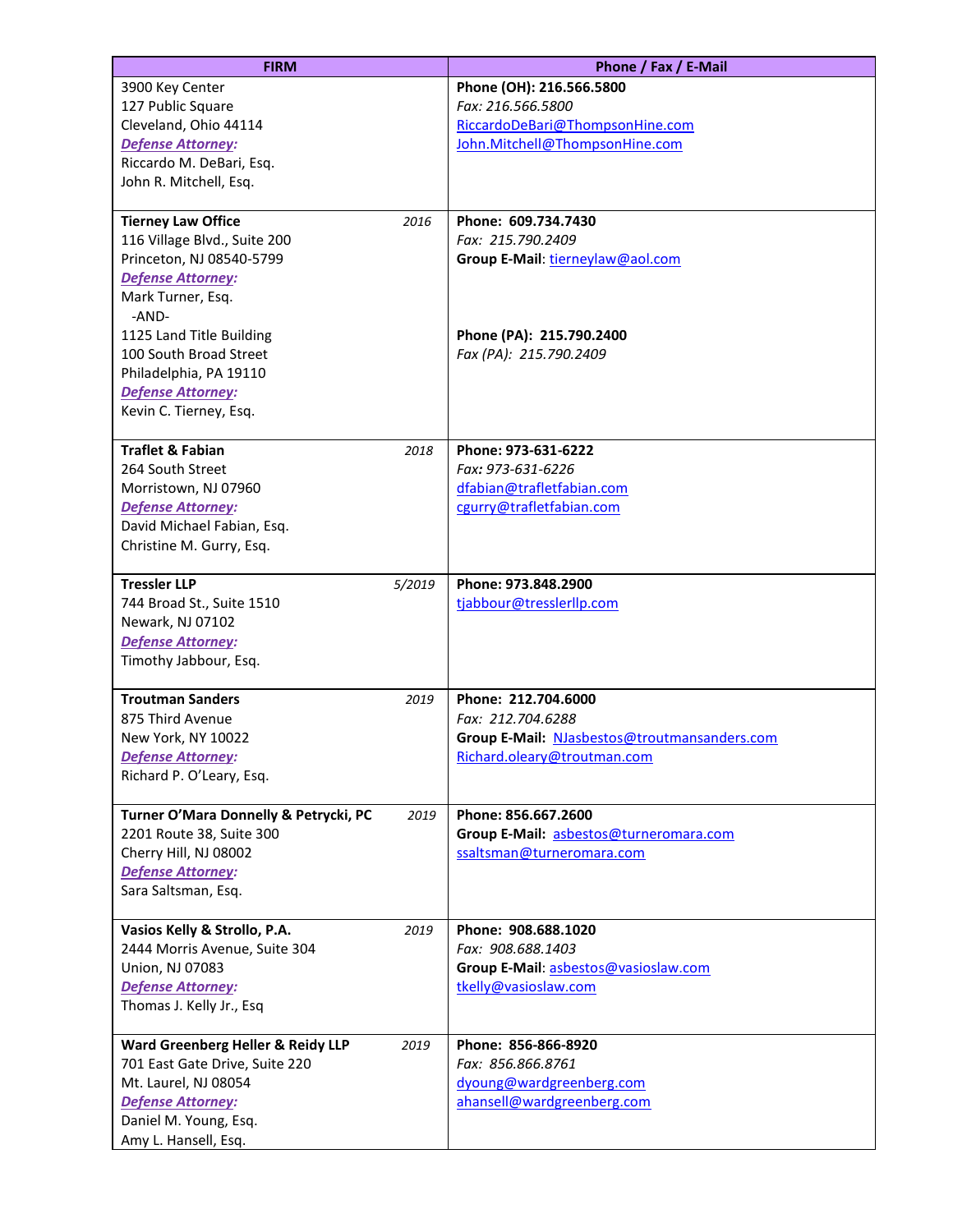| <b>FIRM</b>                                                                                                                                                                                                                                                                                                                                                                                                                      |      | Phone / Fax / E-Mail                                                                                                                            |
|----------------------------------------------------------------------------------------------------------------------------------------------------------------------------------------------------------------------------------------------------------------------------------------------------------------------------------------------------------------------------------------------------------------------------------|------|-------------------------------------------------------------------------------------------------------------------------------------------------|
| <b>Waters McPherson McNeill PC</b><br>300 Lighting Way<br>PO Box 1560<br>Secaucus, NJ 07096<br><b>Defense Attorney:</b><br>John Kot, Esq.<br>Nicholas I. Filocco, Esq.                                                                                                                                                                                                                                                           | 2017 | Phone: 201.863.4400<br>Fax: 201.863.2866<br>jkot@lawwmm.com<br>nif@lawwmm.com                                                                   |
| <b>Weber Gallagher</b><br>2018<br>2000 Market Street, Suite 1300<br>Philadelphia, PA 19103<br>Defense Attorney:<br>Frederick W. Brown, Esq.<br>-AND-<br>1 Crossroads Drive, Suite 102 A                                                                                                                                                                                                                                          |      | Phone: 215.972.7902<br>Fax:215.908.2408<br>fbrown@wglaw.com<br>Phone: 973.242.2247                                                              |
| Bedminster, NJ 07921<br>Defense Attorney:<br>Robert F. Ball, Esq.                                                                                                                                                                                                                                                                                                                                                                |      | Fax: 973.242.1945<br>rball@wglaw.com                                                                                                            |
| <b>Weiner Law Group LLP</b><br>2018<br>629 Parsippany Road<br>PO Box 438<br>Parsippany, NJ 07054<br><b>Defense Attorney:</b><br>Howard Brechner, Esq.                                                                                                                                                                                                                                                                            |      | Phone: 973.403.1100<br>Fax: 973.403.0010<br>hbrechner@weiner.law                                                                                |
| <b>White &amp; Williams LLP</b><br>2018<br>457 Haddonfield Road, Suite 400<br>Cherry Hill, NJ 08002<br><b>Defense Attorney:</b><br>Victor Zarrilli, Esq.<br>Michael W. Horner, Esq.<br>James D. Burger, Esq.                                                                                                                                                                                                                     |      | Phone: 856.317.3600<br>Fax: 856.317.3602<br>Group E-Mail: njasbestos@whiteandwilliams.com<br>zarrilliv@whiteandwilliams.com                     |
| <b>Wilbraham Lawler &amp; Buba</b><br>2019<br>30 Washington Avenue, B3<br>Haddonfield, NJ 08033-3341<br><b>Defense Attorney:</b><br>Michael J. Block, Esq.<br>John A. Fitzpatrick, Esq.<br>David C. Weinberg, Esq.<br>Timothy A. Sullivan, Esq.<br>Keith D. Babula, Esq.<br>Bernard E. Kueny, Esq.<br>James F. Tate, Esq.<br>Jessica A. Reenock, Esq.<br>Lynn Roberts, Esq.<br>Jason Harmon, Esq.<br>Kendra Courtney Adjel, Esq. |      | Phone: 856.795.4422<br>Fax: 856.795.4699<br>Group E-Mail: njasbestos@wlbdeflaw.com<br>mjb@wlbdeflaw.com<br>(use initials for individual emails) |